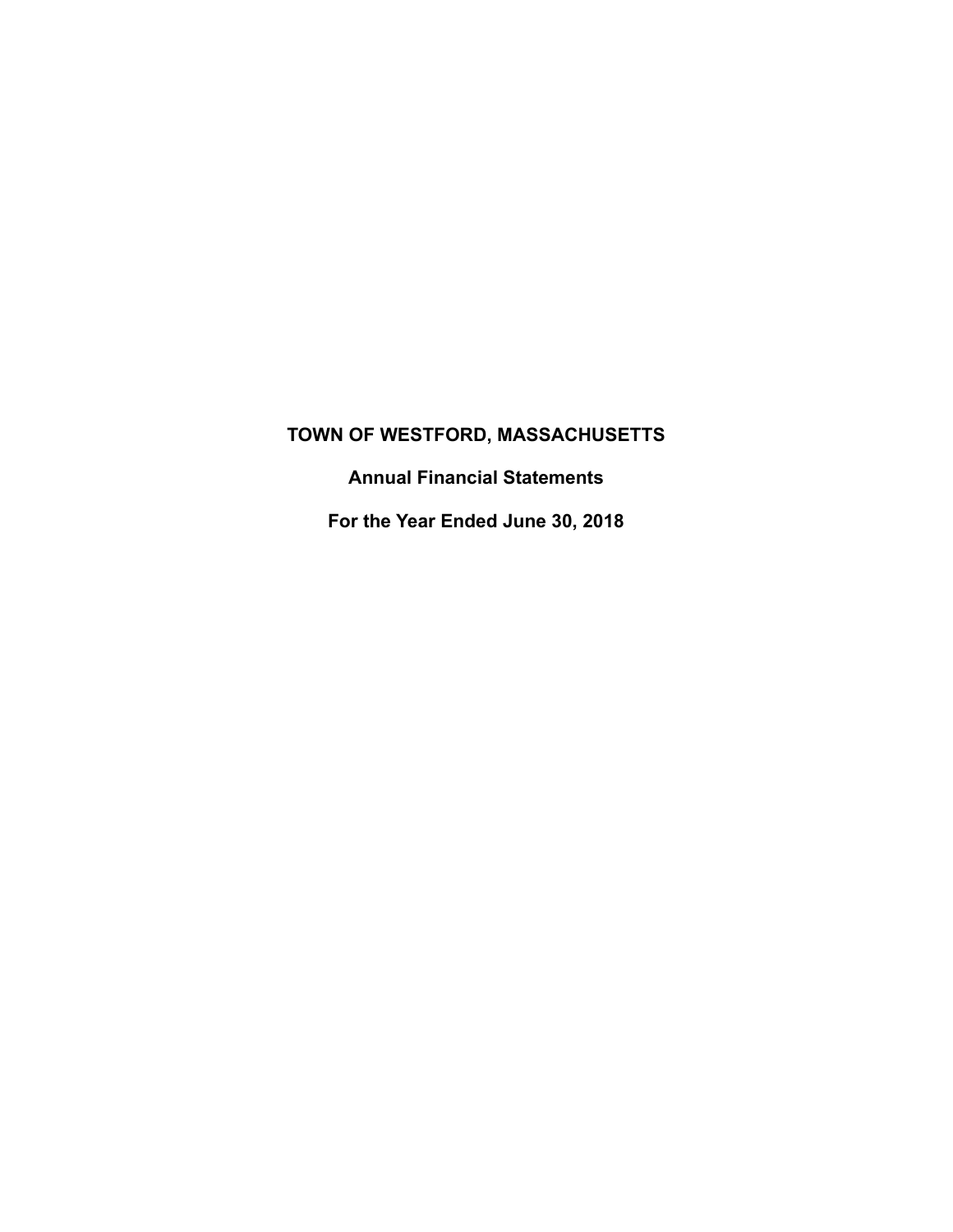# **Town of Westford, Massachusetts**

| <b>TABLE OF CONTENTS</b>                                                                                                                           |             |
|----------------------------------------------------------------------------------------------------------------------------------------------------|-------------|
|                                                                                                                                                    | <b>PAGE</b> |
| <b>INDEPENDENT AUDITORS' REPORT</b>                                                                                                                | 1           |
| <b>MANAGEMENT'S DISCUSSION AND ANALYSIS</b>                                                                                                        | 4           |
| <b>BASIC FINANCIAL STATEMENTS:</b>                                                                                                                 |             |
| <b>Government-Wide Financial Statements:</b>                                                                                                       |             |
| <b>Statement of Net Position</b>                                                                                                                   | 12          |
| <b>Statement of Activities</b>                                                                                                                     | 13          |
| <b>Fund Financial Statements:</b>                                                                                                                  |             |
| <b>Governmental Funds:</b>                                                                                                                         |             |
| <b>Balance Sheet</b>                                                                                                                               | 14          |
| Reconciliation of Total Governmental Fund Balances to<br>Net Position of Governmental Activities in the Statement<br>of Net Position               | 15          |
| Statement of Revenues, Expenditures, and Changes<br>in Fund Balances                                                                               | 16          |
| Reconciliation of the Statement of Revenues, Expenditures,<br>and Changes in Fund Balances of Governmental Funds to<br>the Statement of Activities | 17          |
| Statement of Revenues and Other Sources, and Expenditures<br>and Other Uses - Budget and Actual - General Fund                                     | 18          |
| <b>Proprietary Funds:</b>                                                                                                                          |             |
| <b>Statement of Net Position</b>                                                                                                                   | 19          |
| Statement of Revenues, Expenses, and Changes in Fund<br><b>Net Position</b>                                                                        | 20          |
| <b>Statement of Cash Flows</b>                                                                                                                     | 21          |
| <b>Fiduciary Funds:</b>                                                                                                                            |             |
| <b>Statement of Fiduciary Net Position</b>                                                                                                         | 22          |
| <b>Statement of Changes in Fiduciary Net Position</b>                                                                                              | 23          |
| <b>Notes to Financial Statements</b>                                                                                                               | 24          |
| <b>REQUIRED SUPPLEMENTARY INFORMATION:</b>                                                                                                         |             |
| <b>Pension:</b>                                                                                                                                    |             |
| Schedule of Proportionate Share of the Net Pension Liability (GASB 68)                                                                             | 60          |
| Schedule of Pension Contributions (GASB 68)                                                                                                        | 61          |
| <b>OPEB:</b>                                                                                                                                       |             |
| Schedule of Changes in Net OPEB Liability (GASB 74 and 75)                                                                                         | 62          |
| Schedules of Net OPEB Liability, Contributions, and<br>Investment Returns (GASB 74 and 75)                                                         | 63          |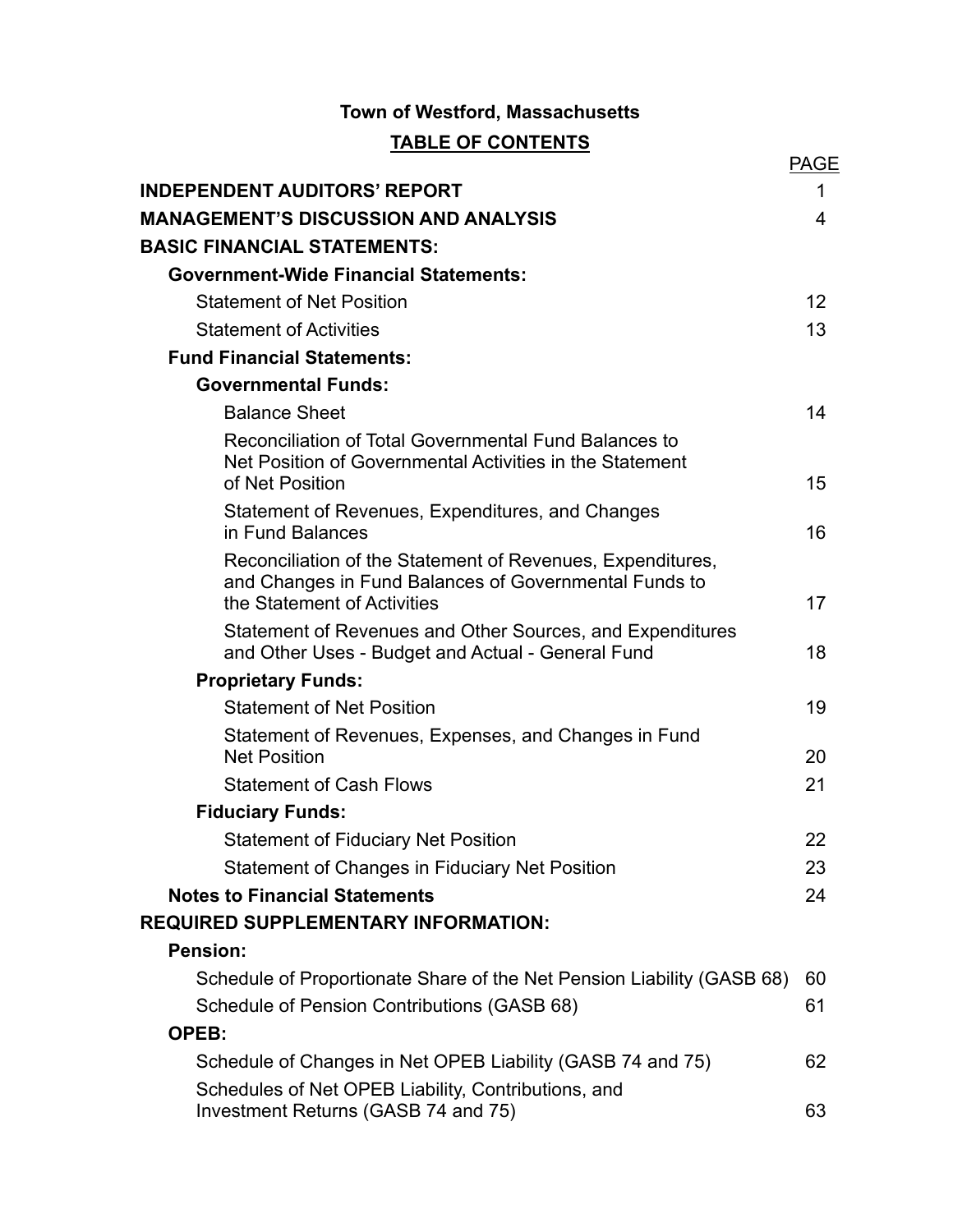

10 New England Business Center Dr. • Suite 107 Andover, MA 01810 (978)749-0005 melansonheath.com

### INDEPENDENT AUDITORS' REPORT

To the Board of Selectmen Town of Westford, Massachusetts

#### **Report on the Financial Statements**

We have audited the accompanying financial statements of the governmental activities, the business-type activities, each major fund, and the aggregate remaining fund information of the Town of Westford, Massachusetts, as of and for the year ended June 30, 2018, and the related notes to the financial statements, which collectively comprise the Town's basic financial statements as listed in the Table of Contents.

### **Management's Responsibility for the Financial Statements**

The Town's management is responsible for the preparation and fair presentation of these financial statements in accordance with accounting principles generally accepted in the United States of America; this includes the design, implementation, and maintenance of internal control relevant to the preparation and fair presentation of financial statements that are free from material misstatement, whether due to fraud or error.

### **Auditors' Responsibility**

Our responsibility is to express opinions on these financial statements based on our audit. We conducted our audit in accordance with auditing standards generally accepted in the United States of America and the standards applicable to financial audits contained in *Government Auditing Standards*, issued by the Comptroller General of the United States. Those standards require that we plan and perform the audit to obtain reasonable assurance about whether the financial statements are free from material misstatement.

An audit involves performing procedures to obtain audit evidence about the amounts and disclosures in the financial statements. The procedures selected depend on the auditors' judgment, including the assessment of the risks of material misstatement of the financial statements, whether due to fraud or error. In making those risk assessments, the auditor considers internal control relevant to the entity's preparation and fair presentation of the financial statements in order to design audit procedures that are appropriate in the circumstances, but not for the purpose of expressing an opinion

Additional Offices: Nashua, NH Manchester, NH Greenfield, MA Ellsworth, ME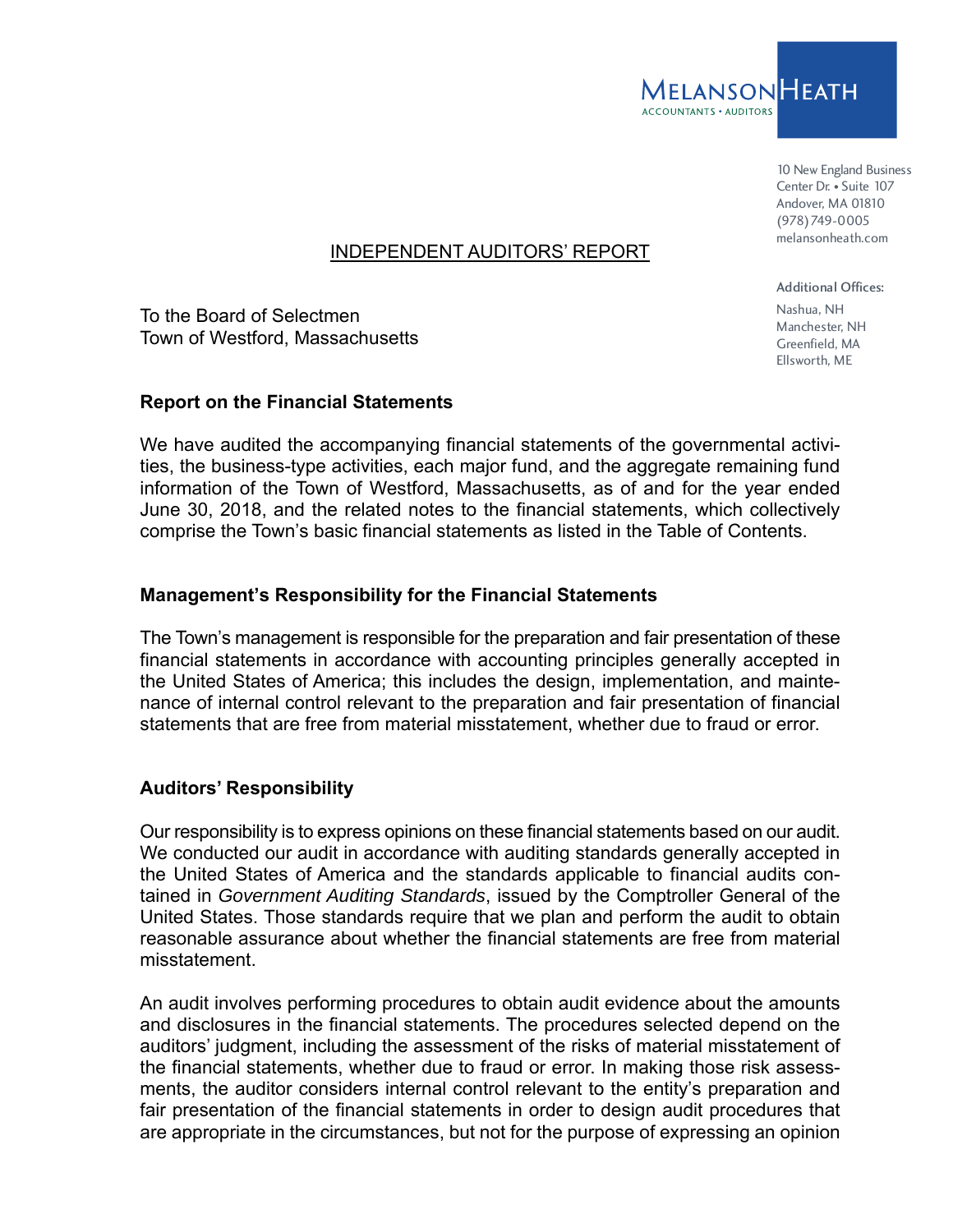on the effectiveness of the entity's internal control. Accordingly, we express no such opinion. An audit also includes evaluating the appropriateness of accounting policies used and the reasonableness of significant accounting estimates made by management, as well as evaluating the overall presentation of the financial statements.

We believe that the audit evidence we have obtained is sufficient and appropriate to provide a basis for our audit opinions.

# **Opinions**

In our opinion, the financial statements referred to above present fairly, in all material respects, the respective financial position of the governmental activities, the businesstype activities, each major fund, and the aggregate remaining fund information of the Town of Westford, as of June 30, 2018, and the respective changes in financial position and, where applicable, cash flows thereof and the respective budgetary comparison for the general fund for the year then ended in accordance with accounting principles generally accepted in the United States of America.

# **Other Matters**

## *Required Supplementary Information*

Accounting principles generally accepted in the United States of America require that Management's Discussion and Analysis, and the Pension and OPEB schedules appearing on pages 62 to 65 be presented to supplement the basic financial statements. Such information, although not a part of the basic financial statements, is required by the Governmental Accounting Standards Board, who considers it to be an essential part of financial reporting for placing the basic financial statements in an appropriate operational, economic, or historical context. We have applied certain limited procedures to the required supplementary information in accordance with auditing standards generally accepted in the United States of America, which consisted of inquiries of management about the methods of preparing the information and comparing the information for consistency with management's responses to our inquiries, the basic financial statements, and other knowledge we obtained during our audit of the basic financial statements. We do not express an opinion or provide any assurance on the information because the limited procedures do not provide us with evidence sufficient to express an opinion or provide any assurance.

### **Other Reporting Required by** *Government Auditing Standards*

In accordance with *Government Auditing Standards*, we have also issued our report dated February 4, 2019 on our consideration of the Town's internal control over financial reporting and on our tests of its compliance with certain provisions of laws, regulations, contracts, and grant agreements and other matters. The purpose of that report is solely to describe the scope of our testing of internal control over financial reporting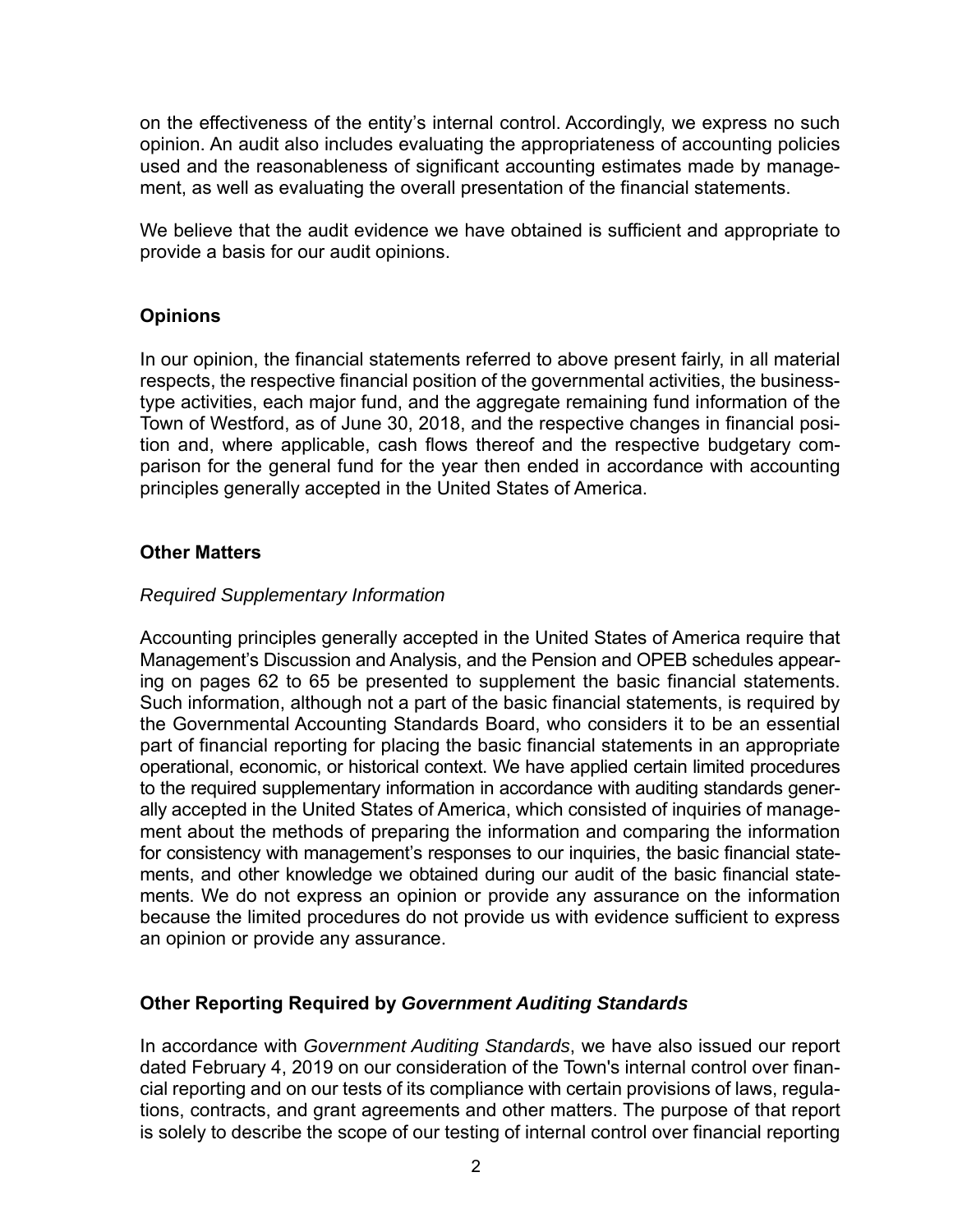and compliance and the results of that testing, and not to provide an opinion on the effectiveness of the Town's internal control over financial reporting or on compliance. That report is an integral part of an audit performed in accordance with *Government Auditing Standards* in considering the Town's internal control over financial reporting and compliance.

Melanson Heath

February 4, 2019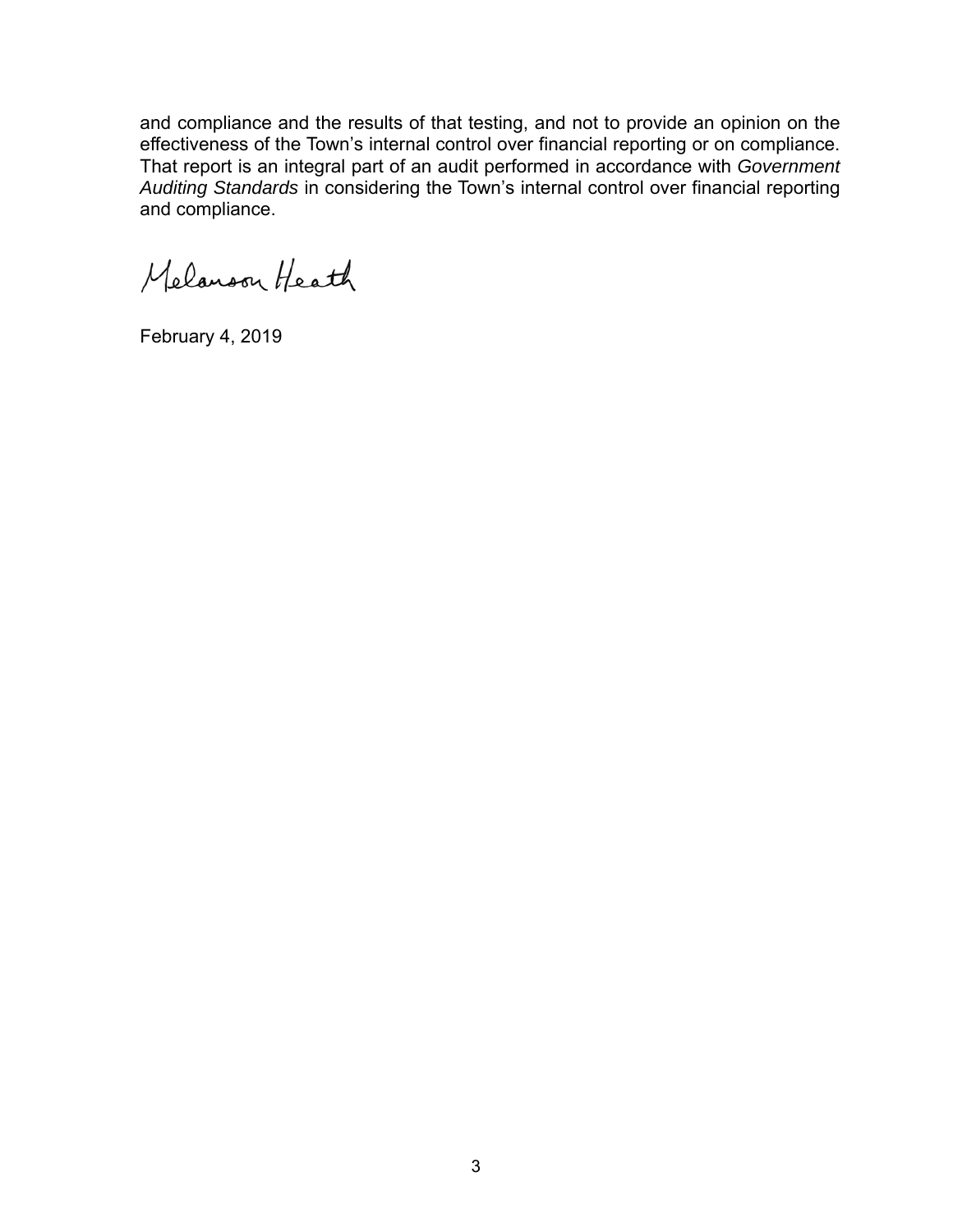### **MANAGEMENT'S DISCUSSION AND ANALYSIS**

As management of the Town of Westford, Massachusetts, we offer readers this narrative overview and analysis of the financial activities of the Town for the fiscal year ended June 30, 2018.

# **A. OVERVIEW OF THE FINANCIAL STATEMENTS**

This discussion and analysis is intended to serve as an introduction to the basic financial statements. The basic financial statements comprise three components: (1) government-wide financial statements, (2) fund financial statements, and (3) notes to financial statements. This report also contains other supplementary information in addition to the basic financial statements themselves.

**Government-wide financial statements.** The government-wide financial statements are designed to provide readers with a broad overview of our finances in a manner similar to a private-sector business.

The Statement of Net Position presents information on all assets, liabilities, and deferred outflows/inflows of resources with the difference reported as net position. Over time, increases or decreases in net position may serve as a useful indicator of whether the financial position is improving or deteriorating.

The Statement of Activities presents information showing how the Town's net position changed during the most recent fiscal year. All changes in net position are reported as soon as the underlying event giving rise to the change occurs, regardless of the timing of related cash flows. Thus, revenues and expenses are reported in this statement for some items that will only result in cash flows in future fiscal periods (e.g., uncollected taxes and earned but unused vacation leave).

Both of the government-wide financial statements distinguish functions that are principally supported by taxes and intergovernmental revenues (governmental activities) from other functions that are intended to recover all or a significant portion of their costs through user fees and charges (business-type activities). The governmental activities include general government, public safety, education, public works, health and human services, culture and recreation, employee benefits, interest, and intergovernmental. The business-type activities water, ambulance, and recreation activities.

**Fund financial statements.** A fund is a grouping of related accounts that is used to maintain control over resources that have been segregated for specific activities or objectives. Fund accounting is used to ensure and demonstrate compliance with finance-related legal requirements. All of the funds can be divided into three categories: governmental funds, proprietary funds, and fiduciary funds.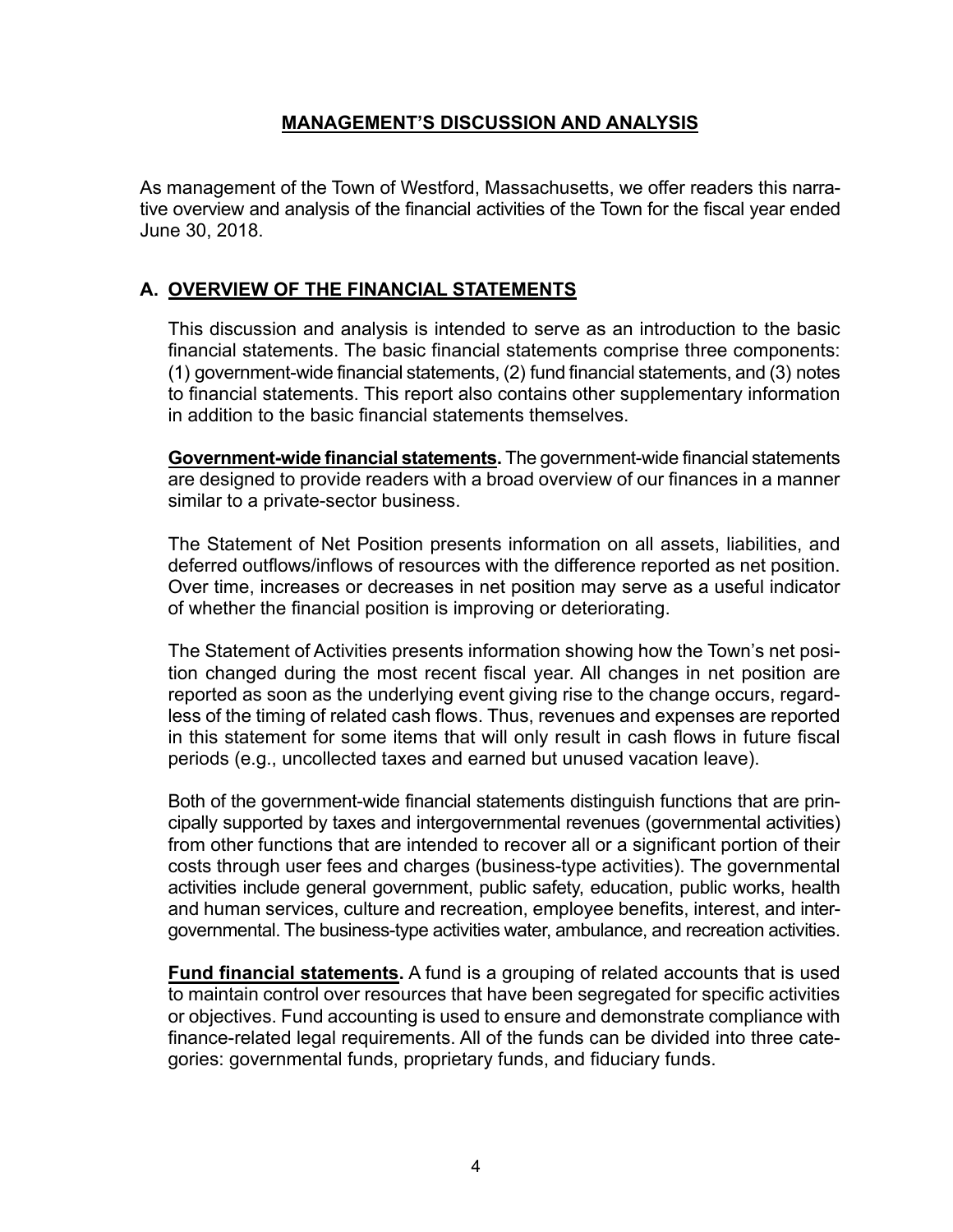**Governmental funds***.* Governmental funds are used to account for essentially the same functions reported as governmental activities in the government-wide financial statements. However, unlike the government-wide financial statements, governmental fund financial statements focus on near-term inflows and outflows of spendable resources, as well as on balances of spendable resources available at the end of the fiscal year. Such information may be useful in evaluating a government's near-term financing requirements.

Because the focus of governmental funds is narrower than that of the governmentwide financial statements, it is useful to compare the information presented for governmental funds with similar information presented for governmental activities in the government-wide financial statements. By doing so, readers may better understand the long-term impact of the government's near-term financing decisions. Both the governmental fund balance sheet and the governmental fund statement of revenues, expenditures, and changes in fund balances provide a reconciliation to facilitate this comparison between governmental funds and governmental activities.

An annual appropriated budget is adopted for the general fund. A budgetary comparison statement has been provided for the general fund to demonstrate compliance with this budget.

**Proprietary funds**. Proprietary fund reporting focuses on the determination of operating income, changes in net position (or cost recovery), financial position, and cash flows. The proprietary fund category includes enterprise funds.

Enterprise funds are used to report activity for which a fee is charged to external users, and must be used when one of the following criteria are met: (1) activity is financed with debt that is secured solely by a pledge of the net revenues from fees and charges, (2) laws or regulations require the activity's costs of providing services be recovered with fees and charges, and (3) the pricing policies of the activity establish fees and charges designed to recover its costs, including capital costs such as depreciation or debt service. The primary focus on these criteria is on fees charged to external users. Enterprise funds are used to report the same functions presented as business-type activities in the government-wide financial statements, only in more detail. Specifically, enterprise funds are used to account for water, which is considered to be a major fund, and ambulance and recreation, which are considered to be nonmajor funds.

**Fiduciary funds***.* Fiduciary funds are used to account for resources held for the benefit of parties outside the government. Fiduciary funds are not reflected in the government-wide financial statements because the resources of those funds are not available to support the Town's own programs. The accounting used for fiduciary funds is much like that used for proprietary funds.

**Notes to financial statements.** The notes provide additional information that is essential to a full understanding of the data provided in the government-wide and fund financial statements.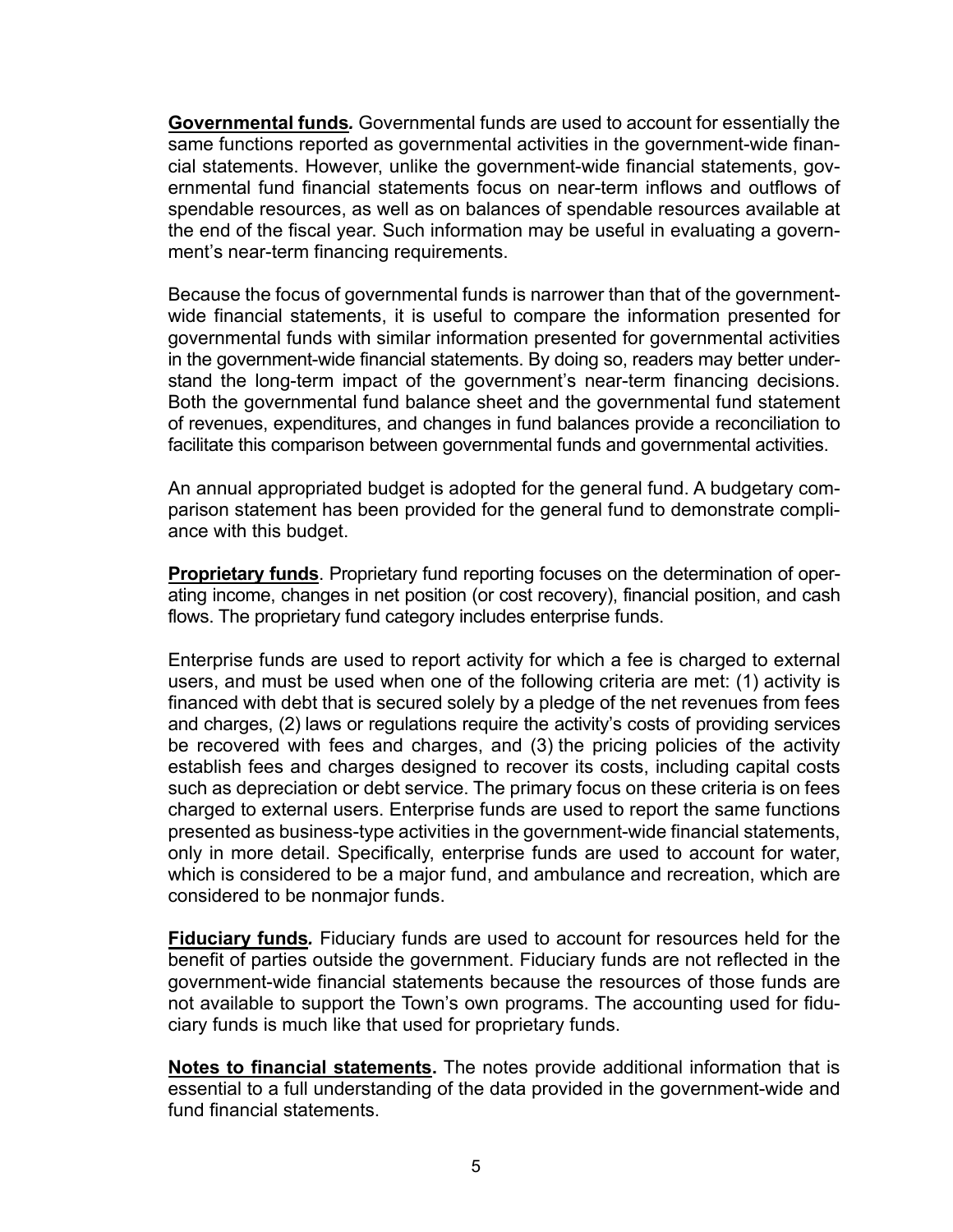**Other information.** In addition to the basic financial statements and accompanying notes, this report also presents certain required supplementary information which is required to be disclosed by accounting principles generally accepted in the United States of America.

# **B. FINANCIAL HIGHLIGHTS**

- As of the close of the current fiscal year, the total of assets and deferred outflows exceeded liabilities and deferred inflows by \$146,764,221 (i.e., net position), a change of \$(6,891,499) in comparison to the prior year.
- As of the close of the current fiscal year, governmental funds reported combined ending fund balances of \$34,573,416, a change of \$(4,762,014) in comparison to the prior year.
- At the end of the current fiscal year, unassigned fund balance for the general fund was \$11,253,727, a change of \$36,943 in comparison to the prior year.

# **C. GOVERNMENT-WIDE FINANCIAL ANALYSIS**

The following is a summary of condensed government-wide financial data for the current and prior fiscal years (in thousands):

NET POSITION

| <b>IVET LOQITION</b>                                                            |    |                               |    |                               |                             |                 |    |                 |       |                               |    |                              |
|---------------------------------------------------------------------------------|----|-------------------------------|----|-------------------------------|-----------------------------|-----------------|----|-----------------|-------|-------------------------------|----|------------------------------|
|                                                                                 |    | Governmental<br>Activities    |    |                               | Business-Type<br>Activities |                 |    |                 | Total |                               |    |                              |
|                                                                                 |    | 2018                          |    | 2017                          |                             | 2018            |    | 2017            |       | 2018                          |    | 2017                         |
| Current and other assets<br>Capital assets                                      | \$ | 55,073<br>228,410             | \$ | 48,565<br>220,211             | \$                          | 8,916<br>41,344 | \$ | 8,976<br>40,471 | \$    | 63.989<br>269,754             | \$ | 57,541<br>260,682            |
| Total assets                                                                    |    | 283,483                       |    | 268,776                       |                             | 50,260          |    | 49,447          |       | 333,743                       |    | 318,223                      |
| Deferred outflow of resources                                                   |    | 15,846                        |    | 6,794                         |                             | 478             |    | 205             |       | 16,324                        |    | 6,999                        |
| <b>Current liabilities</b><br>Noncurrent liabilities                            |    | 25,423<br>160,680             |    | 120,523<br>13,815             |                             | 3,343<br>11,204 |    | 10,851<br>1,500 |       | 28,766<br>171,884             |    | 131,374<br>15,315            |
| <b>Total liabilities</b>                                                        |    | 186,103                       |    | 134,338                       |                             | 14,547          |    | 12,351          |       | 200,650                       |    | 146,689                      |
| Deferred inflows of resources                                                   |    | 2,576                         |    |                               |                             | 76              |    |                 |       | 2,652                         |    |                              |
| Net position:<br>Net investment in capital assets<br>Restricted<br>Unrestricted |    | 194,648<br>14,725<br>(98,723) |    | 186,312<br>7,085<br>(52, 165) |                             | 32,318<br>3,797 |    | 31,121<br>6,180 |       | 226.966<br>14,725<br>(94,926) |    | 217,433<br>7,085<br>(45,985) |
| Total net position                                                              | \$ | 110,650                       | S  | 141,232                       | S                           | 36,115          | \$ | 37,301          | \$    | 146,765                       | S  | 178,533                      |

As noted earlier, net position may serve over time as a useful indicator of a government's financial position. At the close of the most recent fiscal year, total net position was \$146,764,221, a change of \$(6,891,499) from the prior year.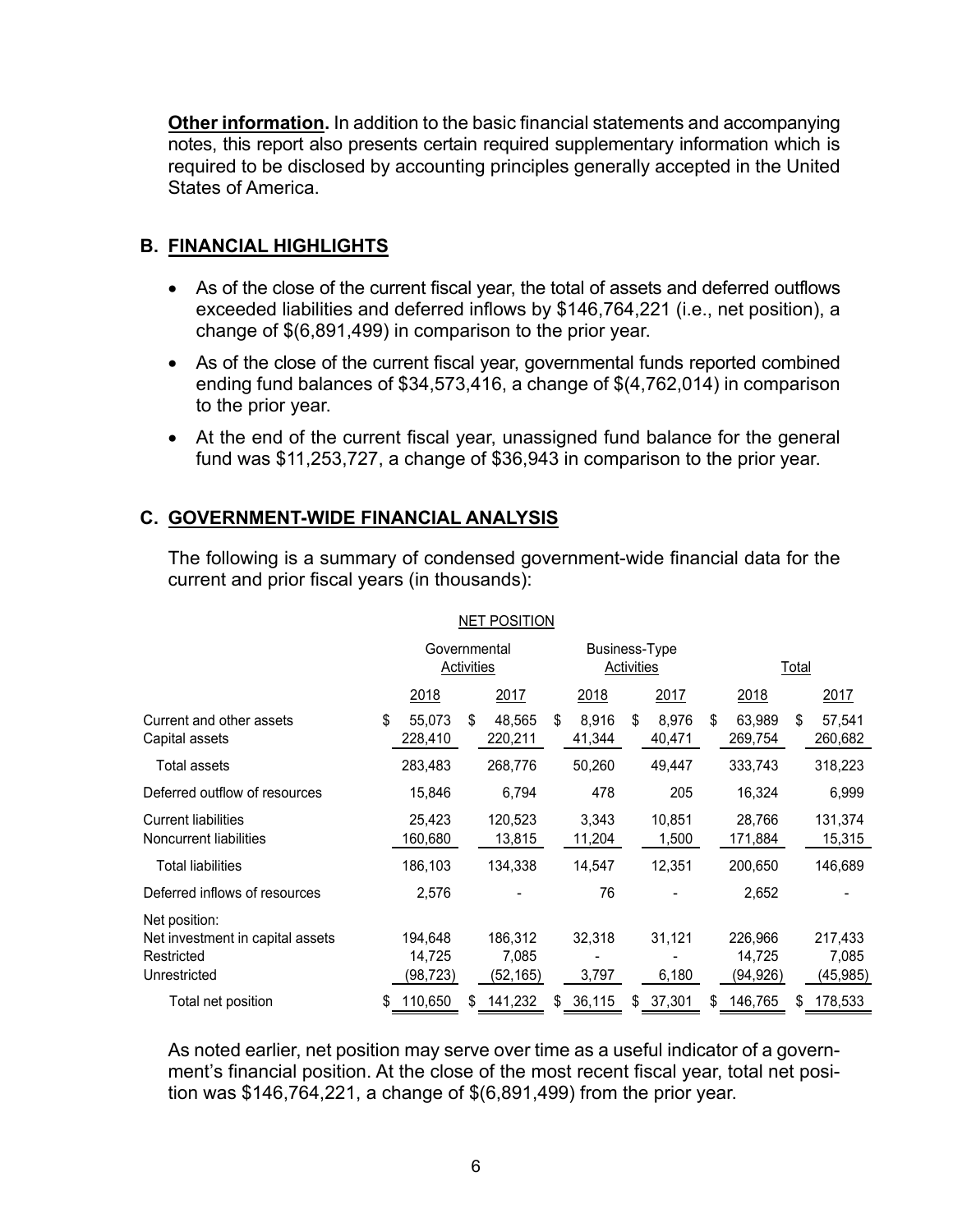The largest portion of net position \$226,965,140 reflects our investment in capital assets (e.g., land, buildings, machinery, equipment, and infrastructure), less any related debt used to acquire those assets that is still outstanding. These capital assets are used to provide services to citizens; consequently, these assets are not available for future spending. Although the investment in capital assets is reported net of related debt, it should be noted that the resources needed to repay this debt must be provided from other sources, since the capital assets themselves cannot be used to liquidate these liabilities.

An additional portion of net position, \$14,725,474, represents resources that are subject to external restrictions on how they may be used. The remaining balance of unrestricted net position deficit of \$(94,926,393) caused by unfunded pension and OPEB liabilities, as discussed in Notes 18 and 20.

|                                                                 | 011/01010 111111111111011110111 |            |         |    |                             |    |       |    |         |       |         |
|-----------------------------------------------------------------|---------------------------------|------------|---------|----|-----------------------------|----|-------|----|---------|-------|---------|
|                                                                 | Governmental                    | Activities |         |    | Business-Type<br>Activities |    |       |    |         | Total |         |
|                                                                 | 2018                            |            | 2017    |    | 2018                        |    | 2017  |    | 2018    |       | 2017    |
| Revenues:                                                       |                                 |            |         |    |                             |    |       |    |         |       |         |
| Program revenues:                                               |                                 |            |         |    |                             |    |       |    |         |       |         |
| Charges for services                                            | \$<br>6,651                     | \$         | 6,710   | \$ | 5,966                       | \$ | 6,149 | \$ | 12,617  | \$    | 12,859  |
| Operating grants and                                            |                                 |            |         |    |                             |    |       |    |         |       |         |
| contributions                                                   | 35,464                          |            | 35,746  |    |                             |    |       |    | 35,464  |       | 35,746  |
| Capital grants and contributions                                | 1,277                           |            | 1,055   |    |                             |    |       |    | 1,277   |       | 1,055   |
| General revenues:                                               |                                 |            |         |    |                             |    |       |    |         |       |         |
| Property taxes                                                  | 76,151                          |            | 74,183  |    |                             |    |       |    | 76,151  |       | 74,183  |
| <b>Excises</b>                                                  | 5,054                           |            | 3,740   |    |                             |    |       |    | 5,054   |       | 3,740   |
| Penalties and interest on taxes<br>Grants and contributions not | 276                             |            | 1,580   |    |                             |    |       |    | 276     |       | 1,580   |
| restricted to specific programs                                 | 2,234                           |            | 2,163   |    |                             |    |       |    | 2,234   |       | 2,163   |
| Intergovernmental                                               |                                 |            |         |    |                             |    | 231   |    |         |       | 231     |
| Investment income                                               | (18)                            |            | 226     |    | 38                          |    | 19    |    | 20      |       | 245     |
| Other                                                           | 1,898                           |            | 1,546   |    | 459                         |    | 75    |    | 2,357   |       | 1,621   |
| Total revenues                                                  | 128,987                         |            | 126,949 |    | 6,463                       |    | 6,474 |    | 135,450 |       | 133,423 |
| Expenses:                                                       |                                 |            |         |    |                             |    |       |    |         |       |         |
| General government                                              | 8,420                           |            | 8,217   |    |                             |    |       |    | 8,420   |       | 8,217   |
| Public safety                                                   | 22,044                          |            | 18,040  |    |                             |    |       |    | 22,044  |       | 18,040  |
| Education                                                       | 82,166                          |            | 84,327  |    |                             |    |       |    | 82,166  |       | 84,327  |
| Public works                                                    | 12,637                          |            | 11,410  |    |                             |    |       |    | 12,637  |       | 11,410  |
| Health and human services                                       | 2,866                           |            | 2,412   |    |                             |    |       |    | 2,866   |       | 2,412   |
| Culture and recreation                                          | 4,915                           |            | 4,428   |    |                             |    |       |    | 4,915   |       | 4,428   |
| Interest on long-term debt                                      | 1,487                           |            | 1,774   |    |                             |    |       |    | 1,487   |       | 1,774   |
| Intergovernmental                                               | 555                             |            | 503     |    |                             |    |       |    | 555     |       | 503     |
| Water services                                                  |                                 |            |         |    | 4,344                       |    | 5,364 |    | 4,344   |       | 5,364   |
| Nonmajor enterprise funds                                       |                                 |            |         |    | 2,925                       |    | 2,864 |    | 2,925   |       | 2,864   |
| <b>Total expenses</b>                                           | 135,090                         |            | 131,111 |    | 7,269                       |    | 8,228 |    | 142,359 |       | 139,339 |

#### CHANGES IN NET POSITION

(continued)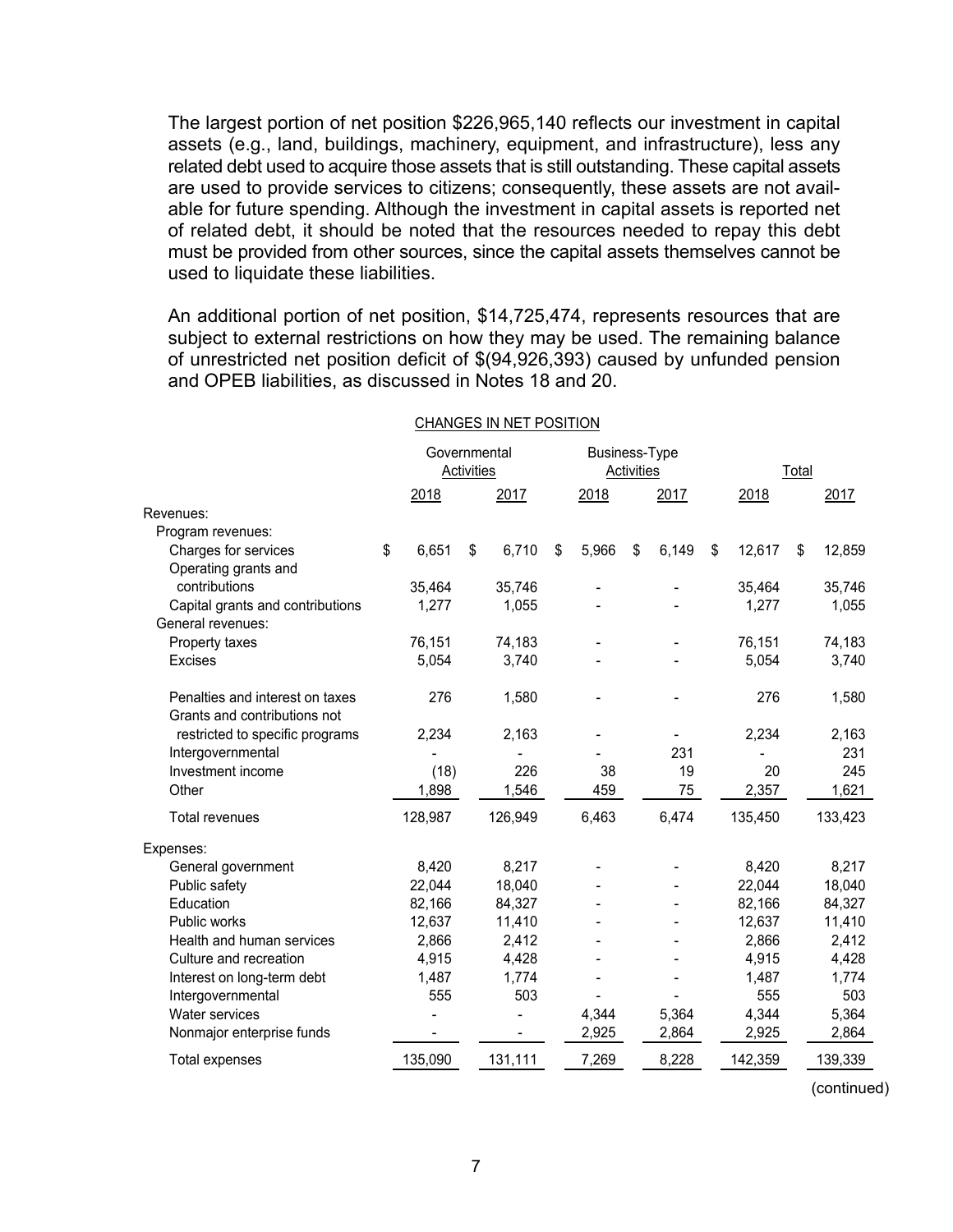#### (continued)

|                                                               |   | Governmental<br>Activities |   | Business-Type<br>Activities |              |    | Total   |   |          |   |         |
|---------------------------------------------------------------|---|----------------------------|---|-----------------------------|--------------|----|---------|---|----------|---|---------|
| Change in net position                                        |   | 2018                       |   | 2017                        | 2018         |    | 2017    |   | 2018     |   | 2017    |
| before transfers                                              |   | (6, 103)                   |   | (4, 162)                    | (806)        |    | (1,754) |   | (6,909)  |   | (5,916) |
| Permanent fund contributions                                  |   |                            |   | ۰                           | ۰            |    |         |   |          |   |         |
| Transfers in (out)                                            |   | (749)                      |   | (697)                       | 766          |    | 697     |   | 17       |   |         |
| Change in net position                                        |   | (6, 851)                   |   | (4, 859)                    | (40)         |    | (1,057) |   | (6, 891) |   | (5,916) |
| <sup>1</sup> Net position - beginning of year, as<br>restated |   | 117,501                    |   | 146.091                     | 36,155       |    | 38,358  |   | 153,656  |   | 184,449 |
| Net position - end of year                                    | S | 110.650                    | S | 141,232                     | \$<br>36,115 | \$ | 37.301  | S | 146.765  | S | 178.533 |

1Restated from the prior year as described in Note 24.

**Governmental activities.** Governmental activities for the year resulted in a change in net position of \$(6,850,575). Key elements of this change are as follows:

| General fund operations, as discussed further     |    |               |
|---------------------------------------------------|----|---------------|
| in Section D                                      | \$ | (2, 193, 476) |
| Major special revenue fund change in fund balance |    | 973,286       |
| Major capital project fund change in fund balance |    |               |
| (accrual basis)                                   |    | (2,737,171)   |
| Nonmajor funds change in fund balance             |    |               |
| (accrual basis)                                   |    | (804, 653)    |
| Depreciation expense in excess of principal debt  |    |               |
| service                                           |    | (2,730,996)   |
| Other                                             |    | 642,435       |
| Total                                             | S  | (6,850,575)   |

**Business-type activities.** Business-type activities for the year resulted in a change in net position of \$(40,924). Key elements of this change are as follows:

| Water enterprise    | 154,273    |
|---------------------|------------|
| Nonmajor enterprise | (195, 197) |
| Total               | (40, 924)  |

#### **D. FINANCIAL ANALYSIS OF FUNDS**

As noted earlier, fund accounting is used to ensure and demonstrate compliance with finance-related legal requirements.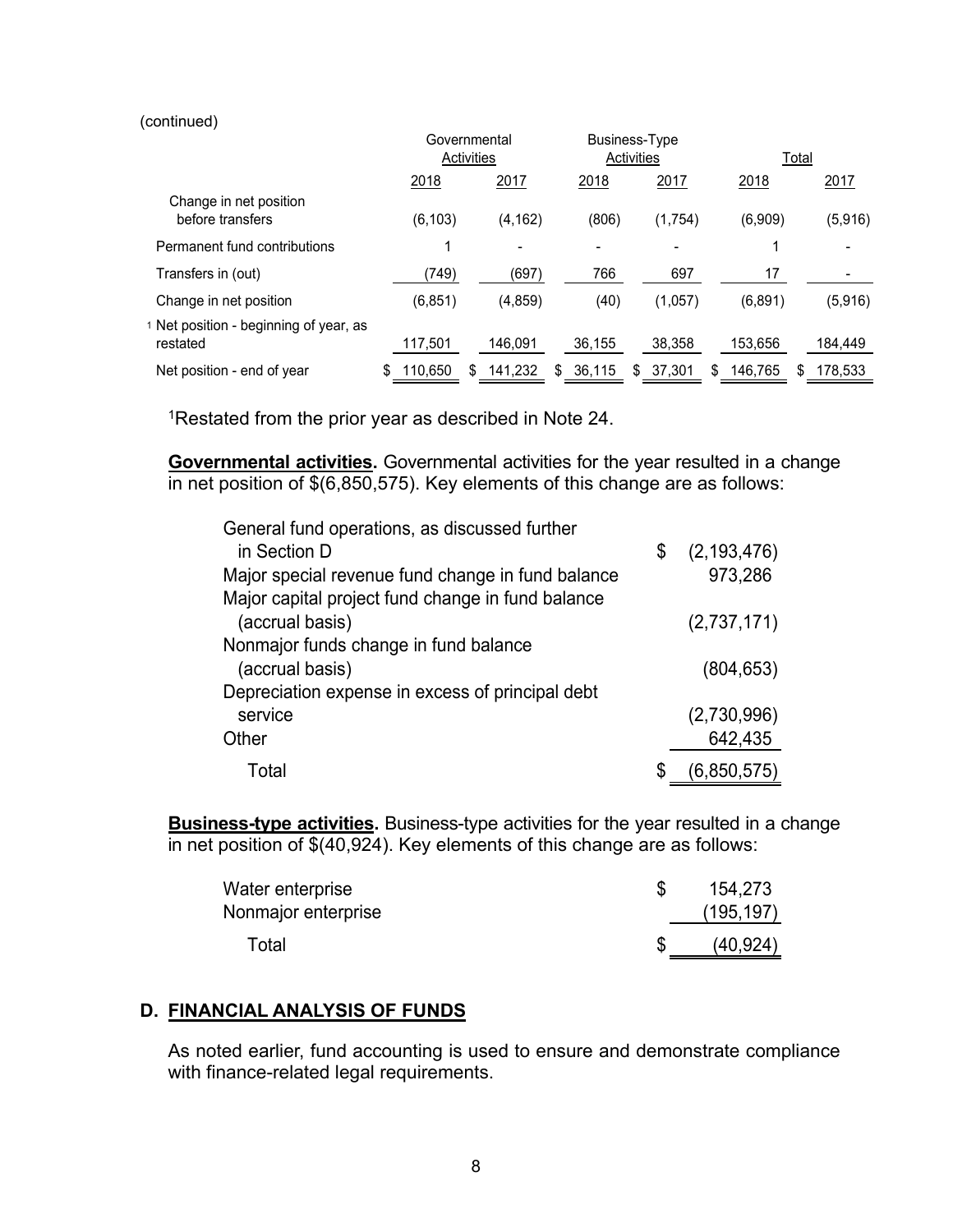**Governmental funds***.* The focus of governmental funds is to provide information on near-term inflows, outflows, and balances of spendable resources. Such information is useful in assessing financing requirements. In particular, unassigned fund balance may serve as a useful measure of a government's net resources available for spending at the end of the fiscal year.

As of the end of the current fiscal year, governmental funds reported combined ending fund balances of \$34,573,416, a change of \$(4,762,014) in comparison to the prior year. Key elements of this change are as follows:

| General fund operating results  |     | (2, 193, 476) |
|---------------------------------|-----|---------------|
| Community preservation act fund |     | 973,286       |
| Roudenbush rehabilitation fund  |     | (2,737,171)   |
| Nonmajor funds                  |     | (804, 653)    |
| Total                           | - S | (4,762,014)   |

The general fund is the chief operating fund. At the end of the current fiscal year, unassigned fund balance of the general fund was \$11,253,727, while total fund balance was \$23,449,406. As a measure of the general fund's liquidity, it may be useful to compare both unassigned fund balance and total fund balance to total general fund expenditures. Refer to the table below.

|                          |            |      |            |     |               | % of                     |
|--------------------------|------------|------|------------|-----|---------------|--------------------------|
|                          |            |      |            |     |               | Total General            |
| General Fund             | 6/30/18    |      | 6/30/17    |     | <b>Change</b> | <b>Fund Expenditures</b> |
| Unassigned fund balance* | 11,253,727 | -S   | 11,216,784 |     | 36.943        | $10.1\%$                 |
| Total fund balance       | 23.449.406 | - \$ | 25,642,882 | \$. | (2, 193, 476) | 21.1%                    |

\*These figures include the general stabilization fund

The total fund balance of the general fund changed by \$(2,193,476) during the current fiscal year. Key factors in this change are as follows:

| Revenue in excess of budget                 | \$<br>1,394,441 |
|---------------------------------------------|-----------------|
| Expenditures less than budget               | 1,974,057       |
| Use of free cash and overlay surplus        | (2,991,505)     |
| Use of designated fund balance              | (23,001)        |
| Change in stabilization fund                | (295, 468)      |
| Expenditure timing difference               | (481, 874)      |
| Shortfall of tax collections                | (409, 209)      |
| Use of restricted debt service fund balance | (1,318,440)     |
| Change in fair market value of investments  | (42, 477)       |
| Total                                       | (2, 193, 476)   |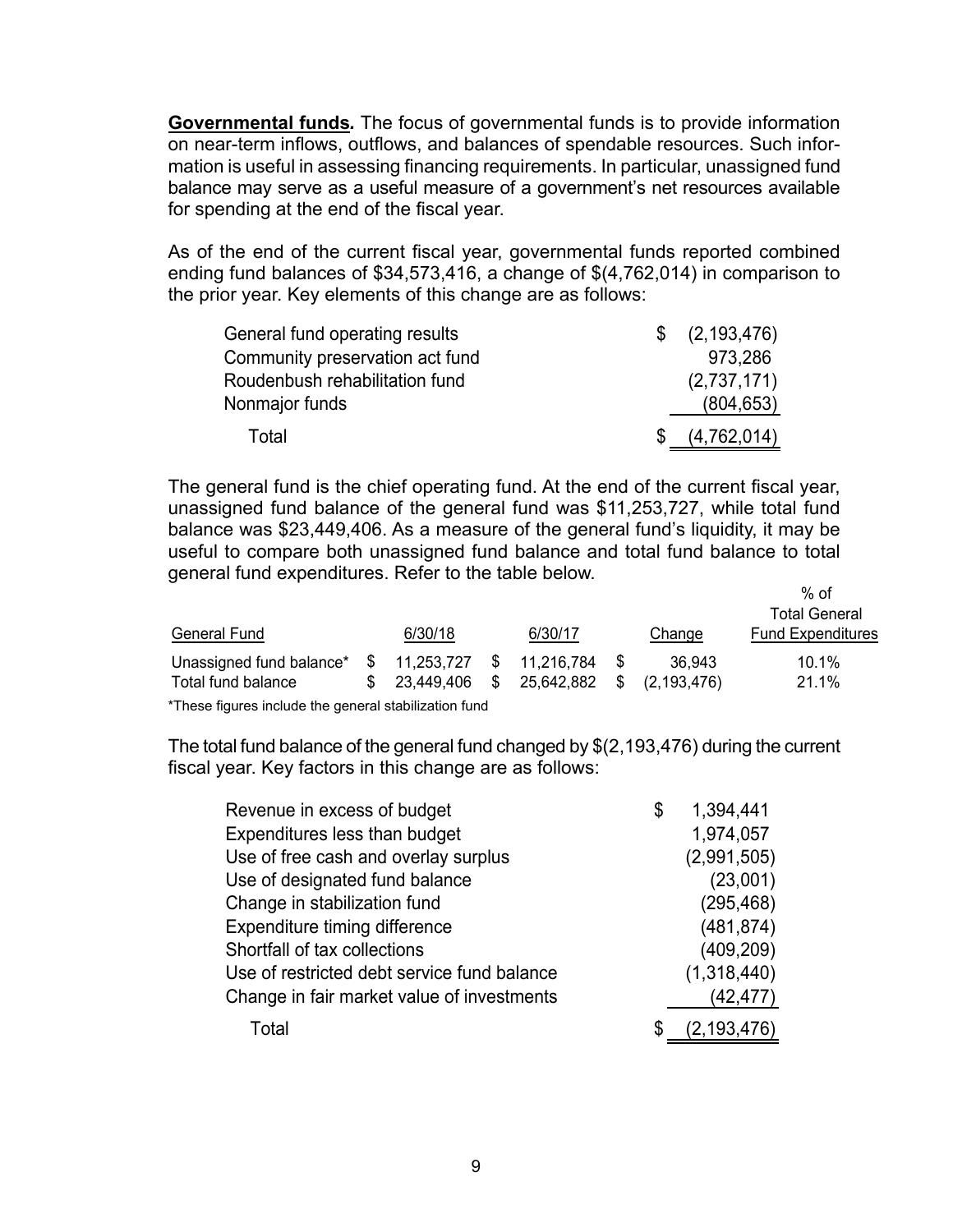Included in the total general fund balance are the Town's stabilization accounts with the following balances: 6/30/18 6/30/17 Change

|                              | <b>DI JULIO</b> |   | <u> UJJUJ I I</u> | <b>UIIdIIYE</b> |
|------------------------------|-----------------|---|-------------------|-----------------|
| <b>General stabilization</b> | 5,302,998       |   | 5,344,593         | (41, 595)       |
| Health stabilization         | 641,275         |   | 544,885           | 96,390          |
| Capital stabilization        | 867,031         |   | 1,217,294         | (350, 263)      |
| Total                        | 6,811,304       | S | 7,106,772         | (295, 468)      |

**Proprietary funds.** Proprietary funds provide the same type of information found in the business-type activities reported in the government-wide financial statements, but in more detail.

Unrestricted net position of the enterprise funds at the end of the year amounted to \$3,796,551, a change of \$(2,383,434) in comparison to the prior year. This decrease is primary due to the implementation of *Governmental Accounting Standards Board Statement No. 75* as discussed in Note 24.

Other factors concerning the finances of proprietary funds have already been addressed in the entity-wide discussion of business-type activities.

# **E. GENERAL FUND BUDGETARY HIGHLIGHTS**

Differences between the original budget and the final amended budget resulted in an overall change in appropriations of \$3,548,334. Major reasons for these amendments include:

- \$670,317 to supplement the fiscal year 2018 operating budget
- \$140,000 to be transferred to stabilization fund
- \$1,607,795 for capital appropriations
- \$1,130,222 for indirect costs reimbursed by enterprise funds

# **F. CAPITAL ASSET AND DEBT ADMINISTRATION**

**Capital assets.** Total investment in capital assets for governmental and businesstype activities at year-end amounted to \$269,754,449 (net of accumulated depreciation). This investment in capital assets includes land, buildings and system improvements, and machinery and equipment.

Major capital asset events during the current fiscal year included the following:

- \$1,262,811 for various buildings and building improvements.
- \$2,060,961 for various machinery and equipment, including a fire truck.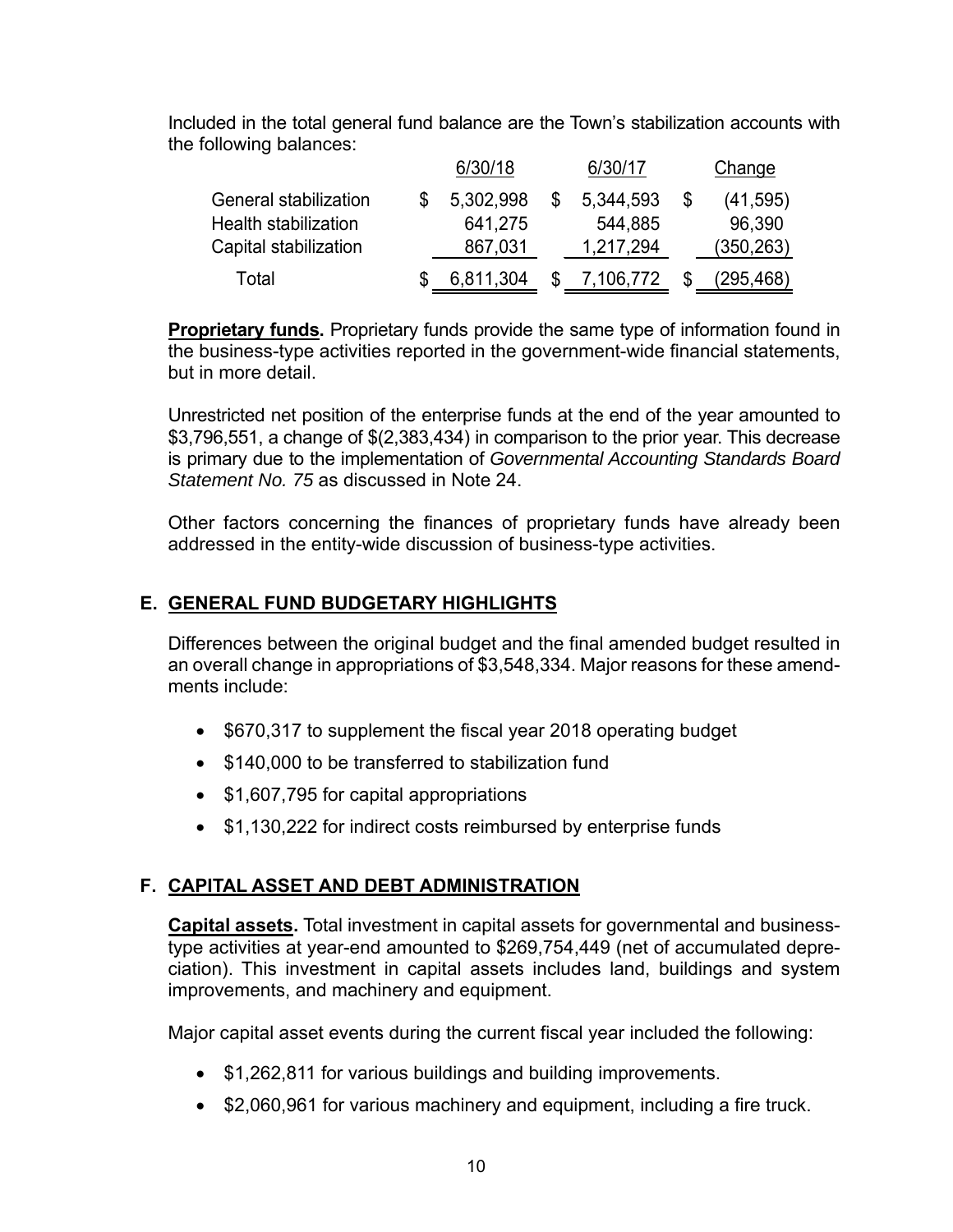- \$1,658,403 for various infrastructure.
- \$40,258 for various land.
- \$14,396,531 of construction in progress for various projects, including the Roudenbush Community Center building and the fire station.
- $\bullet$  \$(10,346,695) of depreciation expense.

Additional information on capital assets can be found in the Notes to the Financial Statements.

**Long-term debt.** At the end of the current fiscal year, total bonded debt outstanding including unamortized premiums was \$45,951,692, all of which was backed by the full faith and credit of the Town.

Additional information on long-term debt can be found in the Notes to the Financial Statements.

# **REQUESTS FOR INFORMATION**

This financial report is designed to provide a general overview of the Town of Westford's finances for all those with an interest in the government's finances. Questions concerning any of the information provided in this report or requests for additional financial information should be addressed to:

> Town of Westford, Massachusetts 55 Main Street Westford, Massachusetts 01886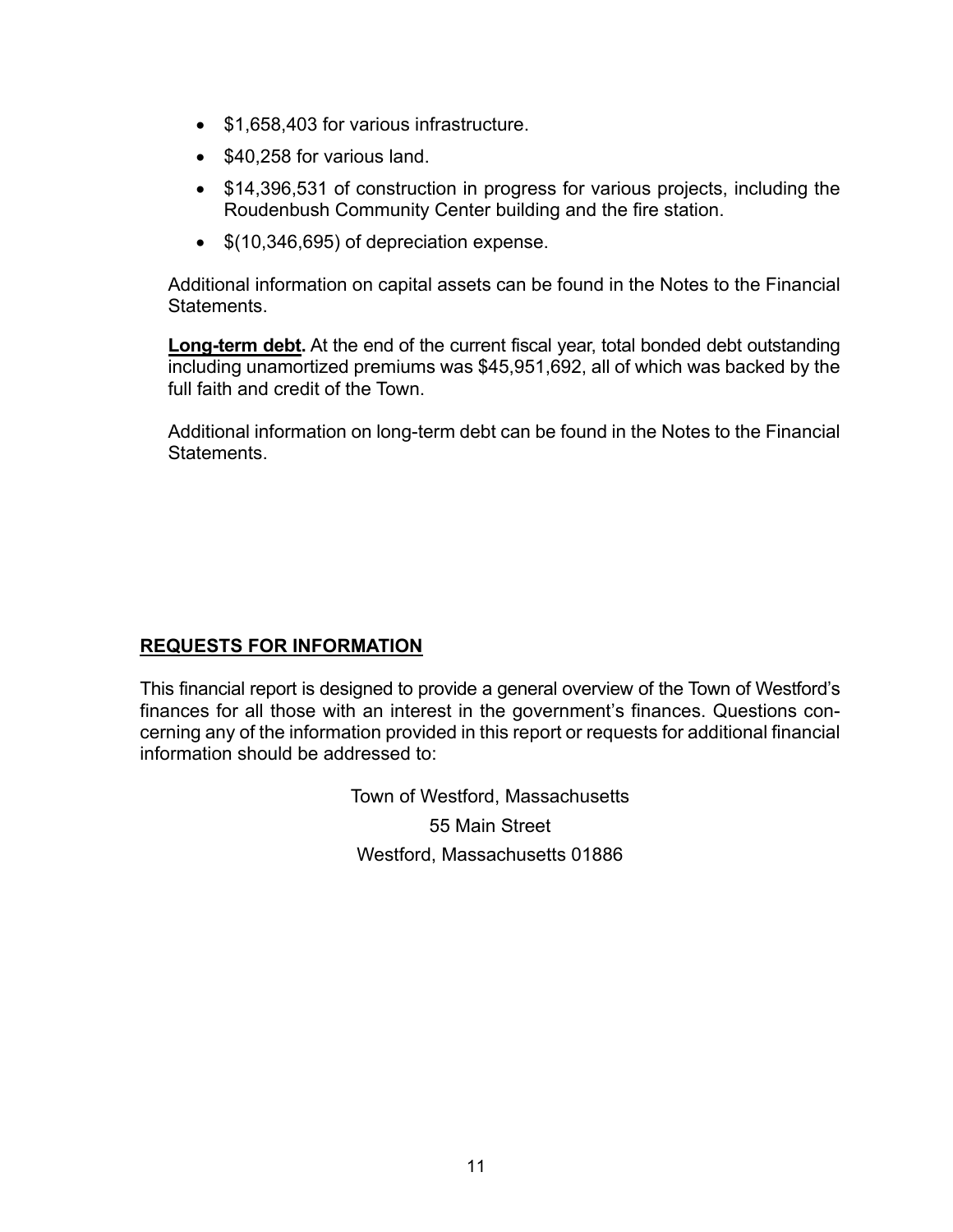#### STATEMENT OF NET POSITION

#### JUNE 30, 2018

|                                                   | Governmental      | Business-Type   |                  |
|---------------------------------------------------|-------------------|-----------------|------------------|
|                                                   | Activities        | Activities      | Total            |
| <b>ASSETS</b><br>Current:                         |                   |                 |                  |
| Cash and short-term investments                   | \$<br>26,458,738  | \$<br>7,467,574 | \$<br>33,926,312 |
| Investments                                       | 26,548,757        |                 | 26,548,757       |
| Receivables, net of allowance for uncollectibles: |                   |                 |                  |
| Property taxes                                    | 584,855           |                 | 584,855          |
| Excises                                           | 248,007           |                 | 248,007          |
| User fees                                         |                   | 1,448,586       | 1,448,586        |
| Departmental and other                            | 391,140           |                 | 391,140          |
| Other assets                                      | 25,000            |                 | 25,000           |
| Noncurrent:                                       |                   |                 |                  |
| Receivables, net of allowance for uncollectibles: |                   |                 |                  |
| Property taxes                                    | 790,912           |                 | 790,912          |
| Other assets                                      | 25,000            |                 | 25,000           |
| Capital assets                                    |                   |                 |                  |
| Land and construction in progress                 | 44,220,569        | 4,670,427       | 48,890,996       |
| Other capital assets,                             |                   |                 |                  |
| net of accumulated depreciation                   | 184, 189, 767     | 36,673,686      | 220,863,453      |
| DEFERRED OUTFLOWS OF RESOURCES                    |                   |                 |                  |
| Related to pensions                               | 6,453,106         | 194,784         | 6,647,890        |
| <b>Related to OPEB</b>                            | 9,392,939         | 283,706         | 9,676,645        |
|                                                   |                   |                 |                  |
| TOTAL ASSETS AND DEFERRED                         |                   |                 |                  |
| <b>OUTFLOWS OF RESOURCES</b>                      | 299,328,790       | 50,738,763      | 350,067,553      |
| <b>LIABILITIES</b>                                |                   |                 |                  |
| Current:                                          |                   |                 |                  |
| Warrants payable                                  | 2,610,686         | 145,583         | 2,756,269        |
| Accounts payable                                  | 1,134,138         |                 | 1,134,138        |
| <b>Accrued liabilities</b>                        | 948,445           | 60,241          | 1,008,686        |
| Tax refunds payable                               | 236,000           |                 | 236,000          |
| Notes payable                                     | 13,377,725        | 2,000,000       | 15,377,725       |
| Other current liabilities                         | 1,017,382         |                 | 1,017,382        |
| Current portion of long-term liabilities:         |                   |                 |                  |
| Bonds payable                                     | 6,012,935         | 1,129,553       | 7,142,488        |
| Other                                             | 85,565            | 9,177           | 94,742           |
| Noncurrent:                                       |                   |                 |                  |
| Bonds payable, net of current portion             | 31,626,041        | 7,183,163       | 38,809,204       |
| Net pension liability                             | 50,184,104        | 1,514,777       | 51,698,881       |
| Net OPEB liability                                | 77,244,120        | 2,331,568       | 79,575,688       |
| Other, net of current portion                     | 1,625,731         | 174,372         | 1,800,103        |
| DEFERRED INFLOWS OF RESOURCES                     |                   |                 |                  |
| Related to pensions                               | 2,520,299         | 76,073          | 2,596,372        |
| Related to OPEB                                   | 4,457             | 135             | 4,592            |
| Other                                             | 51,062            |                 | 51,062           |
| TOTAL LIABILITIES AND DEFERRED                    |                   |                 |                  |
| <b>INFLOWS OF RESOURCES</b>                       | 188,678,690       | 14,624,642      | 203,303,332      |
|                                                   |                   |                 |                  |
| <b>NET POSITION</b>                               |                   |                 |                  |
| Net investment in capital assets                  | 194,647,570       | 32,317,570      | 226,965,140      |
| Restricted for:                                   |                   |                 |                  |
| Grants and other statutory restrictions           | 12,297,370        |                 | 12,297,370       |
| Permanent funds:                                  |                   |                 |                  |
| Nonexpendable                                     | 703,412           |                 | 703,412          |
| Expendable                                        | 1,724,692         |                 | 1,724,692        |
| Unrestricted                                      | (98, 722, 944)    | 3,796,551       | (94, 926, 393)   |
| <b>TOTAL NET POSITION</b>                         | 110,650,100<br>\$ | \$36,114,121    | \$146,764,221    |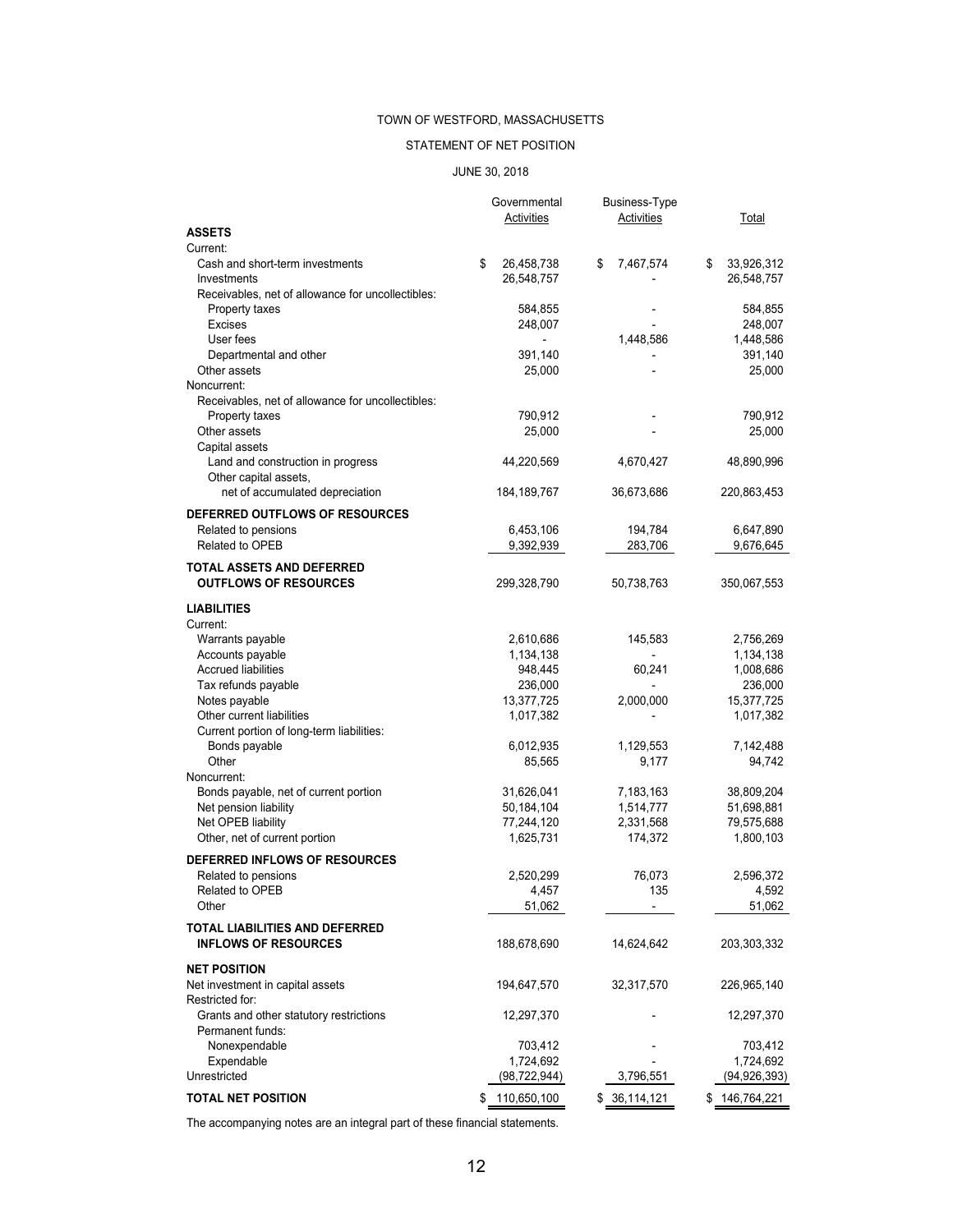#### STATEMENT OF ACTIVITIES

#### FOR THE YEAR ENDED JUNE 30, 2018

|                                       |                      |                                | Program Revenues                                                               |                                        |                            | Net (Expenses) Revenues and Changes in Net Position |                           |
|---------------------------------------|----------------------|--------------------------------|--------------------------------------------------------------------------------|----------------------------------------|----------------------------|-----------------------------------------------------|---------------------------|
|                                       | Expenses             | Charges for<br>Services        | Operating<br>Grants and<br>Contributions                                       | Capital<br>Grants and<br>Contributions | Governmental<br>Activities | Business-<br>Type<br>Activities                     | Total                     |
| <b>Governmental Activities:</b>       |                      |                                |                                                                                |                                        |                            |                                                     |                           |
| General government                    | 8,420,057            | \$<br>379,669                  | \$<br>584,229                                                                  | \$                                     | (7, 456, 159)<br>\$        | \$                                                  | (7, 456, 159)<br>S        |
| Public safety                         | 22,043,816           | 1,173,825                      | 76,119                                                                         |                                        | (20, 793, 872)             |                                                     | (20, 793, 872)            |
| Education                             | 82,166,056           | 4,425,825                      | 34,379,921                                                                     | 100,000                                | (43,260,310)               |                                                     | (43, 260, 310)            |
| Public works                          | 12,637,173           | 101,455                        |                                                                                | 1,176,514                              | (11, 359, 204)             |                                                     | (11, 359, 204)            |
| Health and human services             | 2,865,630            | 279,273                        | 355,585                                                                        |                                        | (2, 230, 772)              |                                                     | (2, 230, 772)             |
| Culture and recreation                | 4,915,232            | 291,144                        | 68,075                                                                         |                                        | (4, 556, 013)              |                                                     | (4, 556, 013)             |
| Interest<br>Intergovernmental         | 1,486,713<br>555,208 | $\sim$                         |                                                                                |                                        | (1,486,713)<br>(555, 208)  |                                                     | (1,486,713)<br>(555, 208) |
| <b>Total Governmental Activities</b>  | 135,089,885          | 6,651,191                      | 35,463,929                                                                     | 1,276,514                              | (91,698,251)               |                                                     | (91,698,251)              |
| <b>Business-Type Activities:</b>      |                      |                                |                                                                                |                                        |                            |                                                     |                           |
| Water services                        | 4,343,739            | 3,933,387                      |                                                                                |                                        |                            | (410, 352)                                          | (410, 352)                |
| Nonmajor enterprise funds             | 2,924,937            | 2,032,922                      |                                                                                |                                        |                            | (892, 015)                                          | (892, 015)                |
| <b>Total Business-Type Activities</b> | 7,268,676            | 5,966,309                      |                                                                                |                                        |                            | (1,302,367)                                         | (1,302,367)               |
| Total                                 | 142,358,561<br>\$    | 12,617,500<br>\$               | \$ 35,463,929                                                                  | \$1,276,514                            | (91, 698, 251)             | (1,302,367)                                         | (93,000,618)              |
|                                       |                      |                                | <b>General Revenues, Contributions, and Transfers:</b>                         |                                        |                            |                                                     |                           |
|                                       |                      | Property taxes                 |                                                                                |                                        | 76,150,679                 |                                                     | 76,150,679                |
|                                       |                      | Excises                        |                                                                                |                                        | 5,053,879                  |                                                     | 5,053,879                 |
|                                       |                      |                                | Penalties, interest and other taxes<br>Grants and contributions not restricted |                                        | 275,512                    |                                                     | 275,512                   |
|                                       |                      | to specific programs           |                                                                                |                                        | 2,234,089                  |                                                     | 2,234,089                 |
|                                       |                      | Investment income              |                                                                                |                                        | (18, 432)                  | 38,020                                              | 19,588                    |
|                                       |                      | Miscellaneous                  |                                                                                |                                        | 1,900,192                  | 457,415                                             | 2,357,607                 |
|                                       |                      | Permanent fund contributions   |                                                                                |                                        | 500                        |                                                     | 500                       |
|                                       |                      | Transfers (net)                |                                                                                |                                        | (748, 743)                 | 766,008                                             | 17,265                    |
|                                       |                      |                                | Total general revenues, contributions, and transfers                           |                                        | 84,847,676                 | 1,261,443                                           | 86,109,119                |
|                                       |                      | Change in Net Position         |                                                                                |                                        | (6,850,575)                | (40, 924)                                           | (6,891,499)               |
|                                       |                      | <b>Net Position:</b>           |                                                                                |                                        |                            |                                                     |                           |
|                                       |                      | Beginning of year, as restated |                                                                                |                                        | 117,500,675                | 36,155,045                                          | 153,655,720               |
|                                       |                      | End of year                    |                                                                                |                                        | 110,650,100<br>\$          | 36,114,121<br>\$                                    | \$146,764,221             |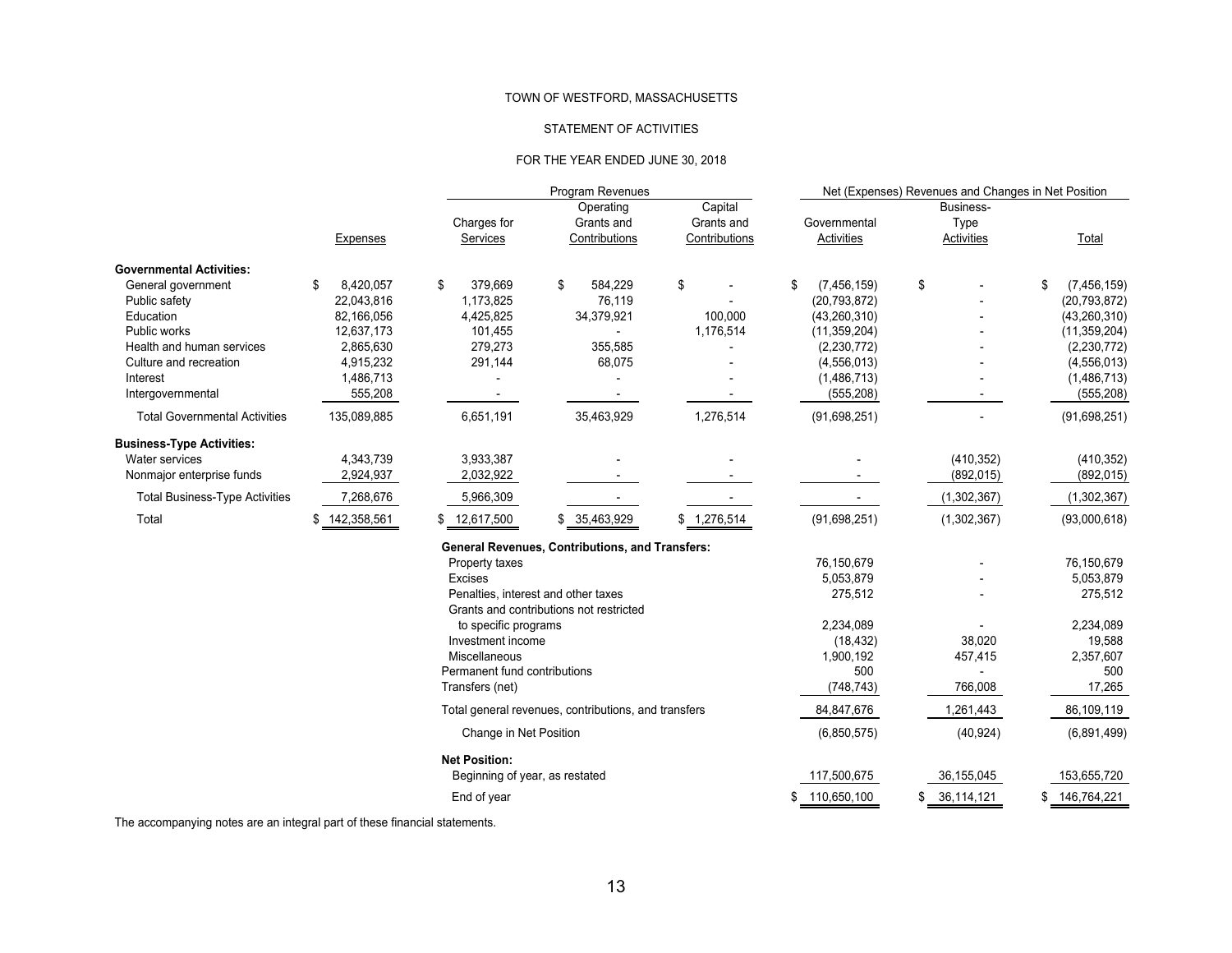#### GOVERNMENTAL FUNDS

#### BALANCE SHEET

#### JUNE 30, 2018

| <b>ASSETS</b>                                                                | General<br>Fund        | Community<br>Preservation<br>Act<br>Fund | Roudenbush<br>Rehabilitation<br>Fund | Nonmajor<br>Governmental<br>Funds | Total<br>Governmental<br><b>Funds</b> |
|------------------------------------------------------------------------------|------------------------|------------------------------------------|--------------------------------------|-----------------------------------|---------------------------------------|
| Cash and short-term investments                                              | \$<br>9,431,918        | \$<br>263,439                            | \$<br>3,822,000                      | \$<br>12,941,381                  | \$<br>26,458,738                      |
| Investments<br>Receivables:                                                  | 17,453,692             | 6,824,013                                |                                      | 2,271,051                         | 26,548,756                            |
| Property taxes                                                               | 1,502,274              | 26,432                                   |                                      |                                   | 1,528,706                             |
| <b>Excises</b>                                                               | 279,584                |                                          |                                      |                                   | 279,584                               |
| Departmental and other                                                       | 52,203                 |                                          |                                      | 338,938                           | 391,141                               |
| <b>TOTAL ASSETS</b>                                                          | \$<br>28,719,671       | \$<br>7,113,884                          | \$<br>3,822,000                      | \$<br>15,551,370                  | \$<br>55,206,925                      |
| <b>LIABILITIES</b>                                                           |                        |                                          |                                      |                                   |                                       |
| Warrants payable                                                             | \$<br>1,785,738        | \$<br>20,265                             | \$<br>476                            | \$<br>804.207                     | \$<br>2,610,686                       |
| Accounts payable<br><b>Accrued liabilities</b>                               |                        |                                          | 558,695                              | 575,444                           | 1,134,139                             |
| Tax refunds payable                                                          | 564,735<br>236,000     |                                          |                                      |                                   | 564,735<br>236,000                    |
| Notes payable                                                                |                        |                                          | 6,000,000                            | 7,377,725                         | 13,377,725                            |
| Other liabilities                                                            | 1,017,382              |                                          |                                      |                                   | 1,017,382                             |
| <b>TOTAL LIABILITIES</b>                                                     | 3,603,855              | 20,265                                   | 6,559,171                            | 8,757,376                         | 18,940,667                            |
| <b>DEFERRED INFLOWS OF RESOURCES</b><br>Unavailable revenues                 | 1,666,410              | 26,432                                   |                                      |                                   | 1,692,842                             |
| <b>FUND BALANCES</b>                                                         |                        |                                          |                                      |                                   |                                       |
| Nonspendable                                                                 |                        |                                          |                                      | 703.412                           | 703,412                               |
| Restricted                                                                   | 7,629,545              |                                          |                                      | 10,659,532                        | 18,289,077                            |
| Committed<br>Assigned                                                        | 3,550,508<br>1,015,626 | 7,067,187                                |                                      |                                   | 10,617,695<br>1,015,626               |
| Unassigned                                                                   | 11,253,727             |                                          | (2,737,171)                          | (4,568,950)                       | 3,947,606                             |
| <b>TOTAL FUND BALANCES</b>                                                   | 23,449,406             | 7,067,187                                | (2,737,171)                          | 6,793,994                         | 34,573,416                            |
| TOTAL LIABILITIES, DEFERRED INFLOWS OF<br><b>RESOURCES AND FUND BALANCES</b> | \$<br>28,719,671       | \$<br>7,113,884                          | \$<br>3,822,000                      | \$<br>15,551,370                  | \$<br>55,206,925                      |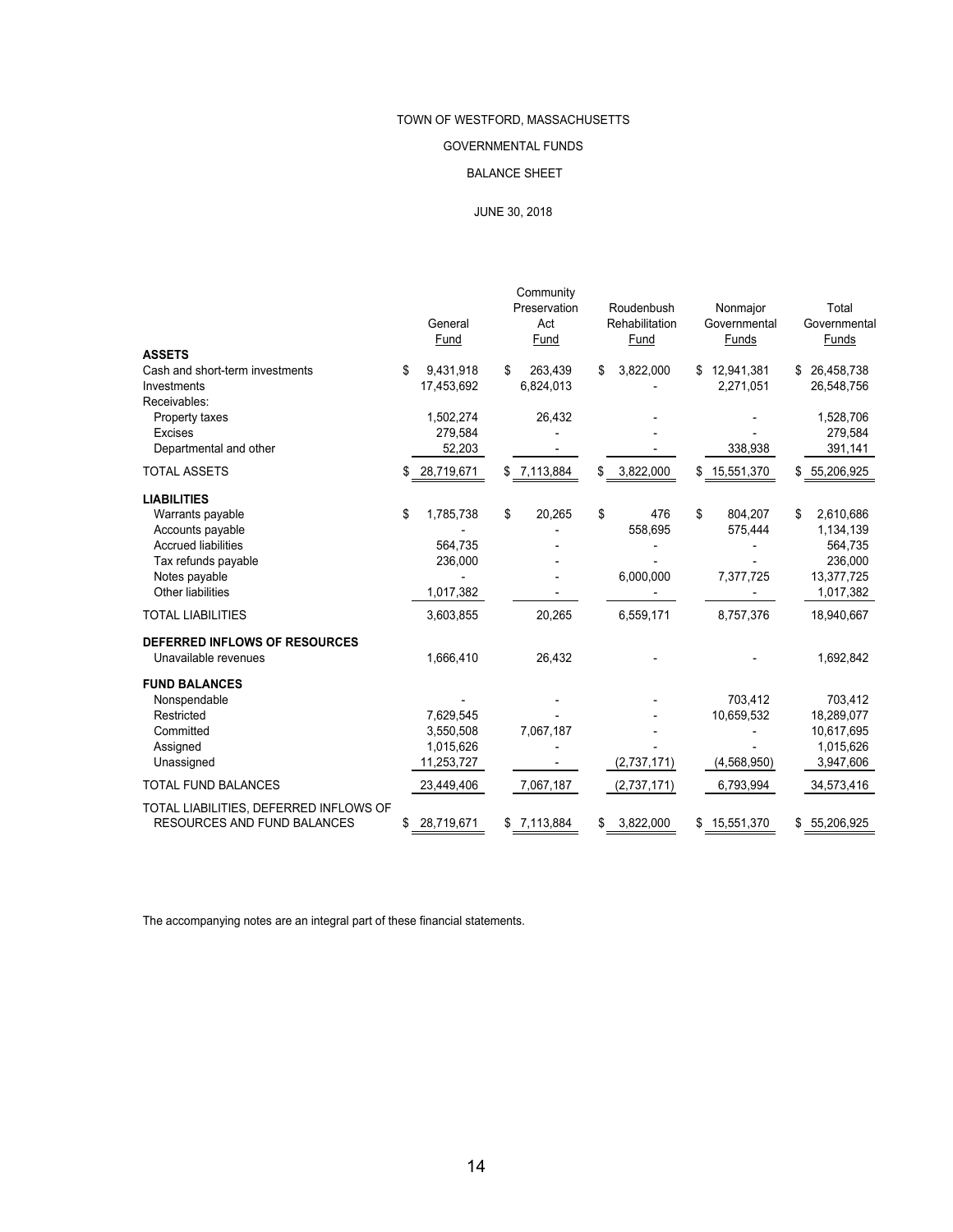### RECONCILIATION OF TOTAL GOVERNMENTAL FUND BALANCES TO NET POSITION OF GOVERNMENTAL ACTIVITIES IN THE STATEMENT OF NET POSITION

#### JUNE 30, 2018

| <b>Total governmental fund balances</b>                                                                                                                                                                      | \$<br>34,573,416 |
|--------------------------------------------------------------------------------------------------------------------------------------------------------------------------------------------------------------|------------------|
| Capital assets used in governmental activities are not financial<br>resources and, therefore, are not reported in the funds.                                                                                 | 228,410,336      |
| • Revenues are reported on the accrual basis of accounting<br>and are not deferred until collection.                                                                                                         | 1,457,264        |
| • Long-term liabilities, including bonds payable, net pension liability,<br>net OPEB obligation are not due and payable in the current period<br>and, therefore, are not reported in the governmental funds. | (166,778,496)    |
| Other                                                                                                                                                                                                        | 12,987,580       |
| Net position of governmental activities                                                                                                                                                                      | 110,650,100      |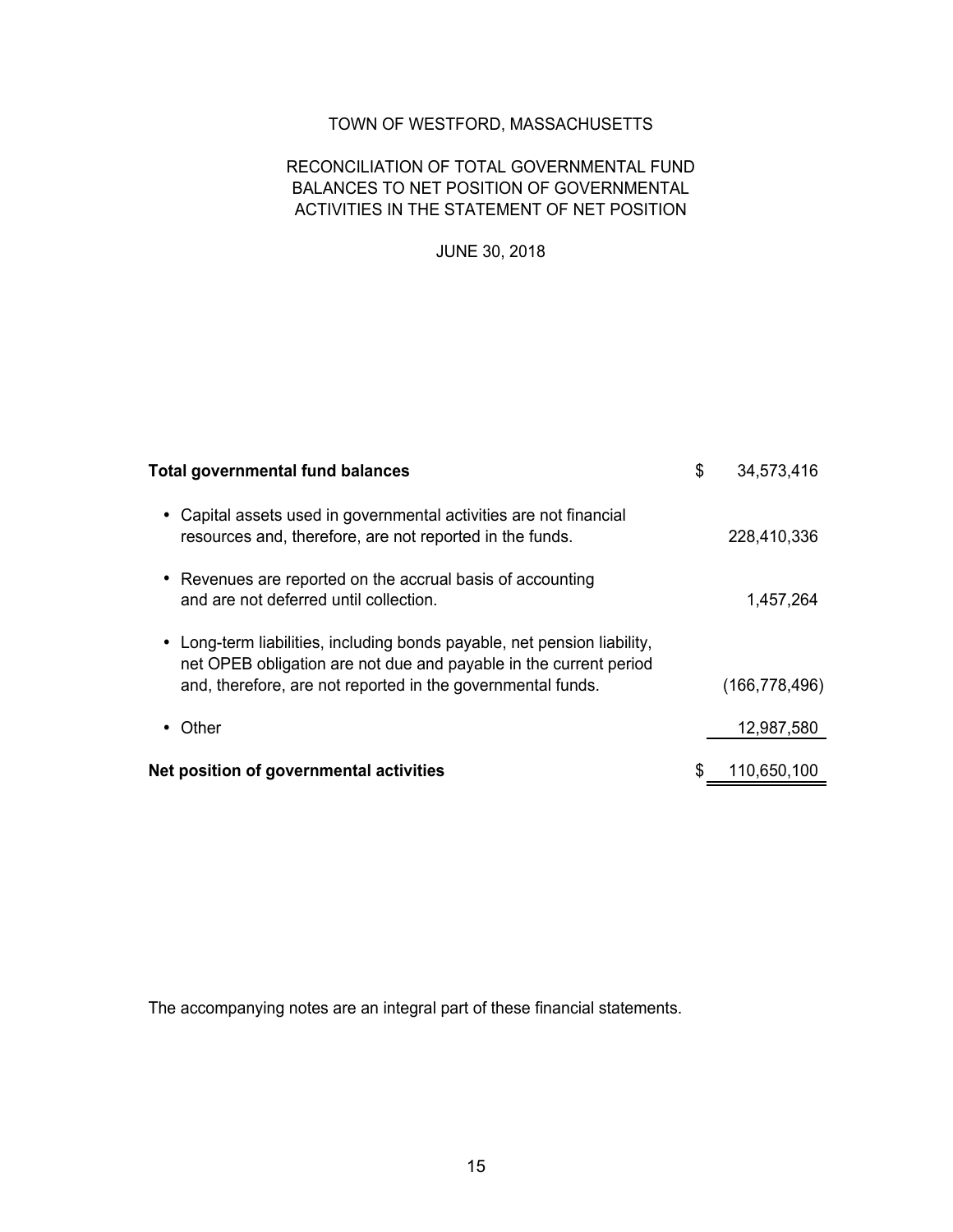#### GOVERNMENTAL FUNDS

#### STATEMENT OF REVENUES, EXPENDITURES AND CHANGES IN FUND BALANCES

#### FOR THE YEAR ENDED JUNE 30, 2018

|                                             |                    | Community       |                |                 |                  |
|---------------------------------------------|--------------------|-----------------|----------------|-----------------|------------------|
|                                             |                    | Preservation    | Roudenbush     | Nonmajor        | Total            |
|                                             | General            | Act             | Rehabilitation | Governmental    | Governmental     |
|                                             | Fund               | Fund            | Fund           | Funds           | Funds            |
| Revenues:                                   |                    |                 |                |                 |                  |
| Property taxes                              | \$<br>74, 187, 532 | \$<br>1,755,479 | \$             | \$              | \$<br>75,943,011 |
| <b>Excises</b>                              | 5,058,913          |                 |                |                 | 5,058,913        |
| Penalties, interest and other taxes         | 237,020            | 4,115           |                |                 | 241,135          |
| <b>Betterments</b>                          | 19,936             |                 |                |                 | 19,936           |
| Charges for services                        | 312,261            |                 |                | 5,060,253       | 5,372,514        |
| Intergovernmental                           | 27,531,604         | 324,179         |                | 5,166,545       | 33,022,328       |
| Licenses and permits                        | 1,307,032          |                 |                |                 | 1,307,032        |
| Fines and forfeitures                       | 40,664             |                 |                |                 | 40,664           |
| Investment income                           | 23,254             | (22, 498)       |                | (19, 189)       | (18, 433)        |
| <b>Miscellaneous</b>                        | 929,944            |                 |                | 414,395         | 1,344,339        |
| <b>Total Revenues</b>                       | 109,648,160        | 2.061.275       | L.             | 10,622,004      | 122,331,439      |
| <b>Expenditures:</b>                        |                    |                 |                |                 |                  |
| Current:                                    |                    |                 |                |                 |                  |
| General government                          | 4,471,524          | 221.415         | 2,737,171      | 512,715         | 7,942,825        |
| Public safety                               | 10,077,599         |                 |                | 8,614,522       | 18,692,121       |
| Education                                   | 64,211,964         |                 |                | 8,267,677       | 72,479,641       |
| Public works                                | 6,092,453          |                 |                | 3,826,140       | 9,918,593        |
| Health and human services                   | 1,111,394          |                 |                | 469,086         | 1,580,480        |
| Culture and recreation                      | 2,012,711          |                 |                | 337,077         | 2,349,788        |
| Employee benefits                           | 16,001,410         |                 |                |                 | 16,001,410       |
| Debt service                                | 6,349,044          | 866,574         |                |                 | 7,215,618        |
| Intergovernmental                           | 555,208            |                 |                |                 | 555,208          |
| <b>Total Expenditures</b>                   | 110,883,307        | 1,087,989       | 2,737,171      | 22,027,217      | 136,735,684      |
| Excess (deficiency) of revenues             |                    |                 |                |                 |                  |
| over expenditures                           | (1, 235, 147)      | 973,286         | (2,737,171)    | (11, 405, 213)  | (14, 404, 245)   |
| <b>Other Financing Sources (Uses):</b>      |                    |                 |                |                 |                  |
| Issuance of bonds                           |                    |                 |                | 10,000,000      | 10,000,000       |
| Bond premiums                               |                    |                 |                | 390,974         | 390,974          |
| Transfers in                                | 3,414              |                 |                | 213,000         | 216,414          |
| Transfers out                               | (961, 743)         |                 |                | (3, 414)        | (965, 157)       |
| <b>Total Other Financing Sources (Uses)</b> | (958, 329)         |                 |                | 10,600,560      | 9,642,231        |
| Excess (deficiency) of revenues and other   |                    |                 |                |                 |                  |
| sources over expenditures and other uses    | (2, 193, 476)      | 973,286         | (2,737,171)    | (804, 653)      | (4,762,014)      |
| Fund Balance, at Beginning of Year          | 25,642,882         | 6,093,901       |                | 7,598,647       | 39,335,430       |
| Fund Balance, at End of Year                | \$<br>23,449,406   | 7,067,187       | (2,737,171)    | \$<br>6,793,994 | \$<br>34,573,416 |
|                                             |                    |                 |                |                 |                  |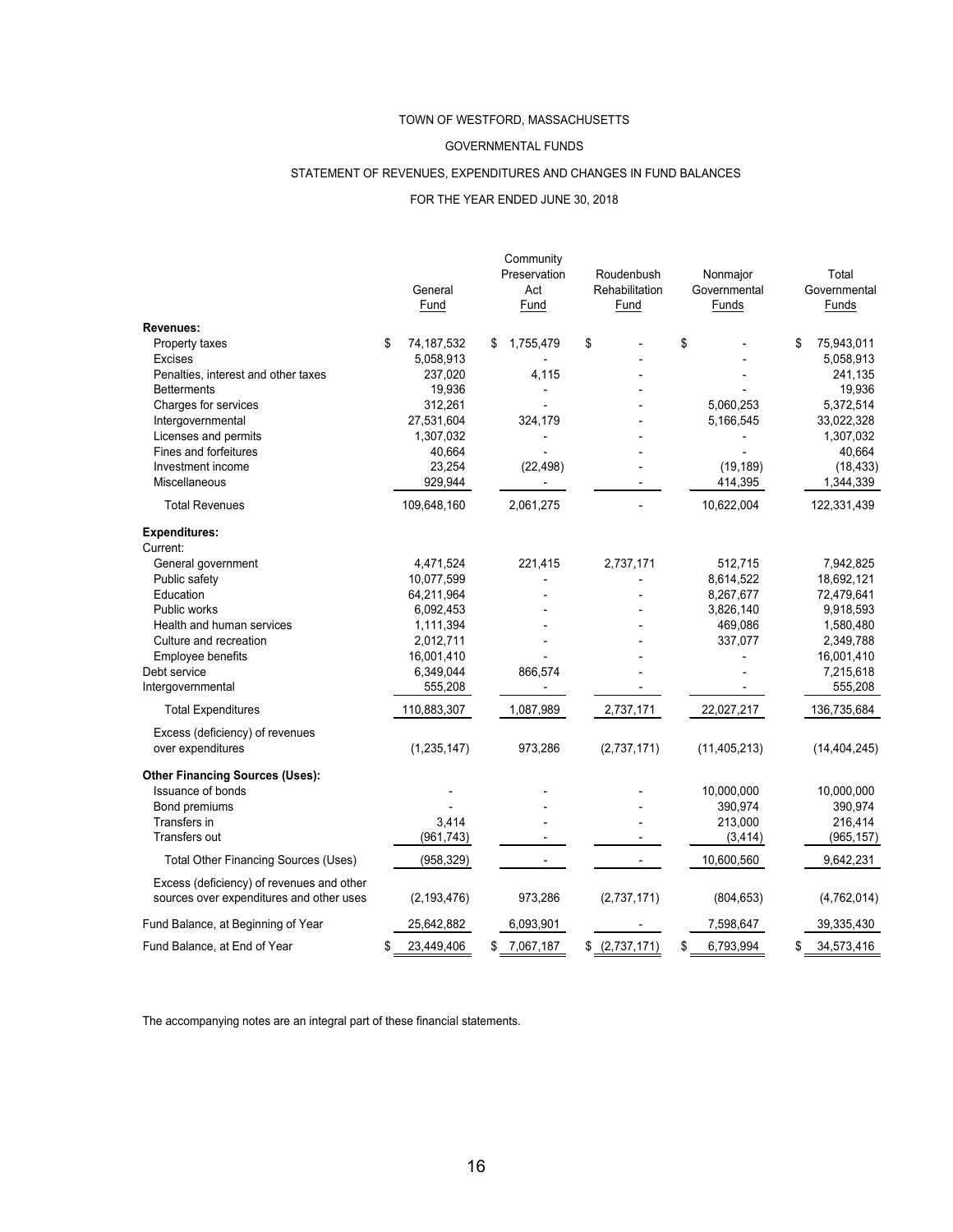#### RECONCILIATION OF THE STATEMENT OF REVENUES, EXPENDITURES, AND CHANGES IN FUND BALANCES OF GOVERNMENTAL FUNDS TO THE STATEMENT OF ACTIVITIES

#### FOR THE YEAR ENDED JUNE 30, 2018

| Net changes in fund balances - total governmental funds                                                                                                                                                                                                                                                                                                                                                                                                | \$<br>(4,762,014) |
|--------------------------------------------------------------------------------------------------------------------------------------------------------------------------------------------------------------------------------------------------------------------------------------------------------------------------------------------------------------------------------------------------------------------------------------------------------|-------------------|
| • Governmental funds report capital outlays as expenditures. However, in<br>the Statement of Activities the cost of those assets is allocated over their<br>estimated useful lives and reported as depreciation expense:                                                                                                                                                                                                                               |                   |
| Capital outlay                                                                                                                                                                                                                                                                                                                                                                                                                                         | 16,867,906        |
| Depreciation                                                                                                                                                                                                                                                                                                                                                                                                                                           | (8,669,010)       |
| • The issuance of long-term debt (e.g., bonds) provides current financial<br>resources to governmental funds, while the repayment of the principal of<br>long-term debt consumes the financial resources of governmental funds.<br>Neither transaction, however, has any effect on net position:                                                                                                                                                       |                   |
| Issuance of debt                                                                                                                                                                                                                                                                                                                                                                                                                                       | (10,000,000)      |
| Repayments of debt                                                                                                                                                                                                                                                                                                                                                                                                                                     | 5,938,014         |
| Other                                                                                                                                                                                                                                                                                                                                                                                                                                                  | 86,073            |
| Revenues in the Statement of Activities that do not provide current financial<br>resources are fully deferred in the Statement of Revenues, Expenditures,<br>and Changes in Fund Balances. Therefore, the recognition of revenue for<br>various types of accounts receivable (i.e., real estate and personal<br>property, motor vehicle excise, etc.) differ between the two statements.<br>This amount represents the net change in deferred revenue. | (47, 111)         |
| Some expenses reported in the Statement of Activities do not require the<br>use of current financial resources and, therefore, are not reported as<br>expenditures in the governmental funds:                                                                                                                                                                                                                                                          |                   |
| Net pension liability and related deferred outflows and inflows of resources                                                                                                                                                                                                                                                                                                                                                                           | (1,691,302)       |
| Net OPEB liability and related deferred outflows and inflows of resources                                                                                                                                                                                                                                                                                                                                                                              | (4, 160, 298)     |
| Other                                                                                                                                                                                                                                                                                                                                                                                                                                                  | (163, 244)        |
| • Other differences.                                                                                                                                                                                                                                                                                                                                                                                                                                   | (249,589)         |
| Change in net position of governmental activities                                                                                                                                                                                                                                                                                                                                                                                                      | \$<br>(6,850,575) |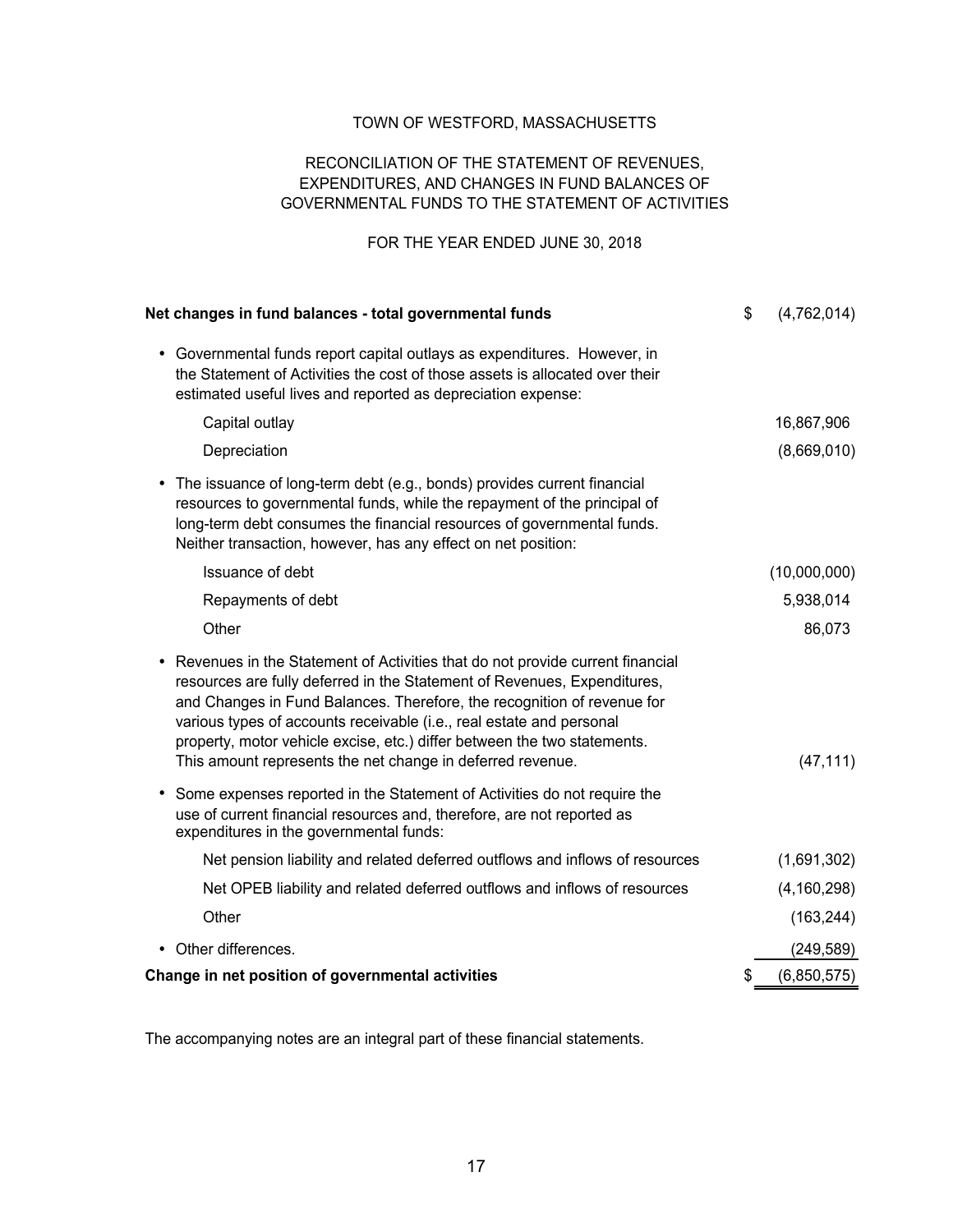#### GENERAL FUND

#### STATEMENT OF REVENUES AND OTHER SOURCES, AND EXPENDITURES AND OTHER USES - BUDGET AND ACTUAL

#### FOR THE YEAR ENDED JUNE 30, 2018

|                                           | <b>Budgeted Amounts</b> |               |    |               |    |              | Variance with<br><b>Final Budget</b> |
|-------------------------------------------|-------------------------|---------------|----|---------------|----|--------------|--------------------------------------|
|                                           |                         | Original      |    | Final         |    | Actual       | Positive                             |
|                                           |                         | <b>Budget</b> |    | <b>Budget</b> |    | Amounts      | (Negative)                           |
| <b>Revenues and Other Sources:</b>        |                         |               |    |               |    |              |                                      |
| Property taxes                            | \$                      | 74,596,741    | \$ | 74,596,741    | \$ | 74,596,741   | \$                                   |
| Excise                                    |                         | 4,682,696     |    | 4,682,696     |    | 5,058,913    | 376,217                              |
| Penalties, interest and other taxes       |                         | 188,000       |    | 188,000       |    | 171,675      | (16, 325)                            |
| Payments in lieu of taxes                 |                         | 64,000        |    | 64,000        |    | 65,345       | 1,345                                |
| <b>Betterments</b>                        |                         | 10,924        |    | 10,924        |    | 19,936       | 9,012                                |
| Charges for services                      |                         | 322,300       |    | 322,300       |    | 312,261      | (10,039)                             |
| Intergovernmental                         |                         | 20,709,531    |    | 20,709,531    |    | 20,816,518   | 106,987                              |
| Licenses and permits                      |                         | 875,000       |    | 875,000       |    | 1,307,032    | 432,032                              |
| Fines and forfeitures                     |                         | 53,000        |    | 53,000        |    | 40,664       | (12, 336)                            |
| Investment income                         |                         | 65,000        |    | 65,000        |    | 126,200      | 61,200                               |
| Miscellaneous                             |                         | 1,802,035     |    | 1,802,035     |    | 2,248,383    | 446,348                              |
| Transfers in                              |                         | 378,414       |    | 1,508,636     |    | 1,508,636    |                                      |
| Use of free cash                          |                         | 373,393       |    | 2,791,505     |    | 2,791,505    |                                      |
| Use of overlay surplus                    |                         | 200,000       |    | 200,000       |    | 200,000      |                                      |
| Use of designated fund balance            |                         | 23,001        |    | 23,001        |    | 23,001       |                                      |
| <b>Total Revenues and Other Sources</b>   |                         | 104,344,035   |    | 107,892,369   |    | 109,286,810  | 1,394,441                            |
| <b>Expenditures and Other Uses:</b>       |                         |               |    |               |    |              |                                      |
| General government                        |                         | 4,652,806     |    | 5,031,978     |    | 4,489,097    | 542,881                              |
| Public safety                             |                         | 9,768,761     |    | 10,169,237    |    | 10,017,035   | 152,202                              |
| Education                                 |                         | 57,331,365    |    | 57,306,938    |    | 57,168,091   | 138,847                              |
| Public works                              |                         | 4,977,929     |    | 6,173,147     |    | 5,993,100    | 180,047                              |
| Health and human services                 |                         | 1,062,276     |    | 1,108,080     |    | 1,080,468    | 27,612                               |
| Culture and recreation                    |                         | 2,017,789     |    | 2,089,186     |    | 1,992,527    | 96,659                               |
| Employee benefits                         |                         | 15,709,690    |    | 16,839,912    |    | 16, 184, 249 | 655,663                              |
| Debt service                              |                         | 6,787,368     |    | 6,787,368     |    | 6,593,251    | 194,117                              |
| Intergovernmental                         |                         | 541,237       |    | 541,237       |    | 555,208      | (13, 971)                            |
| Transfers out                             |                         | 1,494,814     |    | 1,845,286     |    | 1,845,286    |                                      |
| <b>Total Expenditures and Other Uses</b>  |                         | 104,344,035   |    | 107,892,369   |    | 105,918,312  | 1,974,057                            |
| Excess (deficiency) of revenues and other |                         |               |    |               |    |              |                                      |
| sources over expenditures and other uses  | \$                      |               | \$ |               | \$ | 3,368,498    | \$<br>3,368,498                      |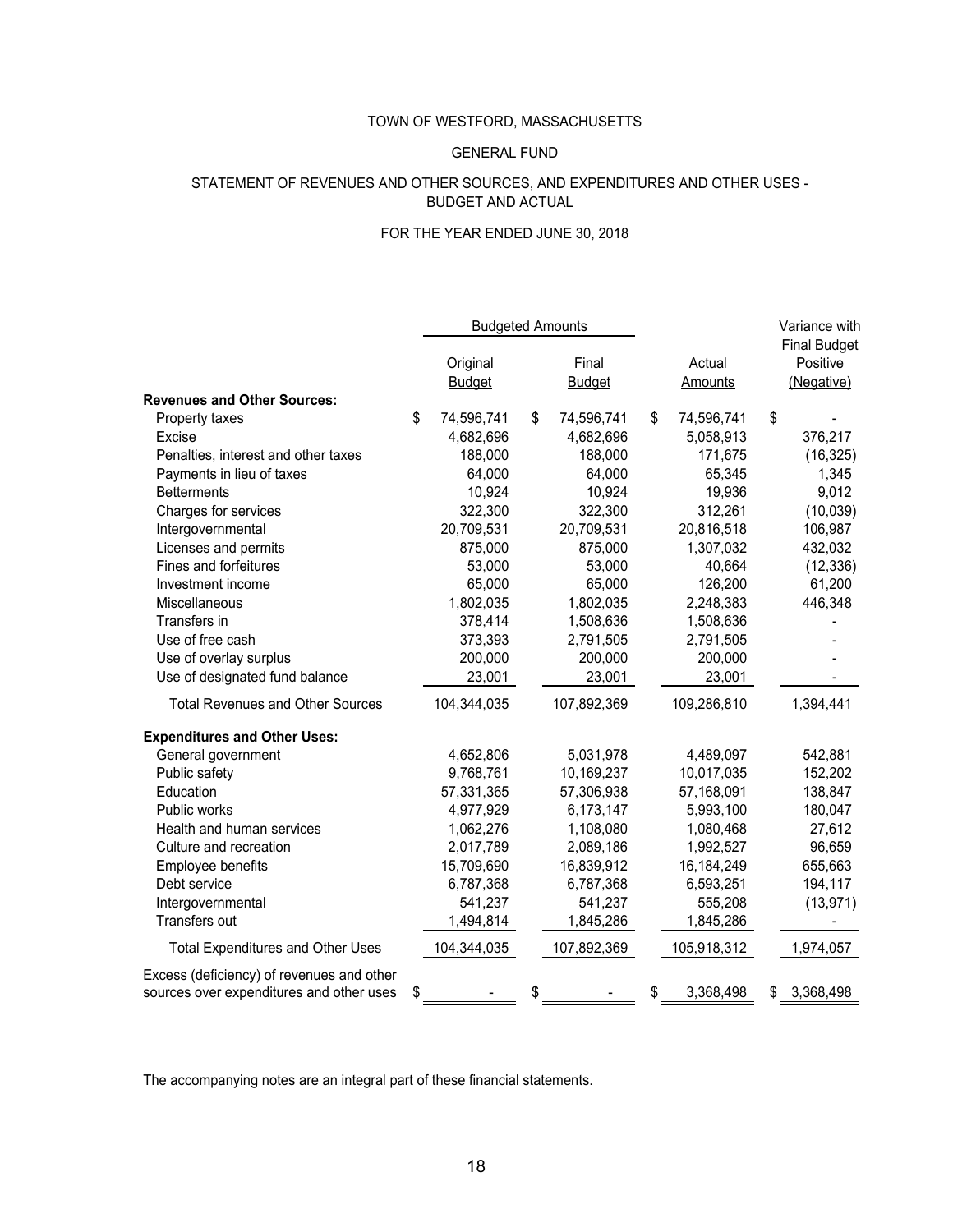#### PROPRIETARY FUNDS

#### STATEMENT OF NET POSITION

#### JUNE 30, 2018

|                                                | <b>JUNE 30, 2018</b> |                                 |                  |
|------------------------------------------------|----------------------|---------------------------------|------------------|
|                                                |                      | <b>Business-Type Activities</b> |                  |
|                                                |                      | <b>Enterprise Fund</b>          |                  |
|                                                |                      | Nonmajor                        |                  |
|                                                | Water                | Enterprise                      |                  |
|                                                | Fund                 |                                 |                  |
|                                                |                      | <b>Funds</b>                    | Total            |
| <b>ASSETS</b>                                  |                      |                                 |                  |
| Current:                                       |                      |                                 |                  |
| Cash and short-term investments                | \$<br>6,495,570      | \$<br>972,004                   | \$<br>7,467,574  |
| User fees, net of allowance for uncollectibles | 828,335              | 620,251                         | 1,448,586        |
| Total current assets                           | 7,323,905            | 1,592,255                       | 8,916,160        |
|                                                |                      |                                 |                  |
| Noncurrent:                                    |                      |                                 |                  |
| Capital Assets:                                |                      |                                 |                  |
| Land and construction in progress              | 4,395,680            | 274,747                         | 4,670,427        |
| Other capital assets, net of                   |                      |                                 |                  |
| accumulated depreciation                       | 35,994,733           | 678,953                         | 36,673,686       |
|                                                |                      |                                 |                  |
| Total noncurrent assets                        | 40,390,413           | 953,700                         | 41,344,113       |
| DEFERRED OUTFLOWS OF RESOURCES                 |                      |                                 |                  |
|                                                |                      |                                 | 194.784          |
| Related to pensions                            | 98,389               | 96,395                          |                  |
| Related to OPEB                                | 158,152              | 125,554                         | 283,706          |
| TOTAL ASSETS AND DEFERRED                      |                      |                                 |                  |
| <b>OUTFLOWS OF RESOURCES</b>                   | 47,970,859           | 2,767,904                       | 50,738,763       |
|                                                |                      |                                 |                  |
| <b>LIABILITIES</b>                             |                      |                                 |                  |
| Current:                                       |                      |                                 |                  |
| Warrants payable                               | 131,839              | 13,744                          | 145,583          |
| <b>Accrued liabilities</b>                     |                      |                                 |                  |
|                                                | 60,241               |                                 | 60,241           |
| Notes payable                                  | 2,000,000            |                                 | 2,000,000        |
| Current portion of long-term liabilities:      |                      |                                 |                  |
| Bonds payable                                  | 1,129,553            |                                 | 1,129,553        |
| Other                                          | 6,515                | 2,662                           | 9,177            |
| <b>Total current liabilities</b>               | 3,328,148            | 16,406                          | 3,344,554        |
| Noncurrent:                                    |                      |                                 |                  |
|                                                |                      |                                 |                  |
| Bonds payable, net of current portion          | 7,183,163            |                                 | 7,183,163        |
| Net pension liability                          | 765,143              | 749,634                         | 1,514,777        |
| Net OPEB liability                             | 1,177,721            | 1,153,847                       | 2,331,568        |
| Other, net of current portion                  | 123,800              | 50,572                          | 174,372          |
| <b>Total noncurrent liabilities</b>            | 9,249,827            | 1,954,053                       | 11,203,880       |
| DEFERRED INFLOWS OF RESOURCES                  |                      |                                 |                  |
|                                                |                      |                                 |                  |
| Related to pensions                            | 38,426               | 37,647                          | 76,073           |
| Related to OPEB                                | 68                   | 67                              | 135              |
| <b>TOTAL LIABILITIES AND DEFERRED</b>          |                      |                                 |                  |
| <b>INFLOWS OF RESOURCES</b>                    | 12,616,469           | 2,008,173                       | 14,624,642       |
|                                                |                      |                                 |                  |
| <b>NET POSITION</b>                            |                      |                                 |                  |
| Net investment in capital assets               | 31,363,870           | 953,700                         | 32,317,570       |
| Unrestricted                                   | 3,990,520            | (193, 969)                      | 3,796,551        |
|                                                |                      |                                 |                  |
| <b>TOTAL NET POSITION</b>                      | \$<br>35,354,390     | \$<br>759,731                   | \$<br>36,114,121 |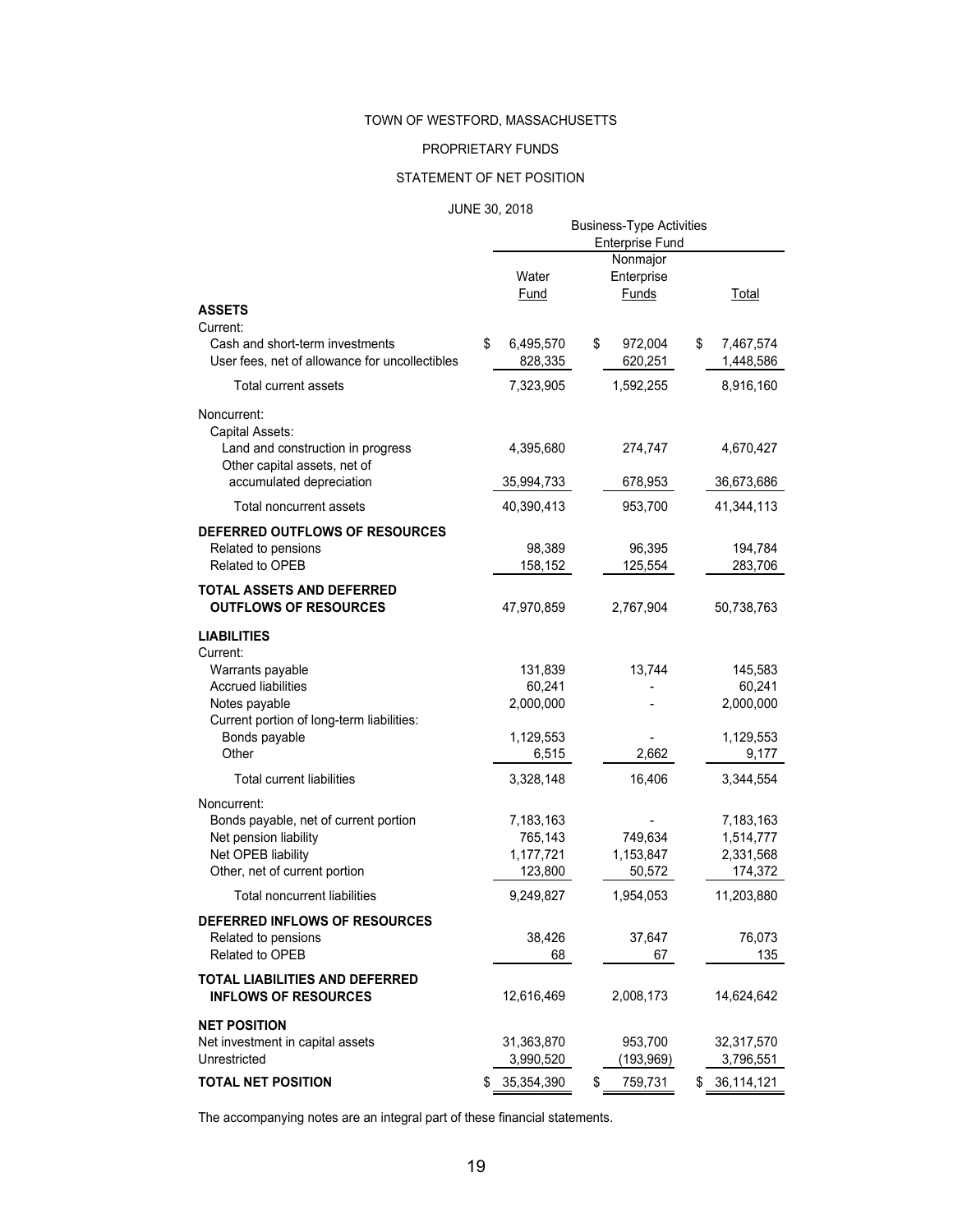#### PROPRIETARY FUNDS

#### STATEMENT OF REVENUES, EXPENSES AND CHANGES IN FUND NET POSITION

#### FOR THE YEAR ENDED JUNE 30, 2018

|                                                | <b>Business-Type Activities</b><br><b>Enterprise Fund</b> |    |                                 |    |            |  |  |
|------------------------------------------------|-----------------------------------------------------------|----|---------------------------------|----|------------|--|--|
|                                                | Water<br><b>Fund</b>                                      |    | Nonmajor<br>Enterprise<br>Funds |    | Total      |  |  |
| <b>Operating Revenues:</b>                     | \$<br>3,933,387                                           |    | \$2,032,922                     | \$ | 5,966,309  |  |  |
| Charges for services<br>Other                  | 457,415                                                   |    |                                 |    | 457,415    |  |  |
| <b>Total Operating Revenues</b>                | 4,390,802                                                 |    | 2,032,922                       |    | 6,423,724  |  |  |
| <b>Operating Expenses:</b>                     |                                                           |    |                                 |    |            |  |  |
| Salaries and benefits                          | 1,132,736                                                 |    | 1,723,506                       |    | 2,856,242  |  |  |
| Other operating expenses                       | 1,389,888                                                 |    | 1,085,328                       |    | 2,475,216  |  |  |
| Depreciation                                   | 1,562,410                                                 |    | 115,276                         |    | 1,677,686  |  |  |
| <b>Total Operating Expenses</b>                | 4,085,034                                                 |    | 2,924,110                       |    | 7,009,144  |  |  |
| Operating Income (Loss)                        | 305,768                                                   |    | (891, 188)                      |    | (585, 420) |  |  |
| <b>Nonoperating Revenues (Expenses):</b>       |                                                           |    |                                 |    |            |  |  |
| Investment income                              | 29,638                                                    |    | 8,382                           |    | 38,020     |  |  |
| Interest expense                               | (258,705)                                                 |    | (827)                           |    | (259,532)  |  |  |
| Total Nonoperating Revenues (Expenses), Net    | (229,067)                                                 |    | 7,555                           |    | (221,512)  |  |  |
| Net Income or Loss Before Transfers            | 76,701                                                    |    | (883, 633)                      |    | (806, 932) |  |  |
| <b>Transfers:</b>                              |                                                           |    |                                 |    |            |  |  |
| Transfers in                                   | 77,572                                                    |    | 688,436                         |    | 766,008    |  |  |
| Change in Net Position                         | 154,273                                                   |    | (195, 197)                      |    | (40, 924)  |  |  |
| Net Position at Beginning of Year, as restated | 35,200,117                                                |    | 954,928                         |    | 36,155,045 |  |  |
| Net Position at End of Year                    | \$<br>35,354,390                                          | \$ | 759,731                         | \$ | 36,114,121 |  |  |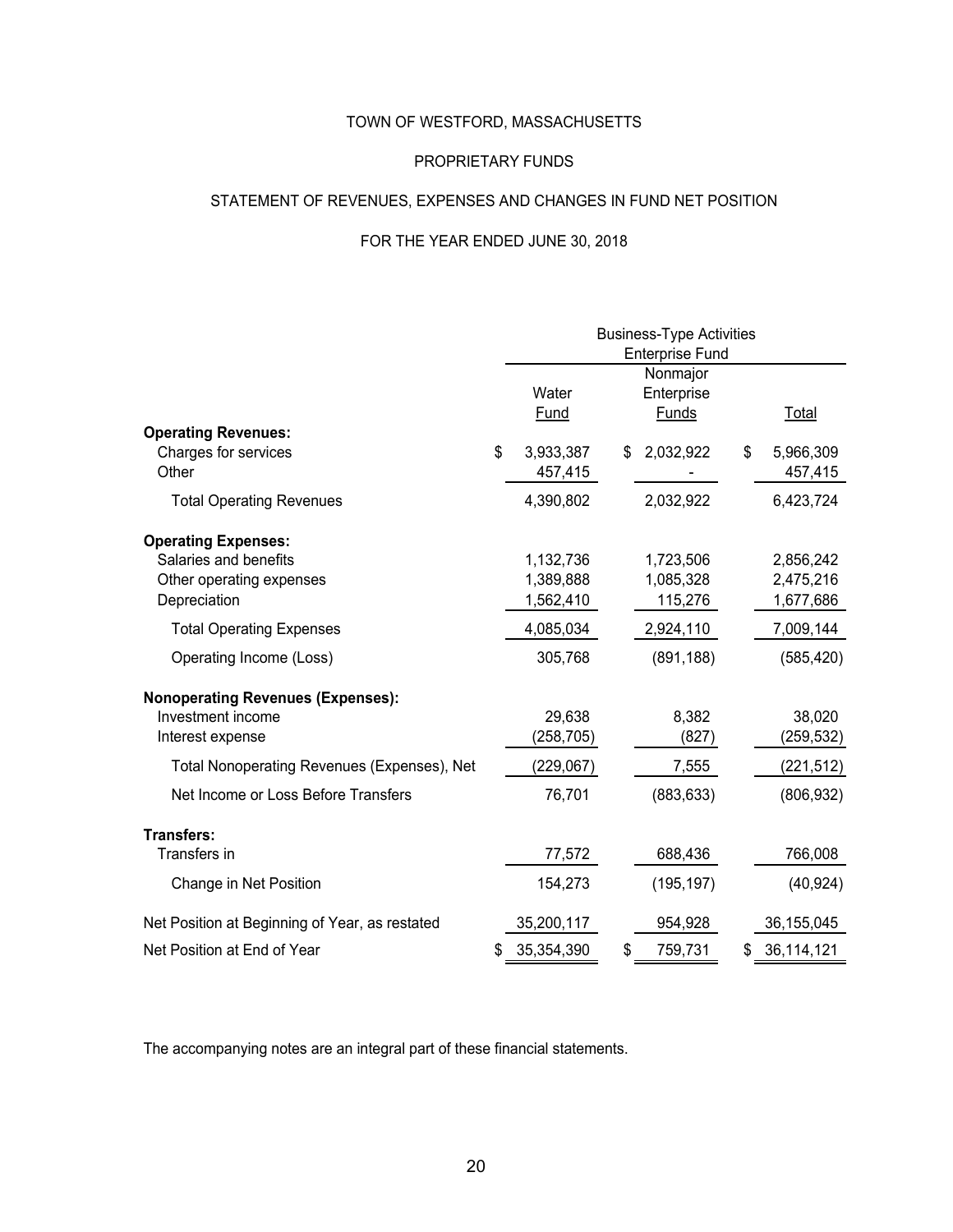#### PROPRIETARY FUNDS

#### STATEMENT OF CASH FLOWS

#### FOR THE YEAR ENDED JUNE 30, 2018

|                                                                                                                                                                                                                                                                                                        | <b>Business-Type Activities</b><br><b>Enterprise Funds</b> |                                                                                                         |    |                                                                                         |    |                                                                                                           |  |
|--------------------------------------------------------------------------------------------------------------------------------------------------------------------------------------------------------------------------------------------------------------------------------------------------------|------------------------------------------------------------|---------------------------------------------------------------------------------------------------------|----|-----------------------------------------------------------------------------------------|----|-----------------------------------------------------------------------------------------------------------|--|
|                                                                                                                                                                                                                                                                                                        |                                                            | Water<br>Fund                                                                                           |    | Nonmajor<br>Enterprise<br>Funds                                                         |    | Total                                                                                                     |  |
| <b>Cash Flows From Operating Activities:</b>                                                                                                                                                                                                                                                           |                                                            |                                                                                                         |    |                                                                                         |    |                                                                                                           |  |
| Receipts from customers and users<br>Payments to vendors and employees                                                                                                                                                                                                                                 | \$                                                         | 4,378,705<br>(2,432,875)                                                                                | \$ | 2,125,306<br>(2,785,453)                                                                | \$ | 6,504,011<br>(5,218,328)                                                                                  |  |
| Net Cash Provided By (Used For) Operating Activities                                                                                                                                                                                                                                                   |                                                            | 1,945,830                                                                                               |    | (660, 147)                                                                              |    | 1,285,683                                                                                                 |  |
| <b>Cash Flows From Capital and Related Financing Activities:</b><br>Acquisition, construction, and disposition of capital assets<br>Issuance of bonds and notes<br>Payments on bond and notes<br>Interest expense                                                                                      |                                                            | (2,551,059)<br>2,000,000<br>(1, 213, 588)<br>(258, 705)                                                 |    | (45,000)<br>(827)                                                                       |    | (2,551,059)<br>2,000,000<br>(1,258,588)<br>(259, 532)                                                     |  |
| Net Cash (Used For) Capital and Related Financing Activities                                                                                                                                                                                                                                           |                                                            | (2,023,352)                                                                                             |    | (45, 827)                                                                               |    | (2,069,179)                                                                                               |  |
| <b>Cash Flows From Noncapital Financing Activities:</b><br>Transfers in                                                                                                                                                                                                                                |                                                            | 77,572                                                                                                  |    | 688,436                                                                                 |    | 766,008                                                                                                   |  |
| Net Cash Provided By Noncapital Financing Activities                                                                                                                                                                                                                                                   |                                                            | 77,572                                                                                                  |    | 688,436                                                                                 |    | 766,008                                                                                                   |  |
| <b>Cash Flows From Investing Activities:</b><br>Investment income                                                                                                                                                                                                                                      |                                                            | 29,638                                                                                                  |    | 8,382                                                                                   |    | 38,020                                                                                                    |  |
| Net Cash Provided By (Used For) Investing Activities                                                                                                                                                                                                                                                   |                                                            | 29,638                                                                                                  |    | 8,382                                                                                   |    | 38,020                                                                                                    |  |
| Net Change in Cash and Short-Term Investments                                                                                                                                                                                                                                                          |                                                            | 29,688                                                                                                  |    | (9, 156)                                                                                |    | 20,532                                                                                                    |  |
| Cash and Short-Term Investments, Beginning of Year                                                                                                                                                                                                                                                     |                                                            | 6,465,882                                                                                               |    | 981,160                                                                                 |    | 7,447,042                                                                                                 |  |
| Cash and Short-Term Investments, End of Year                                                                                                                                                                                                                                                           |                                                            | 6,495,570                                                                                               | S. | 972,004                                                                                 |    | 7,467,574                                                                                                 |  |
| <b>Reconciliation of Operating Income to Net Cash</b><br><b>Provided By (Used For) Operating Activities:</b><br>Operating income (loss)<br>Adjustments to reconcile operating income (loss) to net                                                                                                     | \$                                                         | 305,768                                                                                                 | \$ | (891, 188)                                                                              | \$ | (585, 420)                                                                                                |  |
| cash provided by (used for) operating activities:<br>Depreciation<br>Changes in assets, liabilities, and deferred outflows/inflows:                                                                                                                                                                    |                                                            | 1,562,410                                                                                               |    | 115,276                                                                                 |    | 1,677,686                                                                                                 |  |
| Receivables<br>Deferred outflows - related to pensions<br>Deferred outflows - related to OPEB<br>Warrants payable<br><b>Accrued liabilities</b><br>Compensated absences<br>Net pension liability<br>Net OPEB liability<br>Deferred inflows - related to pensions<br>Deferred inflows - related to OPEB |                                                            | (12,097)<br>5,205<br>(148, 123)<br>51,777<br>(36, 431)<br>7,025<br>(17, 845)<br>189,647<br>38,426<br>68 |    | 92,384<br>5,099<br>(125, 554)<br>(58, 145)<br>(4,053)<br>(17, 483)<br>185,803<br>37,647 |    | 80,287<br>10,304<br>(273, 677)<br>(6, 368)<br>(36, 431)<br>2,972<br>(35, 328)<br>375,450<br>76,073<br>135 |  |
| Net Cash Provided By (Used For) Operating Activities                                                                                                                                                                                                                                                   | S.                                                         | 1,945,830                                                                                               | \$ | 67<br>(660, 147)                                                                        | \$ | 1,285,683                                                                                                 |  |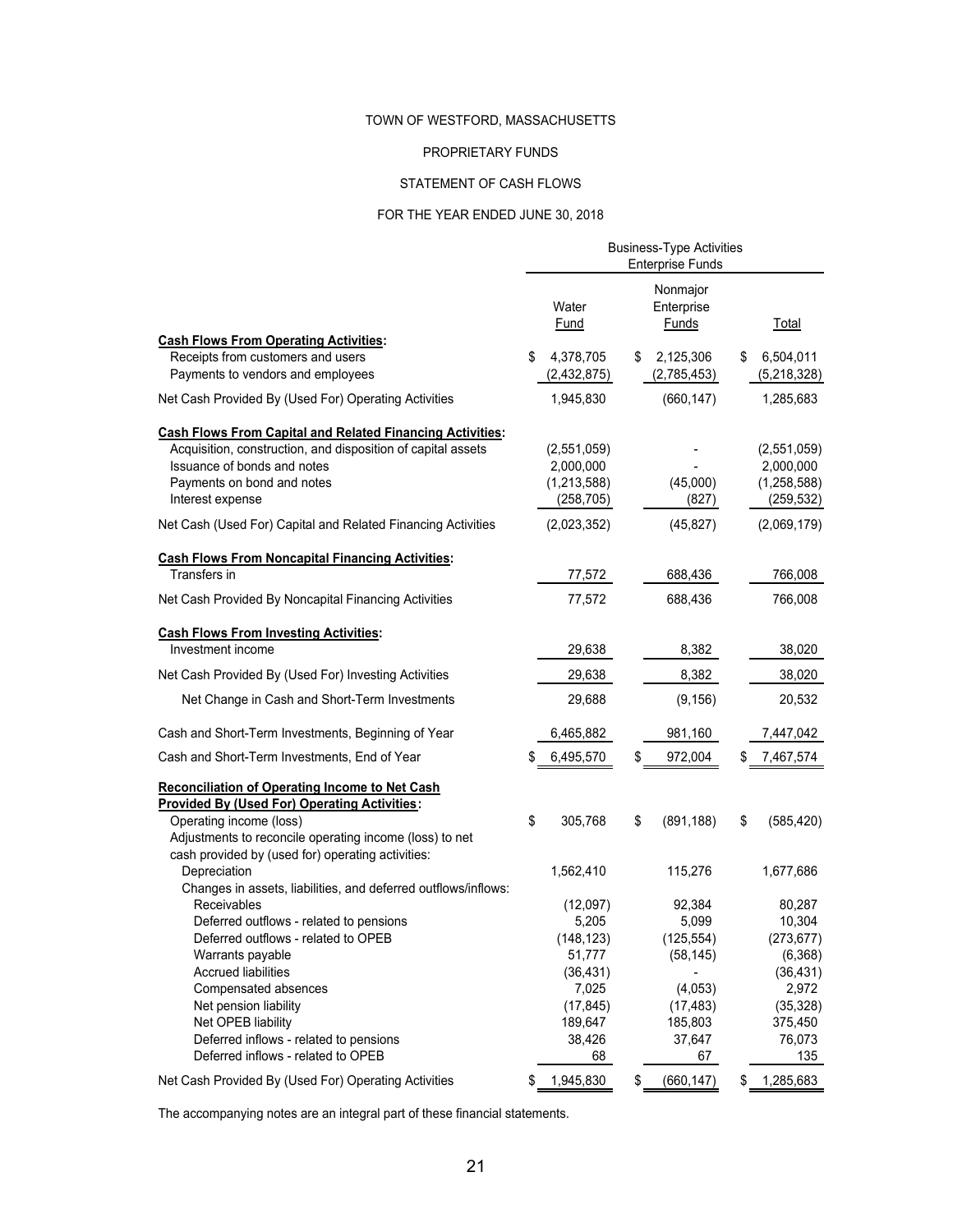#### FIDUCIARY FUNDS

## STATEMENT OF FIDUCIARY NET POSITION

#### JUNE 30, 2018

|                                                 | <b>OPEB</b><br><b>Trust Fund</b> |         | Agency<br>Funds    |
|-------------------------------------------------|----------------------------------|---------|--------------------|
| <b>ASSETS</b>                                   |                                  |         |                    |
| Cash and short-term investments<br>Investments: | \$                               | 44,592  | \$<br>994,128      |
| Corporate bonds                                 |                                  | 768,242 |                    |
| Corporate equities<br>Mutual funds              | 1,454,106<br>2,118,873           |         |                    |
| Federal agency securities<br>Other assets       |                                  | 168,739 | 210,267            |
| <b>Total Assets</b>                             | 4,554,552                        |         | 1,204,395          |
| <b>LIABILITIES AND NET POSITION</b>             |                                  |         |                    |
| Warrants payable<br><b>Other liabilities</b>    |                                  |         | 9,500<br>1,194,895 |
| <b>Total Liabilities</b>                        |                                  |         | 1,204,395          |
| <b>NET POSITION</b>                             |                                  |         |                    |
| Restricted for OPEB purposes                    | 4,554,552                        |         |                    |
|                                                 | 4,554,552<br>\$                  |         | \$                 |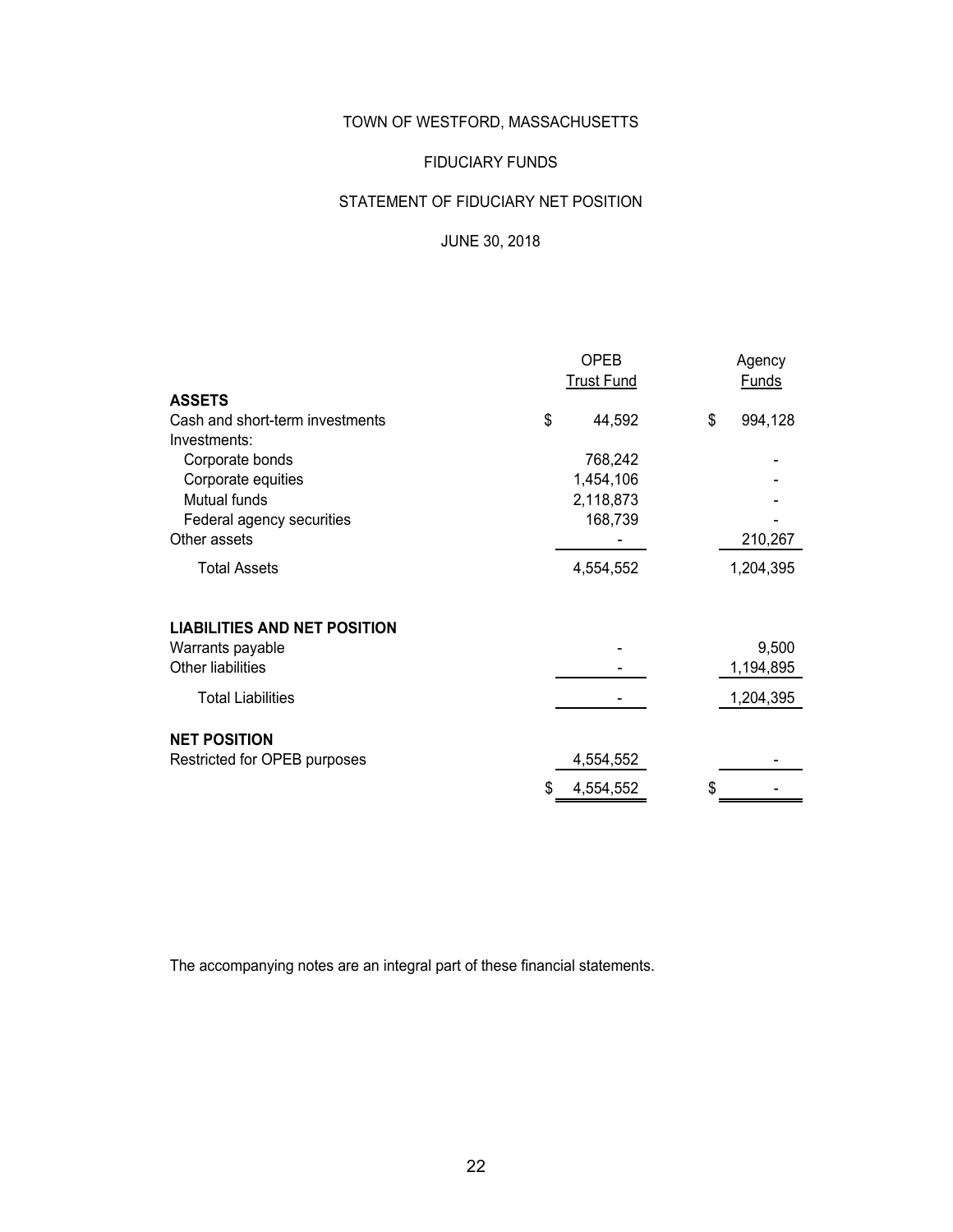#### FIDUCIARY FUNDS

#### STATEMENT OF CHANGES IN FIDUCIARY NET POSITION

#### FOR THE YEAR ENDED JUNE 30, 2018

|                                                                                           | OPEB<br><b>Trust Fund</b>  |
|-------------------------------------------------------------------------------------------|----------------------------|
| <b>Additions:</b><br><b>Employer contributions</b><br>Interest income                     | \$<br>3,263,256<br>(4,961) |
| Total additions                                                                           | 3,258,295                  |
| <b>Deductions:</b><br>Benefit payments to plan members and beneficiaries<br>Transfers out | 2,245,506<br>17,265        |
| Total deductions                                                                          | 2,262,771                  |
| Net increase                                                                              | 995,524                    |
| Net position restricted for pensions and other purposes:<br>Beginning of year             | 3,559,028                  |
| End of year                                                                               | \$<br>4.554.552            |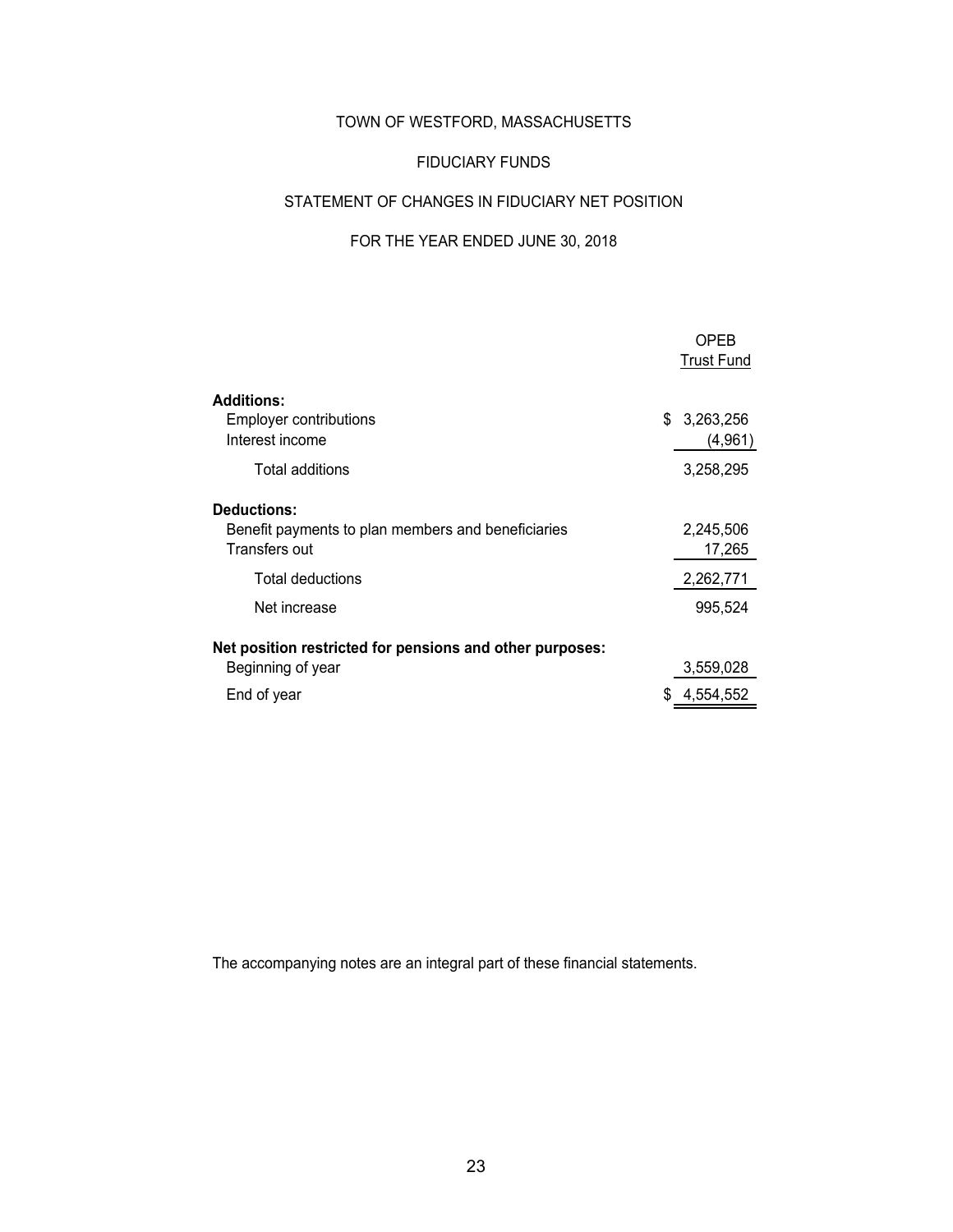## **Notes to Financial Statements**

# **1. Summary of Significant Accounting Policies**

The accounting policies of the Town of Westford (the Town) conform to generally accepted accounting principles (GAAP) as applicable to governmental units. The following is a summary of the more significant policies:

### *A. Reporting Entity*

The Town is a municipal corporation governed by an elected Board of Selectmen. As required by generally accepted accounting principles, these financial statements present the government and applicable component units for which the government is considered to be financially accountable. In fiscal year 2018, it was determined that no entities met the required GASB 14 (as amended) criteria of component units.

### *B. Government-wide and Fund Financial Statements*

#### Government-wide Financial Statements

The government-wide financial statements (i.e., the Statement of Net Position and the Statement of Activities) report information on all of the nonfiduciary activities of the primary government. For the most part, the effect of interfund activity has been removed from these statements. *Governmental activities*, which normally are supported by taxes and intergovernmental revenues, are reported separately from *business-type activities*, which rely to a significant extent on fees and charges for support.

The Statement of Activities demonstrates the degree to which the direct expenses of a given function or segment are offset by program revenues. *Direct expenses* are those that are clearly identifiable with a specific function or segment. Program revenues include (1) charges to customers or applicants who purchase, use, or directly benefit from goods, services, or privileges provided by a given function or segment and (2) grants and contributions that are restricted to meeting the operational or capital requirements of a particular function or segment. Taxes and other items not properly included among program revenues are reported instead as *general revenues*.

### Fund Financial Statements

Separate financial statements are provided for governmental funds, proprietary funds, and fiduciary funds, even though the latter are excluded from the government-wide financial statements. Major individual governmental funds and major individual enterprise funds are reported as separate columns in the fund financial statements.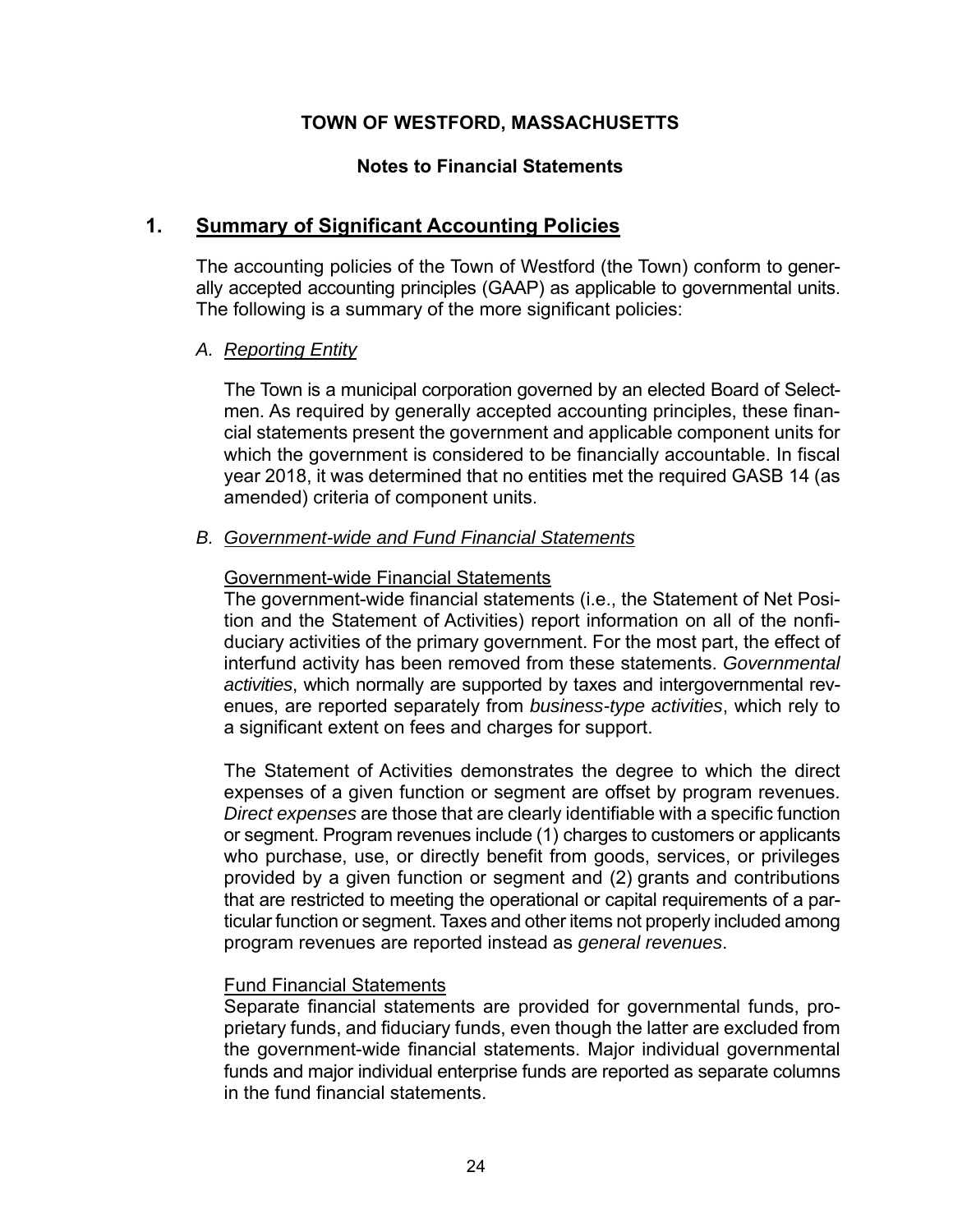## *C. Measurement Focus, Basis of Accounting, and Financial Statement Presentation*

## Government-wide Financial Statements

The government-wide financial statements are reported using the *economic resources measurement focus* and the *accrual basis of accounting*. Revenues are recorded when earned and expenses are recorded when a liability is incurred, regardless of the timing of related cash flows. Property taxes are recognized as revenues in the year for which they are levied. Grants and similar items are recognized as revenue as soon as all eligibility requirements imposed by the provider have been met. As a general rule, the effect of interfund activity has been eliminated from the government-wide financial statements.

Amounts reported as *program revenues* include (1) charges to customers or applicants for goods, services, or privileges provided, (2) operating grants and contributions, and (3) capital grants and contributions, including special assessments. Internally dedicated resources are reported as *general revenues* rather than as program revenues. Likewise, general revenues include all taxes and excises.

## Fund Financial Statements

Governmental fund financial statements are reported using the *current financial resources measurement focus* and the *modified accrual basis of accounting*. Revenues are recognized as soon as they are both measurable and available. Revenues are considered to be available when they are collectible within the current period or soon enough thereafter to pay liabilities of the current period. For this purpose, the Town considers property tax revenues to be available if they are collected within 60 days of the end of the current fiscal period. All other revenue items are considered to be measurable and available only when cash is received by the government. Expenditures generally are recorded when a liability is incurred, as under accrual accounting. However, certain expenditures such as debt service, claims and judgments, compensated absences, OPEB, and pension are recorded only when payment is due.

The Town reports the following major governmental funds:

- The *general fund* is the government's primary operating fund. It accounts for all financial resources of the general government, except those required to be accounted for in another fund.
- The community preservation fund accounts for funds used for the acquisition, creation, and preservation of open space historic resources, and community housing.
- The *Roudenbush rehabilitation fund* accounts for funds used for the Roudenbush Community Center building project.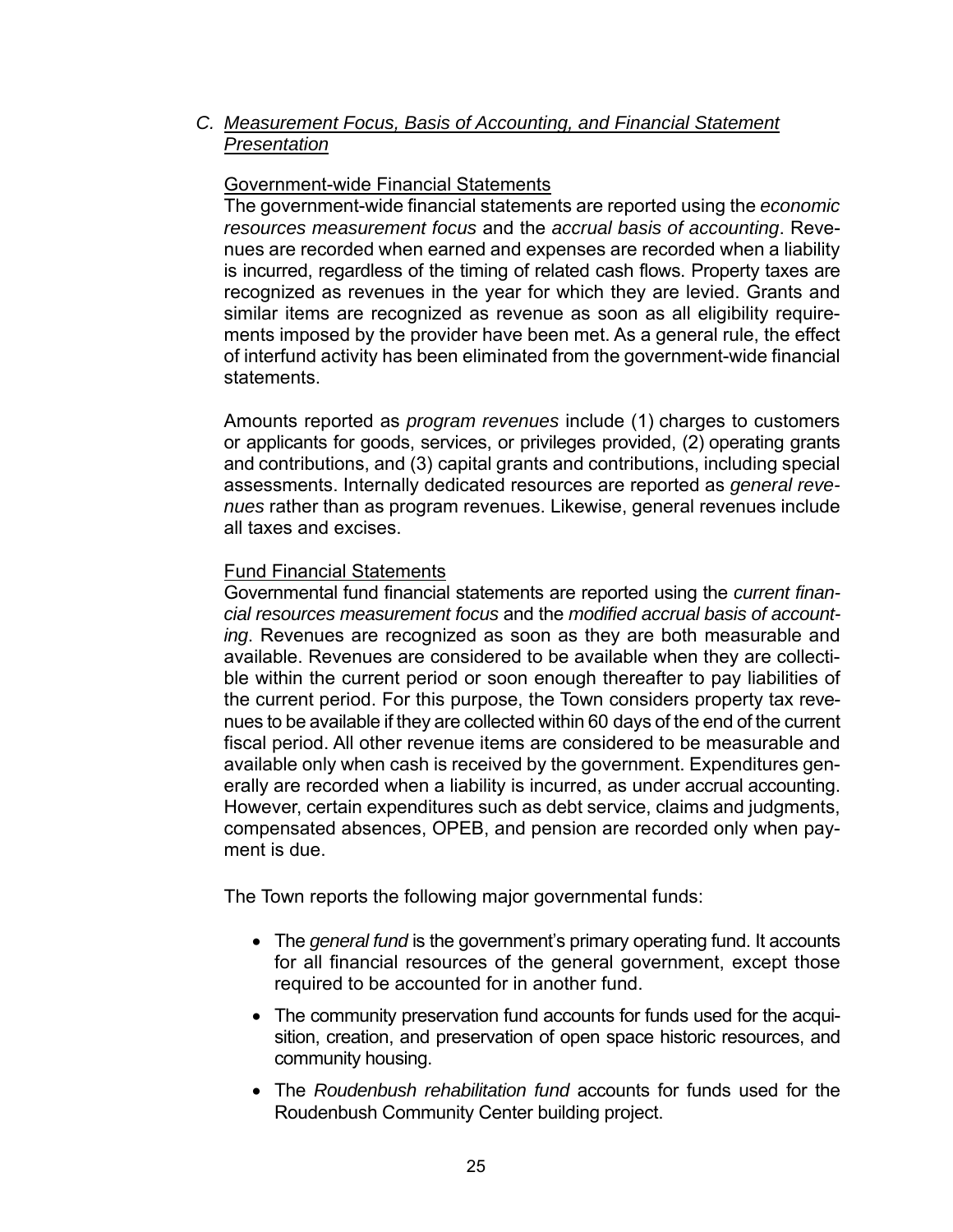The proprietary fund financial statements are reported using the *economic resources measurement* focus and the *accrual basis of accounting.* Under this method, revenues are recognized when earned and expenses are recorded when liabilities are incurred.

Proprietary funds distinguish operating revenues and expenses from nonoperating items. Operating revenues and expenses generally result from providing services and producing and delivering goods in connection with a proprietary fund's principal ongoing operations. The principal operating revenues of the enterprise fund are charges to customers for sales and services. Operating expenses for enterprise funds include the cost of sales and services, administrative expenses, and depreciation on capital assets. All revenues and expenses not meeting this definition are reported as nonoperating revenues and expenses.

The Town reports the following major proprietary funds:

Water Fund

The fiduciary fund financial statements are reported using the *economic resources measurement focus* and the *accrual basis of accounting.* Under this method, revenues are recognized when earned and expenses are recorded when liabilities are incurred.

The Town reports the following fiduciary funds:

- The *other post-employment benefit trust fund* is used to accumulate resources for health and life insurance benefits for retired employees.
- The *agency funds* account for fiduciary assets held by the Town in a custodial capacity as an agent on behalf of others. Agency funds report only assets and liabilities, and therefore, have no measurement focus.

# *D. Cash and Short-Term Investments*

Cash balances from all funds, except those required to be segregated by law, are combined to form a consolidation of cash. Cash balances are invested to the extent available, and interest earnings are recognized in the general fund. Certain special revenue, proprietary, and fiduciary funds segregate cash, and investment earnings become a part of those funds.

Deposits with financial institutions consist primarily of demand deposits, certificates of deposits, and savings accounts. A cash and investment pool is maintained that is available for use by all funds. Each fund's portion of this pool is reflected on the combined financial statements under the caption "cash and short-term investments". The interest earnings attributable to each fund type are included under investment income.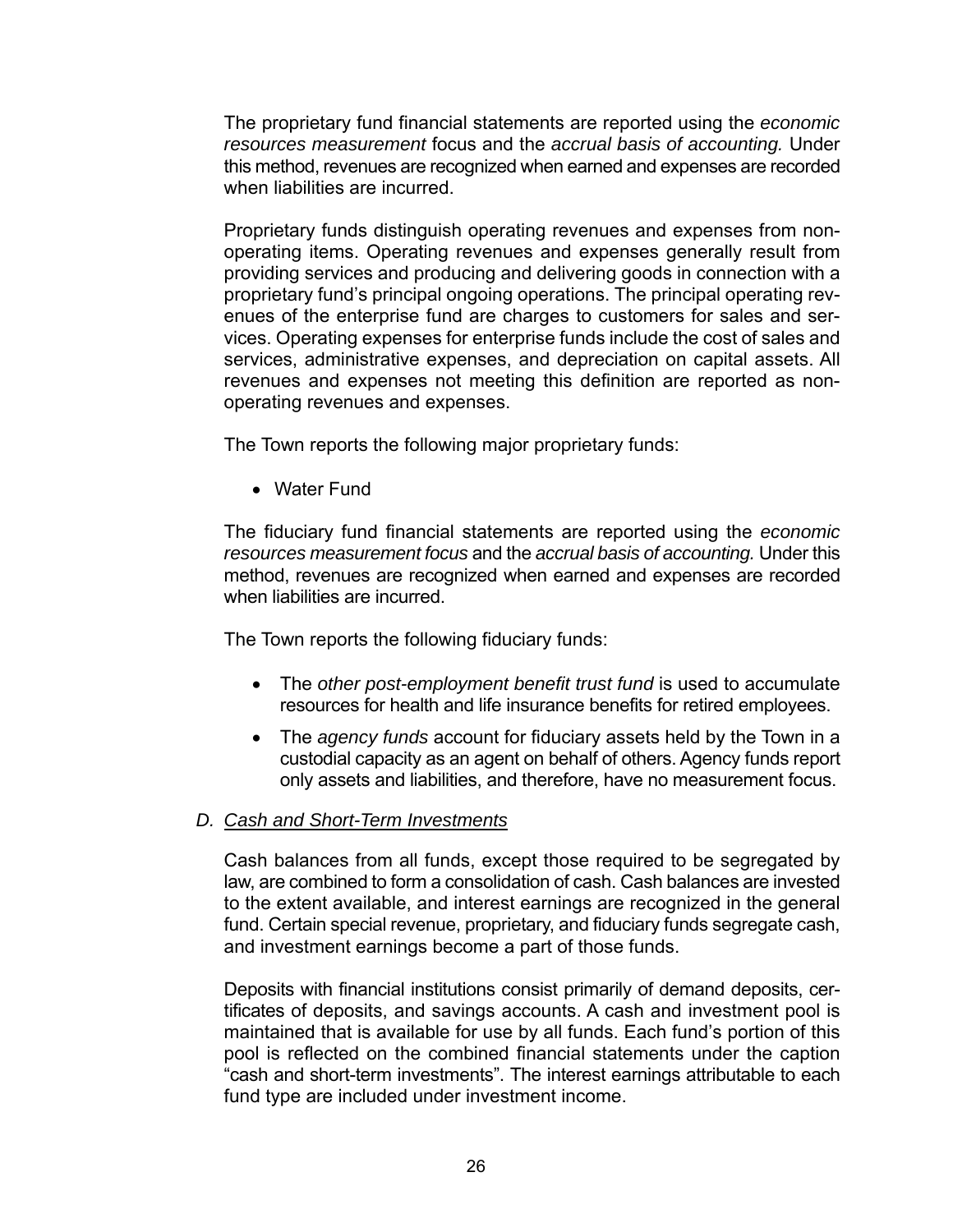For purpose of the statement of cash flows, the proprietary funds consider investments with original maturities of three months or less to be short-term investments.

#### *E. Investments*

State and local statutes place certain limitations on the nature of deposits and investments available. Deposits in any financial institution may not exceed certain levels within the financial institution. Non-fiduciary fund investments can be made in securities issued by or unconditionally guaranteed by the U.S. Government or agencies that have a maturity of one year or less from the date of purchase and repurchase agreements guaranteed by such securities with maturity dates of no more than 90 days from the date of purchase.

Investments for the Trust Funds consist of marketable securities, bonds, and short-term money market investments. Investments are carried at fair value.

## *F. Property Tax Limitations*

Legislation known as "Proposition 2½" has limited the amount of revenue that can be derived from property taxes. The prior fiscal year's tax levy limit is used as a base and cannot increase by more than 2.5 percent (excluding new growth), unless an override is voted. The actual fiscal year 2018 tax levy reflected an excess capacity of \$1,085,699.

### *G. Capital Assets*

Capital assets, which include property, plant, equipment, and infrastructure assets are reported in the applicable governmental or business-type activities columns in the government-wide financial statements. Capital assets are defined by the Town as assets with an initial individual cost of more than \$10,000 and an estimated useful life in excess of five years. Such assets are recorded at historical cost or estimated historical cost if purchased or constructed. Donated capital assets are recorded at acquisition value at the date of donation.

The costs of normal maintenance and repairs that do not add to the value of the asset or materially extend assets' lives are not capitalized.

Major outlays for capital assets and improvements are capitalized as projects are constructed. Interest incurred during the construction phase of capital assets of business-type activities is included as part of the capitalized value of the assets constructed.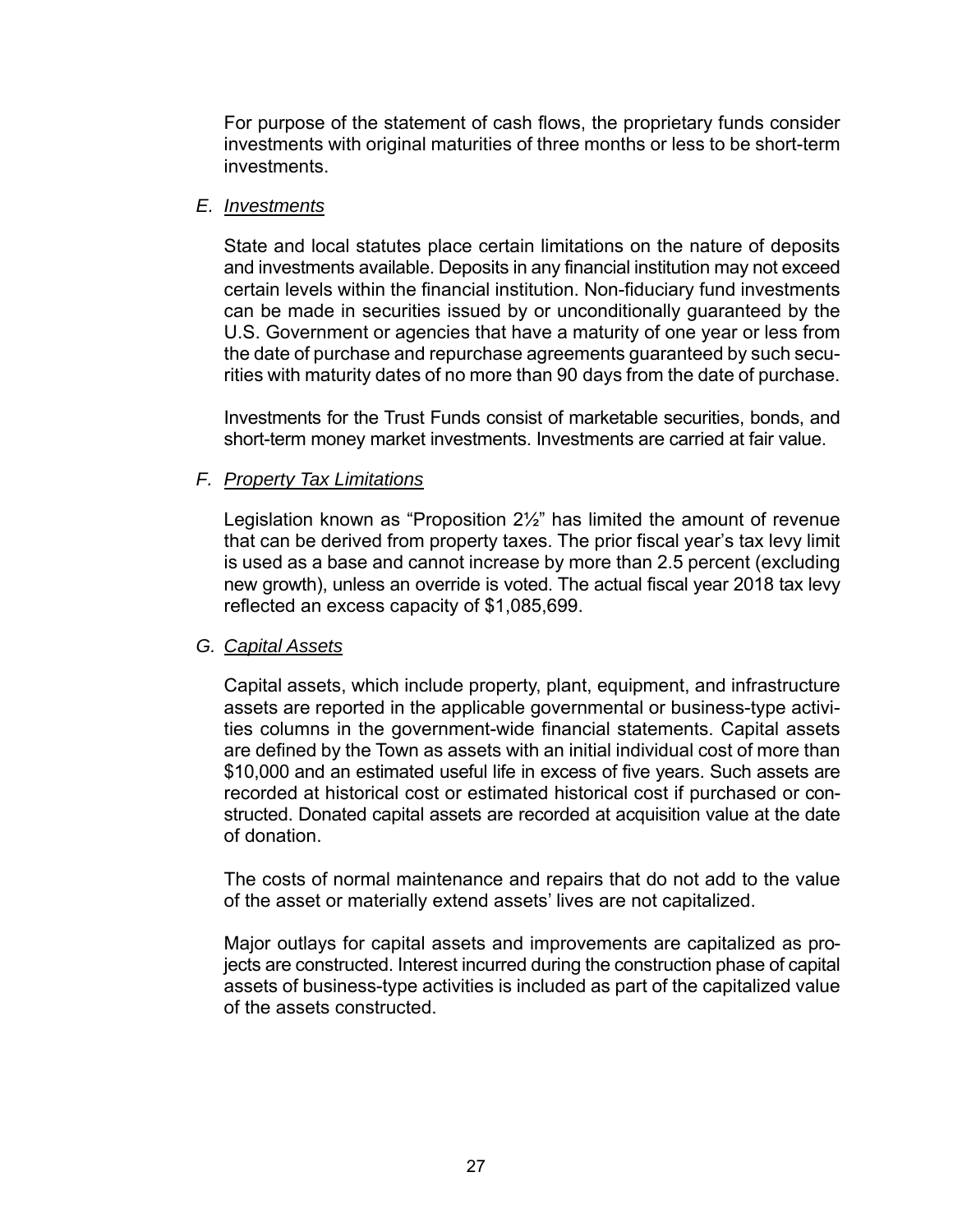Capital assets are depreciated using the straight-line method over the following estimated useful lives:

| Assets                       | Years     |
|------------------------------|-----------|
| <b>Buildings</b>             | 40        |
| <b>Building improvements</b> | 20        |
| Infrastructure               | $30 - 75$ |
| Vehicles                     | 5         |
| Office equipment             | 5         |
| Computer equipment           | 5         |

#### *H. Compensated Absences*

It is the Town's policy to permit employees to accumulate earned but unused vacation and sick pay benefits. All vested sick and vacation pay is accrued when incurred in the government-wide, proprietary, and fiduciary fund financial statements. A liability for these amounts is reported in governmental funds only if they have matured, for example, as a result of employee resignations and retirements.

### *I. Long-Term Obligations*

In the government-wide financial statements, and proprietary fund types in the fund financial statements, long-term debt, and other long-term obligations are reported as liabilities in the applicable governmental activities, business-type activities, or proprietary fund type Statement of Net Position.

### *J. Fund Equity*

Fund equity at the governmental fund financial reporting level is classified as "fund balance". Fund equity for all other reporting is classified as "net position".

*Fund Balance* - Generally, fund balance represents the difference between the current assets/deferred outflows and current liabilities/deferred inflows. The Town reserves those portions of fund balance that are legally segregated for a specific future use or which do not represent available, spendable resources and therefore, are not available for appropriation or expenditure. Unassigned fund balance indicates that portion of fund balance that is available for appropriation in future periods.

When an expenditure is incurred that would qualify for payment from multiple fund balance types, the Town uses the following order to liquidate liabilities: restricted, committed, assigned, and unassigned.

*Net Position* - Net position represents the difference between assets/deferred outflows and liabilities/deferred inflows. Net investment in capital assets, consists of capital assets, net of accumulated depreciation, reduced by the outstanding balances of any borrowing used for the acquisition, construction or improvement of those assets. Net position is reported as restricted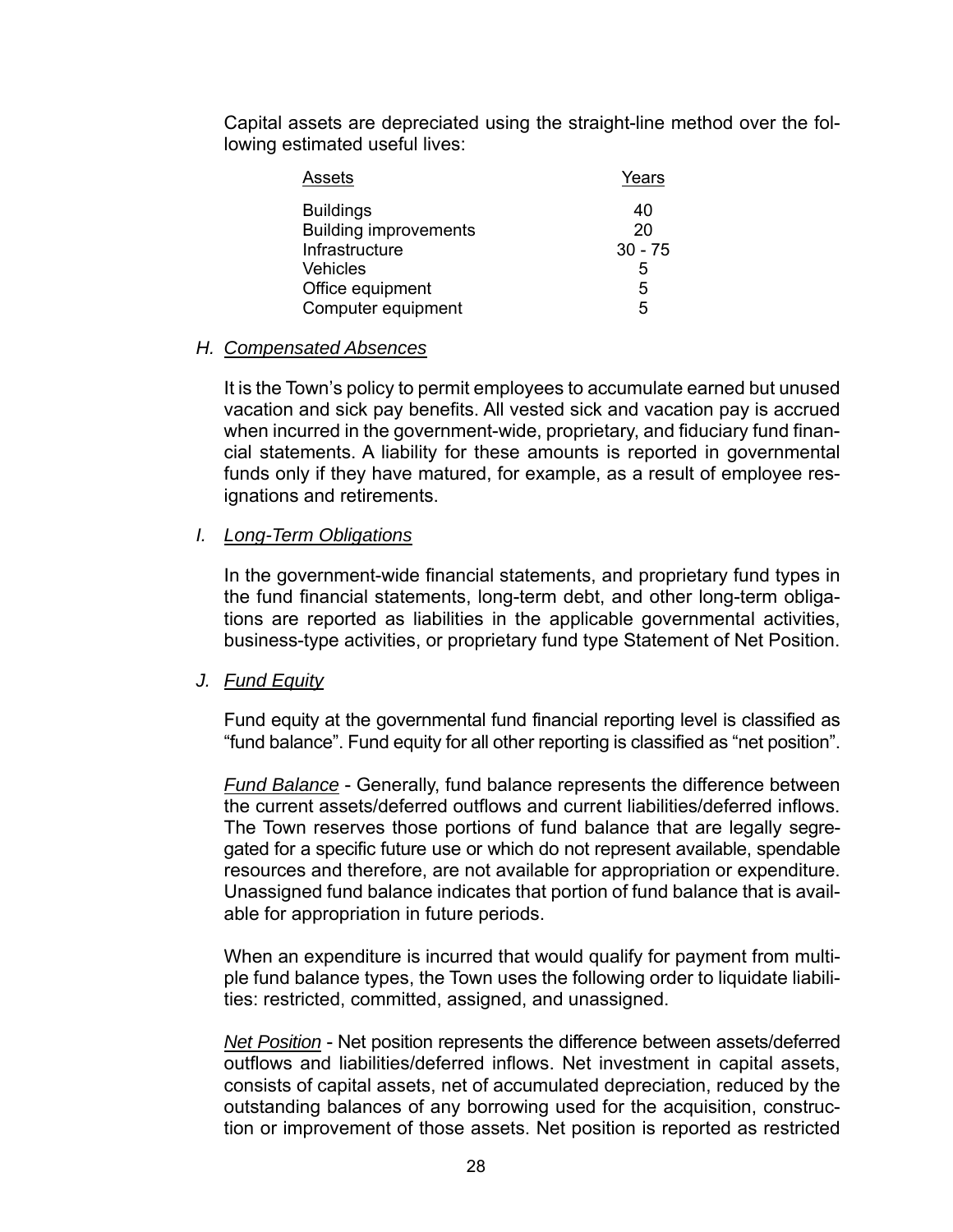when there are limitations imposed on their use either through the enabling legislation adopted by the Town or through external restrictions imposed by creditors, grantors, or laws or regulations of other governments. The remaining net position is reported as unrestricted.

#### *K. Use of Estimates*

The preparation of basic financial statements in conformity with generally accepted accounting principles requires management to make estimates and assumptions that affect the reported amounts of assets and liabilities and disclosures for contingent assets and liabilities at the date of the basic financial statements and the reported amounts of the revenues and expenditures/expenses during the fiscal year. Actual results could vary from estimates that were used.

# **2. Stewardship, Compliance, and Accountability**

### *A. Budgetary Information*

At the annual town meeting, the Finance Committee presents an operating and capital budget for the proposed expenditures of the fiscal year commencing the following July 1. The budget, as enacted by town meeting, establishes the legal level of control and specifies that certain appropriations are to be funded by particular revenues. The original budget is amended during the fiscal year at special town meetings as required by changing conditions. In cases of extraordinary or unforeseen expenses, the Finance Committee is empowered to transfer funds from the reserve fund (a contingency appropriation) to a departmental appropriation. "Extraordinary" includes expenses which are not in the usual line, or are great or exceptional. "Unforeseen" includes expenses which are not foreseen as of the time of the annual meeting when appropriations are voted.

Departments are limited to the line items as voted. Certain items may exceed the line item budget as approved if it is for an emergency and for the safety of the general public. These items are limited by the Massachusetts General Laws and must be raised in the next year's tax rate.

Formal budgetary integration is employed as a management control device during the year for the general fund and proprietary funds. Effective budgetary control is achieved for all other funds through provisions of the Massachusetts General Laws.

At year-end, appropriation balances lapse, except for certain unexpended capital items and encumbrances which will be honored during the subsequent year.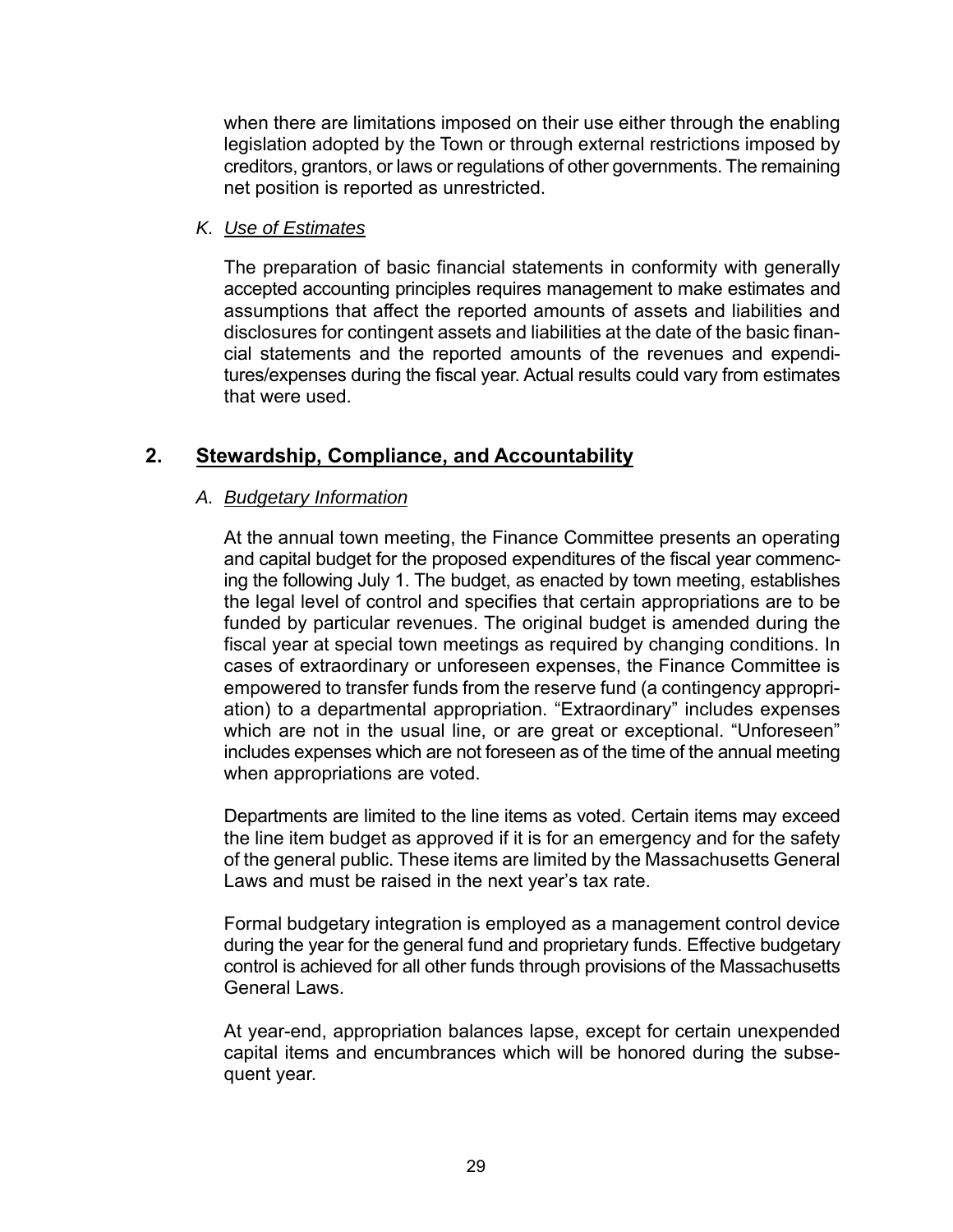### *B. Budgetary Basis*

The general fund final appropriation appearing on the "Budget and Actual" page of the fund financial statements represents the final amended budget after all reserve fund transfers and supplemental appropriations.

## *C. Budget/GAAP Reconciliation*

The budgetary data for the general fund is based upon accounting principles that differ from generally accepted accounting principles (GAAP). Therefore, in addition to the GAAP basis financial statements, the results of operations of the general fund are presented in accordance with budgetary accounting principles to provide a meaningful comparison to budgetary data.

The following is a summary of adjustments made to the actual revenues and other sources, and expenditures and other uses, to conform to the budgetary basis of accounting.

|                                                                                    | Revenues<br>and Other    |    | <b>Expenditures</b><br>and Other |  |  |
|------------------------------------------------------------------------------------|--------------------------|----|----------------------------------|--|--|
| <b>General Fund</b>                                                                | <b>Financing Sources</b> |    | <b>Financing Uses</b>            |  |  |
| Revenues/Expenditures<br>(GAAP basis)                                              | \$<br>109,648,160        | \$ | 110,883,307                      |  |  |
| Other financing sources/uses<br>(GAAP basis)                                       | 3,414                    |    | 961,743                          |  |  |
| Subtotal (GAAP Basis)                                                              | 109,651,574              |    | 111,845,050                      |  |  |
| Adjust tax revenue to accrual basis                                                | 409,209                  |    |                                  |  |  |
| Reverse beginning of year appropriation<br>carryforwards from expenditures         |                          |    | (3,534,203)                      |  |  |
| Add end-of-year appropriation<br>carryforwards from expenditures                   |                          |    | 3,052,329                        |  |  |
| To record use of free cash                                                         | 2,791,505                |    |                                  |  |  |
| To record use of overlay surplus                                                   | 200,000                  |    |                                  |  |  |
| To record use of designated fund balance                                           | 23,001                   |    |                                  |  |  |
| Reverse the effects of non-budgeted audit<br>adjustments                           | (4, 223, 947)            |    | (5,584,864)                      |  |  |
| Reverse the effects of combining general<br>fund and stabilization funds (GASB 54) | 435,468                  |    | 140,000                          |  |  |
| <b>Budgetary basis</b>                                                             | \$<br>109,286,810        | \$ | 105,918,312                      |  |  |

# *D. Deficit Fund Equity*

Certain individual funds reflected deficit balances as of June 30, 2018.

It is anticipated that the deficits in these funds will be eliminated through future departmental revenues, bond proceeds, and transfers from other funds.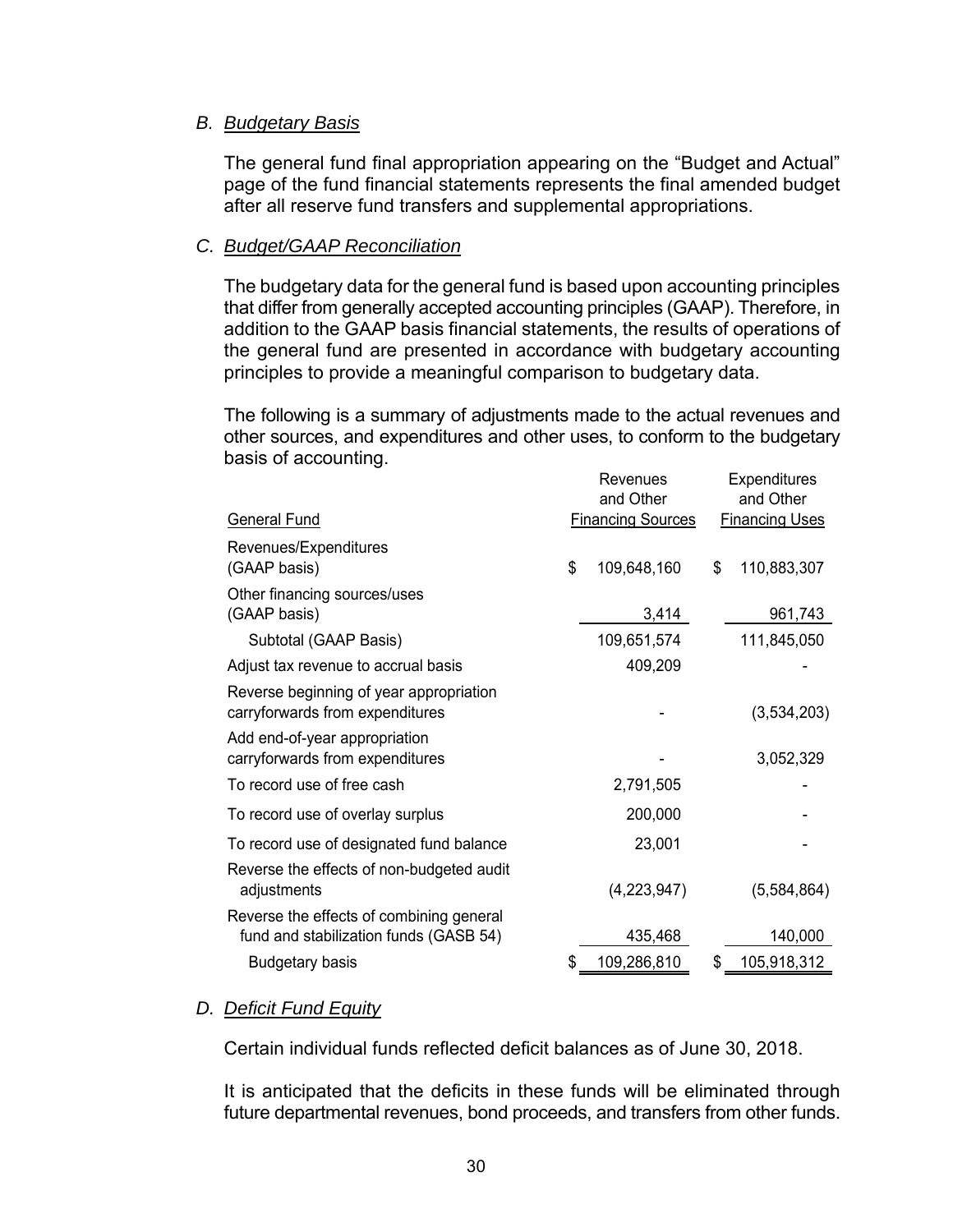# **3. Cash and Short-Term Investments**

*Custodial Credit Risk - Deposits*. Custodial credit risk is the risk that in the event of a bank failure, the Town's deposits may not be returned. Massachusetts General Law Chapter 44, Section 55, limits the Town's deposits "in a bank or trust company or banking company to an amount not exceeding sixty percent of the capital and surplus of such bank or trust company or banking company, unless satisfactory security is given to it by such bank or trust company or banking company for such excess." The Town does not have a deposit policy for custodial credit risk.

As of June 30, 2018, \$10,163,531 of the Town's bank balances of \$38,437,676 was exposed to custodial credit risk as uninsured or uncollateralized.

# **4. Investments**

## *A. Credit Risk*

Generally, credit risk is the risk that an issuer of an investment will not fulfill its obligation to the holder of the investment. For short-term investments that were purchased using surplus revenues, Massachusetts General Law, Chapter 44, Section 55, limits the Town's investments to the top rating issued by at least one nationally recognized statistical rating organization (NRSROs).

Presented below (in thousands) is the actual rating as of year-end for each investment of the Town (in thousand). (All federal agency securities have an implied credit rating of AAA.):

|                           |   |        | Minimum<br>Legal |   | Exempt<br>From |      |                          |           |      |                          |     | Rating<br>as of Year End |                     |      |    |                          |
|---------------------------|---|--------|------------------|---|----------------|------|--------------------------|-----------|------|--------------------------|-----|--------------------------|---------------------|------|----|--------------------------|
| Investment Type           |   | Amount | Rating           |   | Disclosure     |      | Aaa                      | Aa3       |      | A1                       |     | A2                       | A <sub>3</sub>      | Baa1 |    | Baa2                     |
| U.S. Treasury notes       | S | 7.527  | N/A              | S | 7.527          | - \$ | ۰                        |           |      |                          |     |                          |                     |      | S. | $\overline{\phantom{0}}$ |
| Certificates of deposits  |   | 6,203  | N/A              |   | 6,203          |      | -                        |           |      | $\overline{\phantom{0}}$ |     |                          |                     |      |    |                          |
| Corporate bonds           |   | 4,235  |                  |   | -              |      | ۰                        | 580       |      | 477                      |     | 269                      | 1.029               | 525  |    | 1,355                    |
| Corporate equities        |   | 3,931  | N/A              |   | 3.931          |      | $\overline{\phantom{a}}$ |           |      |                          |     |                          |                     |      |    |                          |
| Mutual funds              |   | 2.680  | N/A              |   | 2.680          |      | ۰                        |           |      |                          |     |                          |                     |      |    |                          |
| Asset backed securities   |   | 29     | N/A              |   | 29             |      | -                        |           |      |                          |     |                          |                     |      |    |                          |
| Federal agency securities |   | 6,454  |                  |   |                |      | 6,454                    |           |      |                          |     |                          |                     |      |    |                          |
| <b>Total investments</b>  | S | 31,059 |                  | S | 20,370         | - SS | 6,454                    | \$<br>580 | ` \$ | 477                      | \$. |                          | 269 \$ 1,029 \$ 525 |      | S  | 1,355                    |

### *B. Custodial Credit Risk*

The custodial credit risk for investments is the risk that, in the event of the failure of the counterparty (e.g., broker-dealer) to a transaction, a government will not be able to recover the value of its investment or collateral securities that are in the possession of another party. The Town does not have policies for custodial credit risk.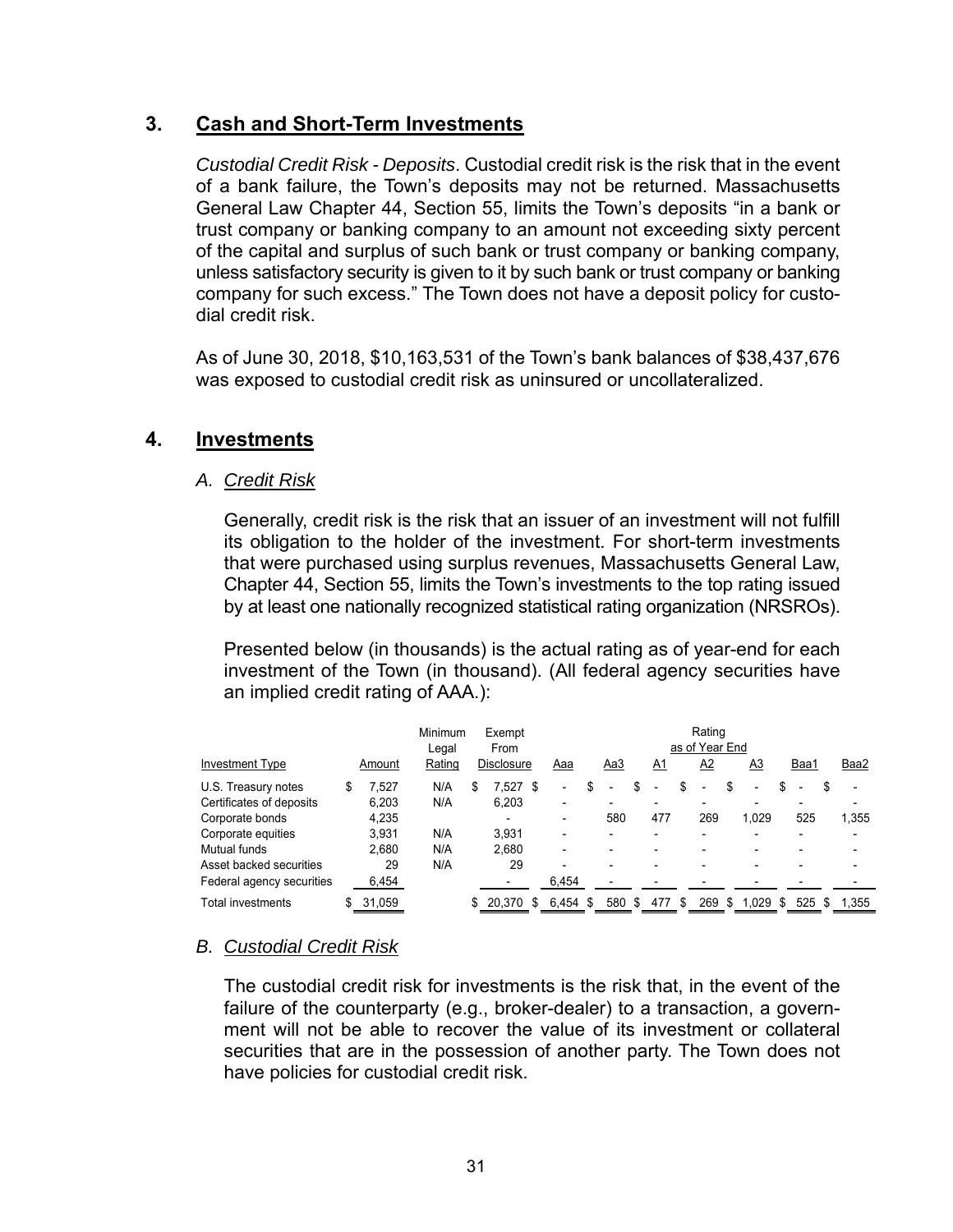The Town's investments are subject to custodial credit risk exposure because the related securities are uninsured, unregistered, and/or held by the Town's brokerage firm, which is also the Counterparty to these securities. The Town manages custodial credit risk with SIPC and excess SIPC.

#### *C. Concentration of Credit Risk*

The Town places no limit on the amount the Town may invest in any one issuer. Investments in any one issuer (other than U.S. treasuries, government agency securities, and mutual funds) that represent 5% or more of the total investments are as follows: (in thousands)

|                                                     |        | $%$ of      |
|-----------------------------------------------------|--------|-------------|
|                                                     |        | Total       |
| Investment Issuer                                   | Amount | Investments |
| Certificates of deposit - Century Bank \$ 3,063,375 |        | 10%         |

#### *D. Interest Rate Risk*

Interest rate risk is the risk that changes in market interest rates will adversely affect the fair value of an investment. Generally, the longer the maturity of an investment, the greater the sensitivity of its fair value to changes in market interest rates. The Town does not have a formal investment policy that limits investment maturities as a means of managing its exposure to fair value losses arising from increasing interest rates.

Information about the sensitivity of the fair values of the Town's investments to market interest rate fluctuations is as follows (in thousands):

|                                 |              |        |     | Investment Maturities (in Years) |  |                    |  |                          |              |                |   |            |  |
|---------------------------------|--------------|--------|-----|----------------------------------|--|--------------------|--|--------------------------|--------------|----------------|---|------------|--|
|                                 | More<br>Less |        |     |                                  |  |                    |  |                          |              |                |   |            |  |
| <b>Investment Type</b>          |              | Amount |     | Than 1                           |  | <u>1-5</u>         |  | $6 - 10$                 |              | Than 10        |   | <u>N/A</u> |  |
| <b>Debt Related Securities:</b> |              |        |     |                                  |  |                    |  |                          |              |                |   |            |  |
| U.S. Treasury notes             | \$           | 7,527  | S   | 1,378 \$                         |  | $6,149$ \$         |  | $\overline{\phantom{a}}$ | S            | $\blacksquare$ | S |            |  |
| Certificates of deposit         |              | 6,203  |     | 3,904                            |  | 2,299              |  |                          |              |                |   |            |  |
| Corporate bonds                 |              | 4,235  |     | 1,177                            |  | 3,058              |  |                          |              |                |   |            |  |
| Corporate equities              |              | 3,931  |     |                                  |  |                    |  |                          |              |                |   | 3,931      |  |
| Mutual funds                    |              | 2,680  |     |                                  |  |                    |  |                          |              |                |   | 2,680      |  |
| Asset backed securities         |              | 29     |     |                                  |  | 3                  |  | 2                        |              | 24             |   |            |  |
| Federal agency securities       |              | 6,454  |     | 1,416                            |  | 5,038              |  |                          |              |                |   |            |  |
| Total                           |              | 31,059 | \$. |                                  |  | 7,875 \$ 16,547 \$ |  |                          | $2 \text{ }$ | 24 \$          |   | 6.611      |  |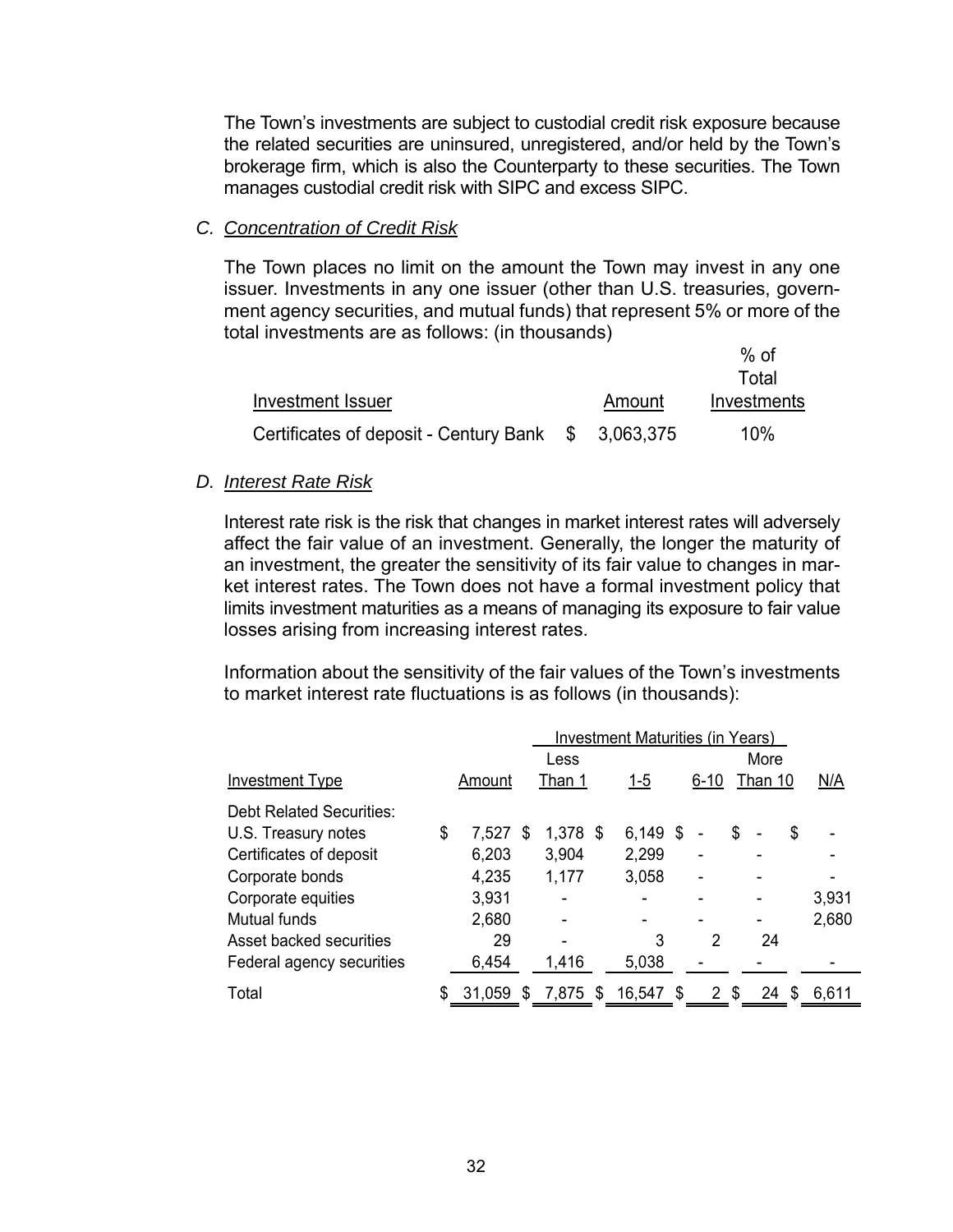### *E. Foreign Currency Risk*

Foreign currency risk is the risk that changes in foreign exchange rates will adversely affect the fair value of an investment. The Town does not have policies for foreign currency risk.

#### *F. Fair Value*

The Town categorizes its fair value measurements within the fair value hierarchy established by *Governmental Accounting Standards Board Statement No. 72 Fair Value Measurement and Application* (GASB 72). The hierarchy is based on the valuation inputs used to measure the fair value of the asset. Level 1 inputs are quoted prices in active markets for identical assets; Level 2 inputs are significant other observable inputs; Level 3 inputs are significant unobservable inputs.

The Town has the following fair value measurements as of June 30, 2018 (in thousands): Fair Value Measurements Using:

|                                  |              | Fair value Measurements Using: |                                                                            |    |                                                  |    |                                                    |  |  |  |
|----------------------------------|--------------|--------------------------------|----------------------------------------------------------------------------|----|--------------------------------------------------|----|----------------------------------------------------|--|--|--|
| <b>Description</b>               |              |                                | Quoted prices<br>in active<br>markets for<br>identical assets<br>(Level 1) |    | Significant<br>observable<br>inputs<br>(Level 2) |    | Significant<br>unobservable<br>inputs<br>(Level 3) |  |  |  |
| Investments by fair value level: |              |                                |                                                                            |    |                                                  |    |                                                    |  |  |  |
| Debt securities:                 |              |                                |                                                                            |    |                                                  |    |                                                    |  |  |  |
| U.S. Treasury securities         | \$<br>7,527  | \$                             |                                                                            | \$ | 7,527                                            | \$ |                                                    |  |  |  |
| Federal agencies                 | 6,454        |                                |                                                                            |    | 6,454                                            |    |                                                    |  |  |  |
| Asset backed securities          | 29           |                                |                                                                            |    | 29                                               |    |                                                    |  |  |  |
| Corporate bonds                  | 4,235        |                                |                                                                            |    | 4,235                                            |    |                                                    |  |  |  |
| Equity securities:               |              |                                |                                                                            |    |                                                  |    |                                                    |  |  |  |
| Corporate equities               | 3,931        |                                | 3,931                                                                      |    |                                                  |    |                                                    |  |  |  |
| Mutual funds                     | 2,680        |                                | 2,680                                                                      |    |                                                  |    |                                                    |  |  |  |
| Total                            | \$<br>24,856 |                                |                                                                            |    |                                                  |    |                                                    |  |  |  |

# **5. Property Taxes and Excises Receivables**

Real estate and personal property taxes are levied and based on values assessed on January 1 of every year. Assessed values are established by the Board of Assessor's for 100% of the estimated fair market value. Taxes are due on a quarterly basis and are subject to penalties and interest if they are not paid by the respective due date. Real estate and personal property taxes levied are recorded as receivables in the fiscal year they relate to.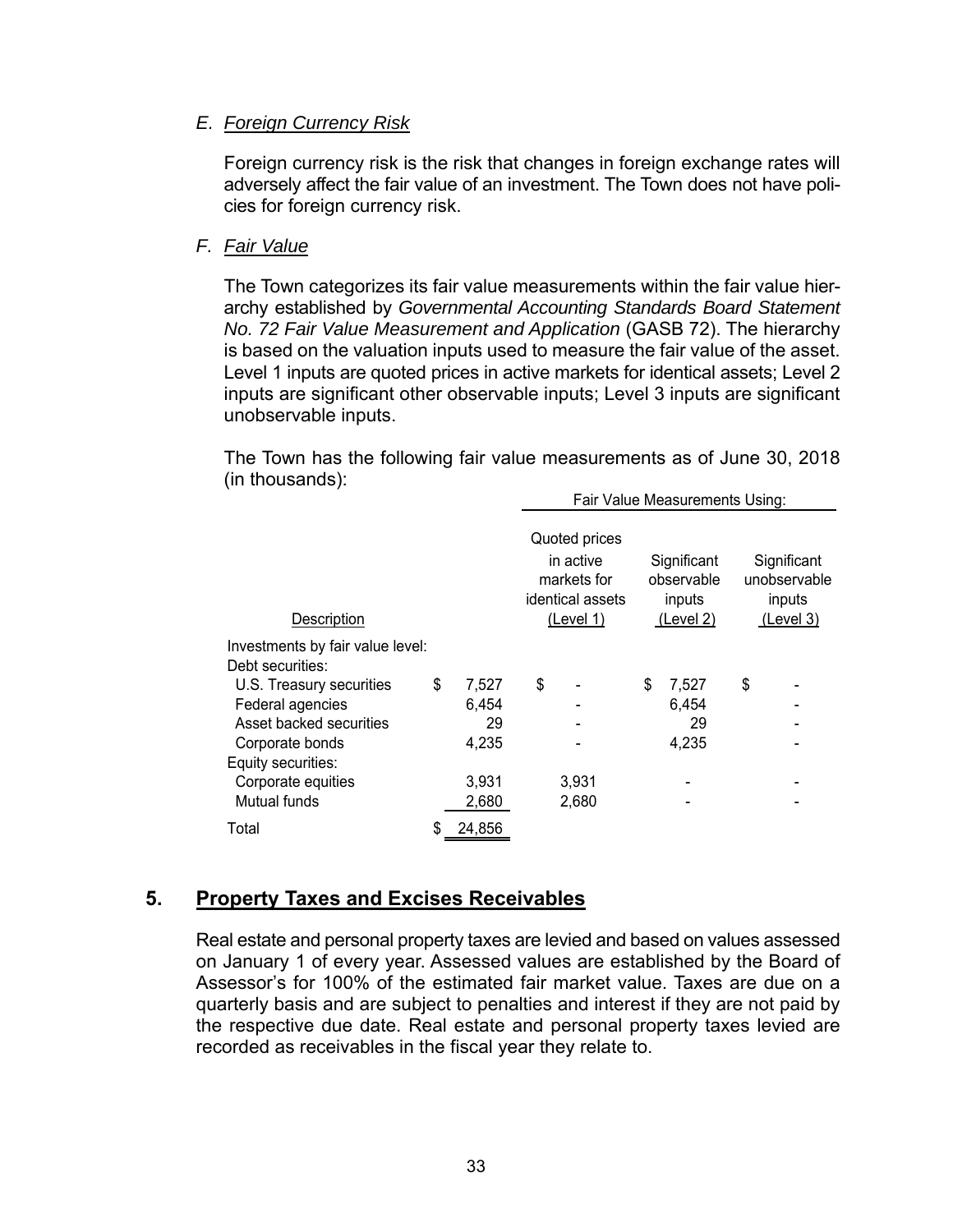The day after the final tax bill is due, a demand notice may be sent to the delinquent taxpayer. Fourteen days after the demand notice has been sent, the tax collector may proceed to file a lien against the delinquent taxpayers' property. The Town has an ultimate right to foreclose on property for unpaid taxes. Personal property taxes cannot be secured through the lien process.

Motor vehicle excise taxes are assessed annually for every motor vehicle and trailer registered in the Commonwealth. The Registry of Motor Vehicles annually calculates the value of all registered motor vehicles for the purpose of excise assessment. The amount of motor vehicle excise tax due is calculated using a fixed rate of \$25 per \$1,000 of value.

Boat excise taxes are assessed annually for all water vessels, including documented boats and ships, used or capable of being used for transportation on water. A boat excise is assessed by the community where the vessel is moored. July 1 is the assessing date for all vessels, and the boat excise due is calculated using a fixed rate of \$10 per \$1,000 of value.

Property taxes and excise receivables at June 30, 2018 consist of the following:

|                                                                                                      | Gross<br>Amount<br>(fund basis) |                                                   |    | Allowance<br>for Doubtful<br>Accounts                           | <b>Net Amount</b><br>(accrual<br>basis)           |
|------------------------------------------------------------------------------------------------------|---------------------------------|---------------------------------------------------|----|-----------------------------------------------------------------|---------------------------------------------------|
| Real estate taxes<br>Personal property taxes<br>Community preservation<br>Tax liens<br>Tax deferrals | \$                              | 444,955<br>37,062<br>13,167<br>722,065<br>311,457 | \$ | $(44, 497)$ \$<br>(3,773)<br>(1, 317)<br>(72, 206)<br>(31, 146) | 400,458<br>33,289<br>11,850<br>649,859<br>280,311 |
| Total property taxes<br>Less current portion<br>Noncurrent taxes receivable                          | \$                              | 1,528,706                                         | \$ | 152,939)                                                        | \$<br>1,375,767<br>584,855<br>790,912             |
| Motor vehicle excise                                                                                 | \$                              | 279,584                                           | \$ | (31,577                                                         | \$<br>248,007                                     |
| <b>Total excises</b>                                                                                 | \$                              | 279,584                                           | \$ | 31,577)                                                         | \$<br>248,007                                     |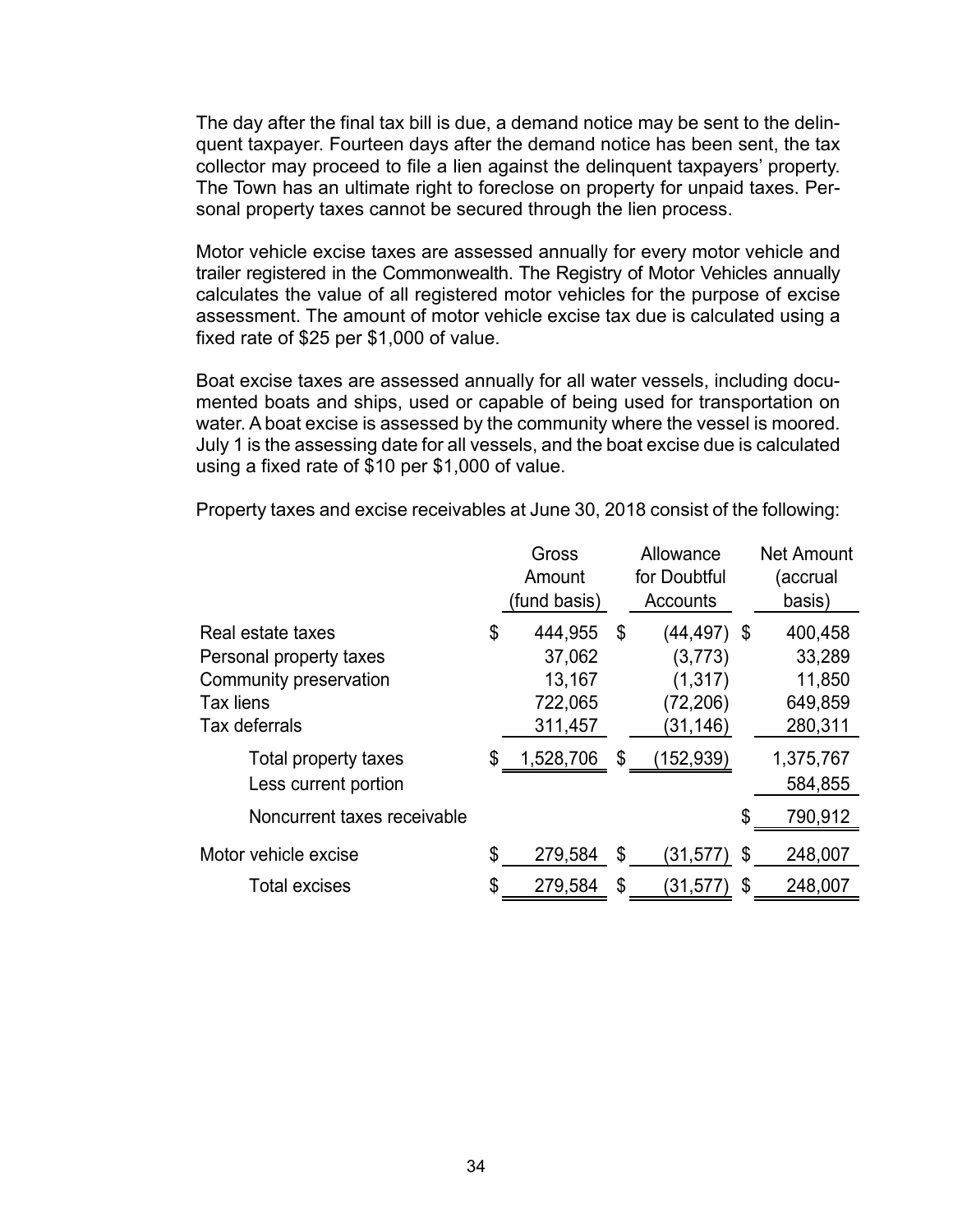# **6. User Fee Receivables**

Receivables for user charges at June 30, 2018 consist of the following:

|                           |                       |     | Allowance     |  |            |
|---------------------------|-----------------------|-----|---------------|--|------------|
|                           | for Doubtful<br>Gross |     |               |  | <b>Net</b> |
| Receivables:              | Amount                |     | Accounts      |  | Amount     |
| Water                     | 853,335               | \$. | $(25,000)$ \$ |  | 828,335    |
| Nonmajor enterprise funds | 634,009               |     | (13, 758)     |  | 620,251    |
| Total                     | 1,487,344             | \$  | (38, 758)     |  | 1,448,586  |

# **7. Interfund Fund Transfers**

#### **Transfers**

The Town reports interfund transfers between various funds. Most transfers results from budgetary or statutory actions, whereby funds are moved to accomplish various expenditure purposes. The following is an analysis of major interfund transfers:

| <b>Governmental Funds:</b>           | Transfers In | <b>Transfers Out</b> |
|--------------------------------------|--------------|----------------------|
| <b>General Fund</b>                  | 3,414<br>\$  | 961,743<br>\$        |
| Nonmajor Funds:                      |              |                      |
| <b>Special Revenue Funds</b>         | 75,000       | 3,414                |
| <b>Capital Project Funds</b>         | 138,000      |                      |
| <b>Subtotal Nonmajor Funds</b>       | 213,000      | 3,414                |
| <b>Business-Type Funds:</b>          |              |                      |
| <b>Water Fund</b>                    | 77,572       |                      |
| <b>Nonmajor Enterprise Funds</b>     | 688,436      |                      |
| <b>Subtotal Business-Type Funds:</b> | 766,008      |                      |
| <b>Fiduciary Funds:</b>              |              |                      |
| <b>OPEB Trust Fund</b>               |              | 17,265               |
| <b>Subtotal Fiduciary Funds:</b>     |              | 17,265               |
| <b>Grand Total</b>                   | 982,422      | 982,422<br>\$        |

Of the transfers into the general fund, \$3,414 was transferred from the Senior Center Fitness Room revolving fund to subsidize the operating budget. Of the transfers out of the general fund, \$642,536 was transferred to the enterprise funds to subsidize the operating budgets, \$106,207 was transferred to the enterprise funds to subsidize debt service costs, \$138,000 was transferred to various capital project funds for a bond anticipation note paydown, and \$75,000 was transferred to the Special Education Reserve Fund to establish the new fund. Of the transfer out of the OPEB Trust Fund, \$17,265 was transferred to the water enterprise fund to pay for retiree benefits.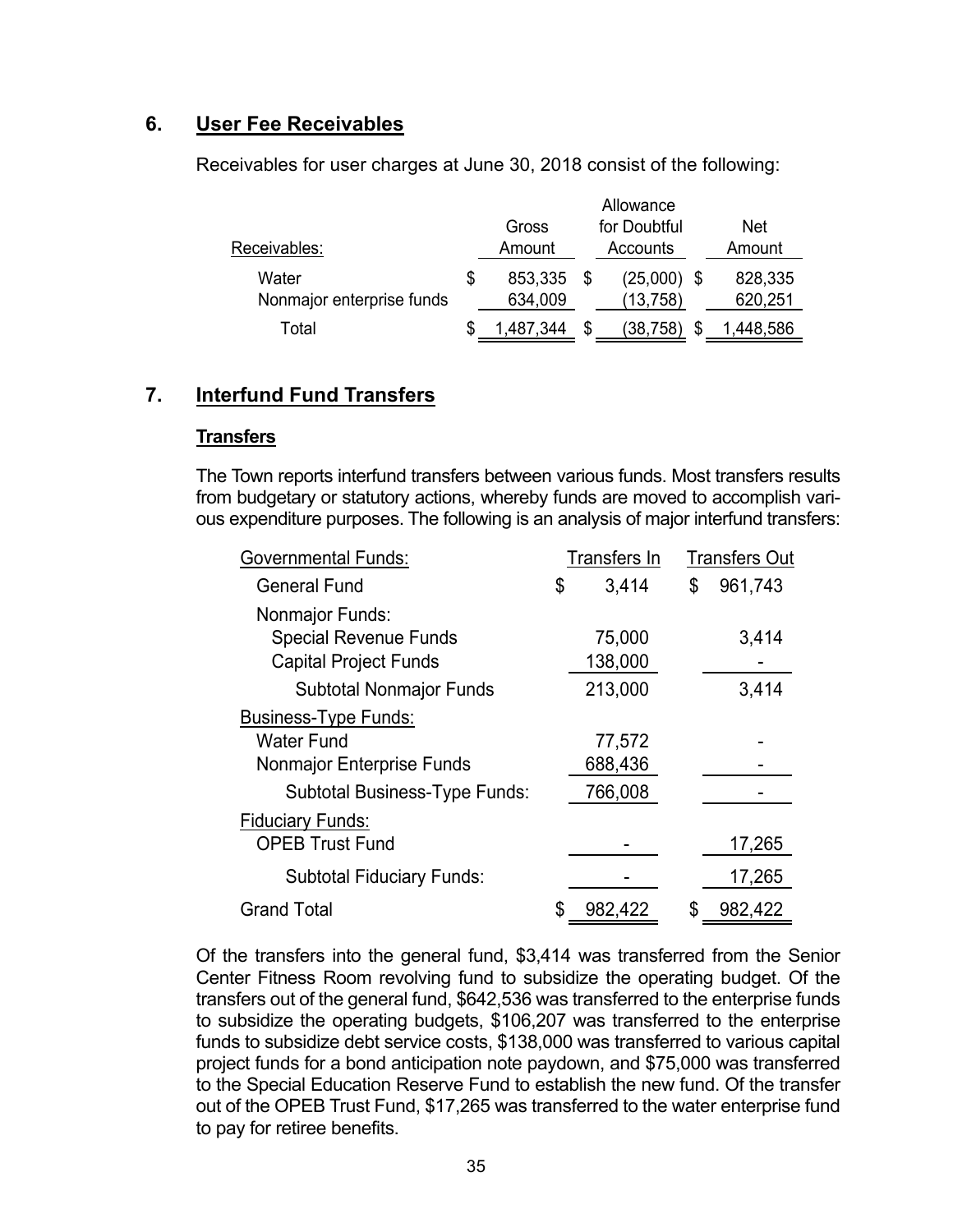# **8. Capital Assets**

Capital asset activity for the year ended June 30, 2018 was as follows (in thousands):

|                                                                                                                                                                                                                          | Beginning<br>Balance                             | Increases                                       | Decreases                                 | Ending<br><b>Balance</b>                               |
|--------------------------------------------------------------------------------------------------------------------------------------------------------------------------------------------------------------------------|--------------------------------------------------|-------------------------------------------------|-------------------------------------------|--------------------------------------------------------|
| <b>Governmental Activities:</b><br>Capital assets, being depreciated:<br><b>Buildings and improvements</b><br>Machinery, equipment, and furnishings<br>Infrastructure<br>Total capital assets, being depreciated         | \$<br>144,734<br>37,309<br>132,936<br>314,979    | \$<br>12,150<br>1,818<br>2,055<br>16,023        | \$                                        | \$<br>156,884<br>39,127<br>134,991<br>331,002          |
| Less accumulated depreciation for:<br><b>Buildings and improvements</b><br>Machinery, equipment, and furnishings<br>Infrastructure<br>Total accumulated depreciation                                                     | (60,071)<br>(19, 114)<br>(58, 958)<br>(138,143)  | (3, 362)<br>(1,991)<br>(3,316)<br>(8,669)       |                                           | (63, 433)<br>(21, 105)<br>(62, 274)<br>(146, 812)      |
| Total capital assets, being depreciated, net<br>Capital assets, not being depreciated:<br>Land<br>Construction in progress<br>Total capital assets, not being depreciated<br>Governmental activities capital assets, net | 176,836<br>31,914<br>11,461<br>43,375<br>220,211 | \$<br>7,354<br>40<br>12,117<br>12,157<br>19,511 | \$<br>(11, 311)<br>(11, 311)<br>(11, 311) | \$<br>184,190<br>31,954<br>12,267<br>44,221<br>228,411 |
| <b>Business-Type Activities:</b><br>Capital assets, being depreciated:<br><b>Buildings and improvements</b><br>Machinery, equipment, and furnishings                                                                     | \$<br>Beginning<br>Balance<br>16,739<br>3,052    | \$<br>Increases<br>244                          | \$<br>Decreases                           | \$<br>Ending<br><b>Balance</b><br>16,739<br>3,296      |
| Infrastructure<br>Total capital assets, being depreciated<br>Less accumulated depreciation for:<br><b>Buildings and improvements</b><br>Machinery, equipment, and furnishings                                            | 42,317<br>62,108<br>(8, 268)<br>(1, 947)         | 27<br>271<br>(649)<br>(208)                     |                                           | 42,344<br>62,379<br>(8,917)<br>(2, 155)                |
| Infrastructure<br>Total accumulated depreciation<br>Total capital assets, being depreciated, net                                                                                                                         | (13, 812)<br>(24, 027)<br>38,081                 | (821)<br>(1,678)<br>(1, 407)                    |                                           | (14, 633)<br>(25, 705)<br>36,674                       |
| Capital assets, not being depreciated:<br>Land<br>Total capital assets, not being depreciated<br>Business-type activities capital assets, net                                                                            | \$<br>2,390<br>2,390<br>40,471                   | \$<br>2,280<br>2,280<br>873                     | \$                                        | \$<br>4,670<br>4,670<br>41,344                         |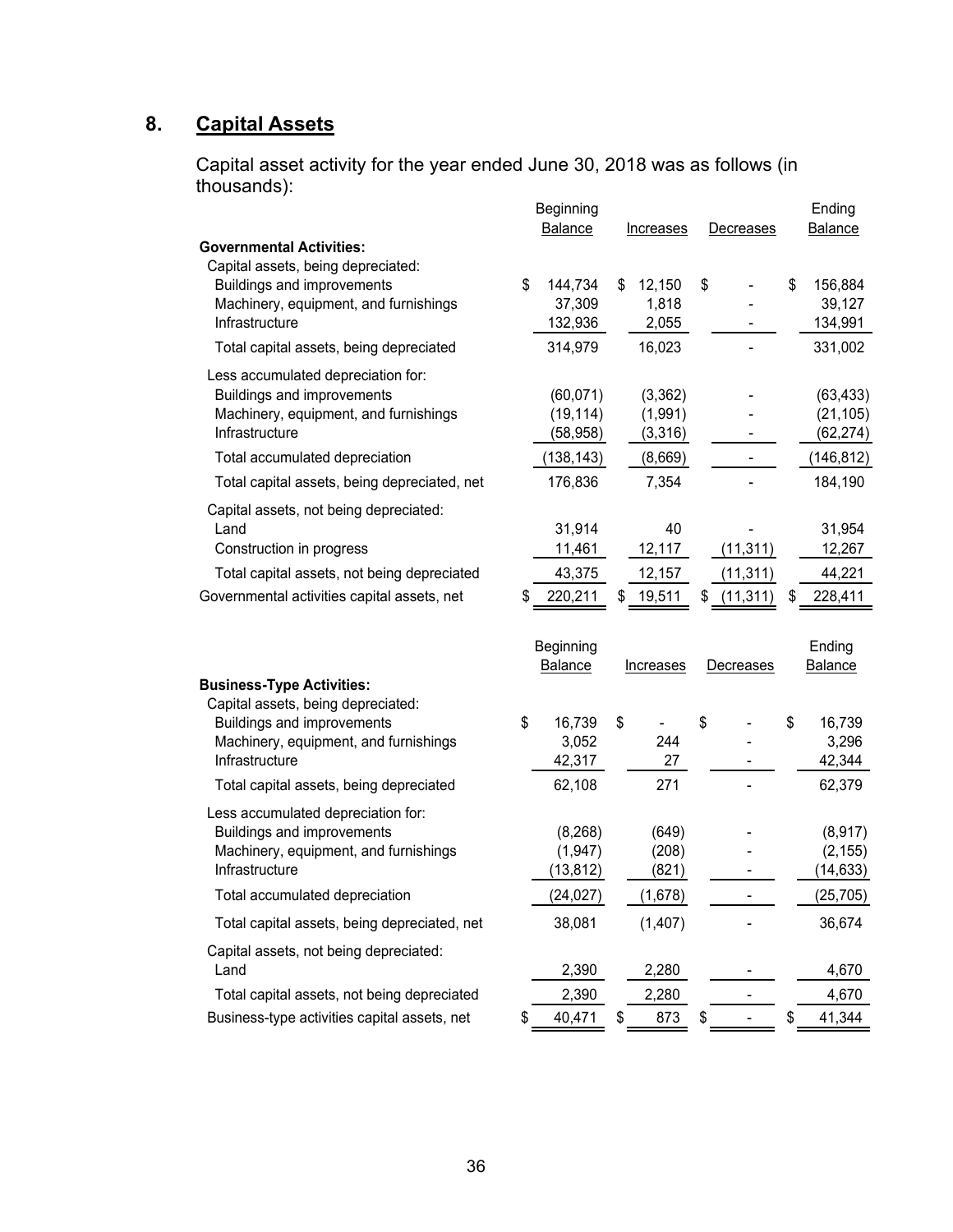Depreciation expense was charged to functions of the Town as follows (in thousands):

| <b>Governmental Activities:</b>                       |             |
|-------------------------------------------------------|-------------|
| General government                                    | \$<br>151   |
| Public safety                                         | 554         |
| Education                                             | 3,914       |
| <b>Public works</b>                                   | 3,839       |
| Culture and recreation                                | 59          |
| <b>Health and Human Services</b>                      | 152         |
| Total depreciation expense - governmental activities  | \$<br>8,669 |
| <b>Business-Type Activities:</b>                      |             |
| Water                                                 | \$<br>1,563 |
| Nonmajor enterprise funds                             | 115         |
| Total depreciation expense - business-type activities | \$<br>1,678 |

# **9. Deferred Outflows of Resources**

Deferred outflows of resources represent the consumption of net position by the Town that is applicable to future reporting periods. Deferred outflows of resources have a positive effect on net position, similar to assets. Deferred outflows of resources related to pensions and OPEB, in accordance with GASB Statements No. 68 and 75, are more fully discussed in the corresponding pension and OPEB notes.

# **10. Warrants and Accounts Payable**

Warrants payable represent 2018 expenditures paid by July 15, 2018. Accounts payable represent additional fiscal year 2018 expenditures paid after July 15, 2018.

# **11. Accrued Liabilities**

Accrued liabilities consist of amounts accrued at June 30, 2018 for fiscal 2018 employee payrolls, as well as interest accrued on outstanding bonds.

# **12. Tax Refunds Payable**

This balance consists of an estimate of refunds due to property taxpayers for potential abatements. These cases are currently pending with the state Appellate Tax Board.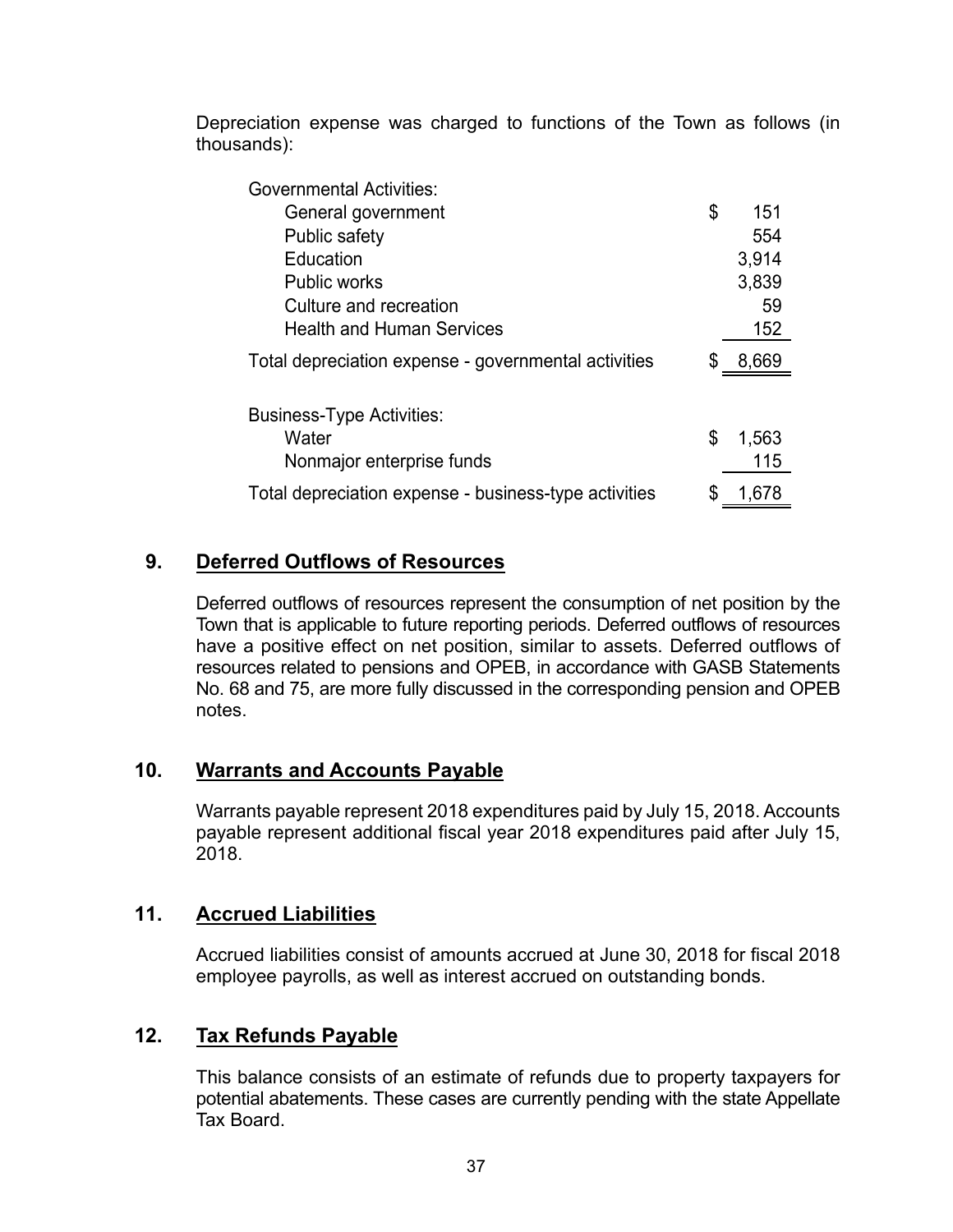# **13. Notes Payable**

The Town had the following notes outstanding at June 30, 2018:

| Purpose                            | Interest<br>Rate | Date of<br>Issue | Date of<br>Maturity | Balance at<br>6/30/18 |
|------------------------------------|------------------|------------------|---------------------|-----------------------|
| Drainage Master Plan               | 1.30%            | 10/12/17         | 10/12/18 \$         | 26,000                |
| Intersection Design                | 1.30%            | 10/12/17         | 10/12/18            | 91,000                |
| <b>Plain Road Sidewalk</b>         | 1.30%            | 10/12/17         | 10/12/18            | 25,000                |
| <b>School Window Project</b>       | 1.30%            | 10/12/17         | 10/12/18            | 990,000               |
| Robinson & Day Windows             | 1.30%            | 12/07/17         | 10/12/18            | 200,000               |
| <b>Plain Road Sidewalk</b>         | 1.30%            | 12/07/17         | 10/12/18            | 485,725               |
| Main Street Reconciliation         | 1.30%            | 12/07/17         | 10/12/18            | 1,895,000             |
| Stormwater Master Plan             | 1.30%            | 12/07/17         | 10/12/18            | 50,000                |
| Roudenbush Building Rehabilitation | 1.75%            | 12/07/17         | 10/12/18            | 1,000,000             |
| Roudenbush Building Rehabilitation | 2.05%            | 12/07/17         | 10/12/18            | 2,000,000             |
| Roudenbush Building Rehabilitation | 2.65%            | 06/20/18         | 05/15/19            | 3.000.000             |
| Prospect Hill Water Tank           | 2.20%            | 06/20/18         | 10/12/18            | 1,000,000             |
| <b>Wastewater Upgrades</b>         | 2.20%            | 06/20/18         | 10/12/18            | 500,000               |
| <b>Fire Truck</b>                  | 2.20%            | 06/20/18         | 10/12/18            | 615,000               |
| <b>Abbot School Road</b>           | 2.20%            | 06/20/18         | 08/15/19            | 2,000,000             |
| Vine Brook Water System            | 2.20%            | 06/20/18         | 08/15/19            | 1,000,000             |
| <b>Street Lights</b>               | 2.45%            | 06/20/18         | 08/15/19            | 500,000               |
| Total                              |                  |                  | \$                  | 15,377,725            |

# The following summarizes activity in notes payable during fiscal year 2018:

| <b>Purpose</b>                     | <b>Balance</b><br>Beginning<br>of Year | <b>New</b><br><b>Issues</b> | <b>Maturities</b>   | <b>Balance</b><br>End of<br>Year |
|------------------------------------|----------------------------------------|-----------------------------|---------------------|----------------------------------|
| Drainage Master Plan               | \$<br>90,000                           | \$                          | \$<br>$(90,000)$ \$ |                                  |
| Intersection Design                | 70,000                                 |                             | (70,000)            |                                  |
| Intersection Planning              | 85,000                                 |                             | (85,000)            |                                  |
| <b>Plain Road Sidewalk</b>         | 25,000                                 |                             | (25,000)            |                                  |
| <b>School Window Project</b>       | 1,000,000                              |                             | (1,000,000)         |                                  |
| Municipal Purpose Loan             | 2,580,725                              |                             | (2,580,725)         |                                  |
| Drainage Master Plan               |                                        | 26,000                      |                     | 26,000                           |
| Intersection Design                |                                        | 91.000                      |                     | 91,000                           |
| <b>Plain Road Sidewalk</b>         |                                        | 25,000                      |                     | 25,000                           |
| <b>School Window Project</b>       |                                        | 990,000                     |                     | 990,000                          |
| Robinson & Day Windows             |                                        | 200,000                     |                     | 200,000                          |
| <b>Plain Road Sidewalk</b>         |                                        | 485,725                     |                     | 485,725                          |
| Main Street Reconciliation         |                                        | 1,895,000                   |                     | 1,895,000                        |
| Stormwater Master Plan             |                                        | 50,000                      |                     | 50,000                           |
| Roudenbush Building Rehabilitation |                                        | 1,000,000                   |                     | 1,000,000                        |
| Roudenbush Building Rehabilitation |                                        | 2,000,000                   |                     | 2,000,000                        |
| Roudenbush Building Rehabilitation |                                        | 3,000,000                   |                     | 3,000,000                        |
| Prospect Hill Water Tank           |                                        | 1,000,000                   |                     | 1,000,000                        |
| <b>Wastewater Upgrades</b>         |                                        | 500,000                     |                     | 500,000                          |
| <b>Fire Truck</b>                  |                                        | 615,000                     |                     | 615,000                          |
| Abbot School Road                  |                                        | 2,000,000                   |                     | 2,000,000                        |
| Vine Brook Water System            |                                        | 1,000,000                   |                     | 1,000,000                        |
| <b>Street Lights</b>               |                                        | 500,000                     |                     | 500,000                          |
| Total                              | \$<br>3,850,725                        | \$<br>15,377,725            | \$<br>(3,850,725)   | \$<br>15,377,725                 |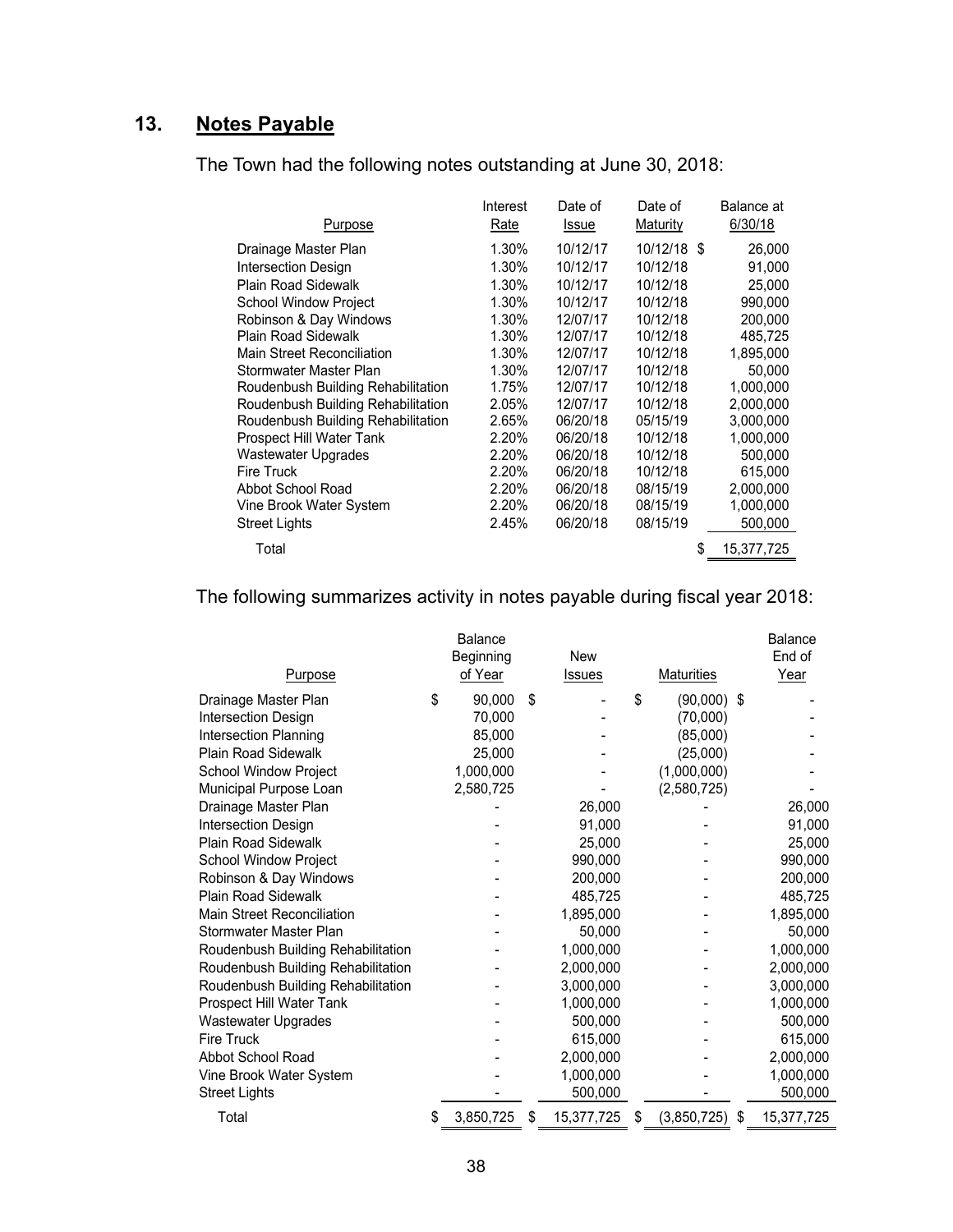# **14. Long-Term Debt**

## *A. General Obligation Bonds*

The Town issues general obligation bonds to provide funds for the acquisition and construction of major capital facilities. General obligation bonds have been issued for both governmental and business-type activities. General obligation bonds currently outstanding are as follows:

Amount

|                                       | Serial            |              | Outstanding      |
|---------------------------------------|-------------------|--------------|------------------|
|                                       | <b>Maturities</b> | Interest     | as of            |
| <b>Governmental Activities:</b>       | Through           | Rate(s) %    | 6/30/18          |
| Title V                               | 08/01/19          | 0.00%        | \$<br>8,028      |
| Elementary school construction        | 06/01/22          | 4.14%        | 5,580,000        |
| Elementary school construction        | 12/01/22          | 4.49%        | 1,555,000        |
| Middle school construction            | 06/01/22          | 4.14%        | 5,315,000        |
| Middle school construction            | 12/01/22          | 4.49%        | 1,480,000        |
| East Boston camps CPA                 | 04/01/19          | $4.0 - 5.5%$ | 730,000          |
| Academy refunding                     | 06/30/20          | 4.00%        | 2,615,000        |
| <b>Town Hall</b>                      | 04/15/10          | 3.68%        | 1,375,000        |
| Elevator 2013                         | 06/01/23          | 1.40%        | 225,000          |
| Police communications 2013            | 06/01/22          | 1.29%        | 80,000           |
| Boiler 2013                           | 06/01/22          | 1.29%        | 40,000           |
| Sewer refunding 2013                  | 06/01/19          | 0.96%        | 90,000           |
| Highway refunding 2014                | 04/25/24          | 1.54%        | 3,325,000        |
| School 2016                           | 06/30/37          | 2.08%        | 1,900,000        |
| Dispatch center 2016                  | 06/30/37          | 2.07%        | 975,000          |
| Senior center refunding 2018          | 06/30/30          | $2.5 - 5%$   | 2,305,000        |
| Fire station 2018                     | 06/30/30          | $2.5 - 5%$   | 10,000,000       |
| <b>Total Governmental Activities</b>  |                   |              | \$<br>37,598,028 |
|                                       |                   |              |                  |
|                                       |                   |              | Amount           |
|                                       | Serial            |              | Outstanding      |
| <b>Business-Type Activities:</b>      | <b>Maturities</b> | Interest     | as of            |
| <b>Water Enterprise</b>               | Through           | $Rate(s)$ %  | 6/30/18          |
| Filtration plant - MWPAT              | 02/01/21          | 1.11%        | \$<br>450,000    |
| <b>MWPAT</b>                          | 08/01/22          | 1.13%        | 3,620,000        |
| <b>MWPAT DW 08-16</b>                 | 07/15/30          | 2.00%        | 156,863          |
| MWPAT DW 09-07                        | 07/15/30          | 2.00%        | 1,305,853        |
| 2013 Water bond                       | 06/01/33          | 2.36%        | 1,185,000        |
| 2013 Water bond                       | 06/01/33          | 2.36%        | 430,000          |
| Water Graniteville 2016               | 06/30/37          | 2.08%        | 380,000          |
| Water Pleasant 2016                   | 06/30/37          | 2.08%        | 475,000          |
| Water refunding                       | 06/30/24          | $3 - 5%$     | 310,000          |
| <b>Total Business-Type Activities</b> |                   |              | \$<br>8,312,716  |
|                                       |                   |              |                  |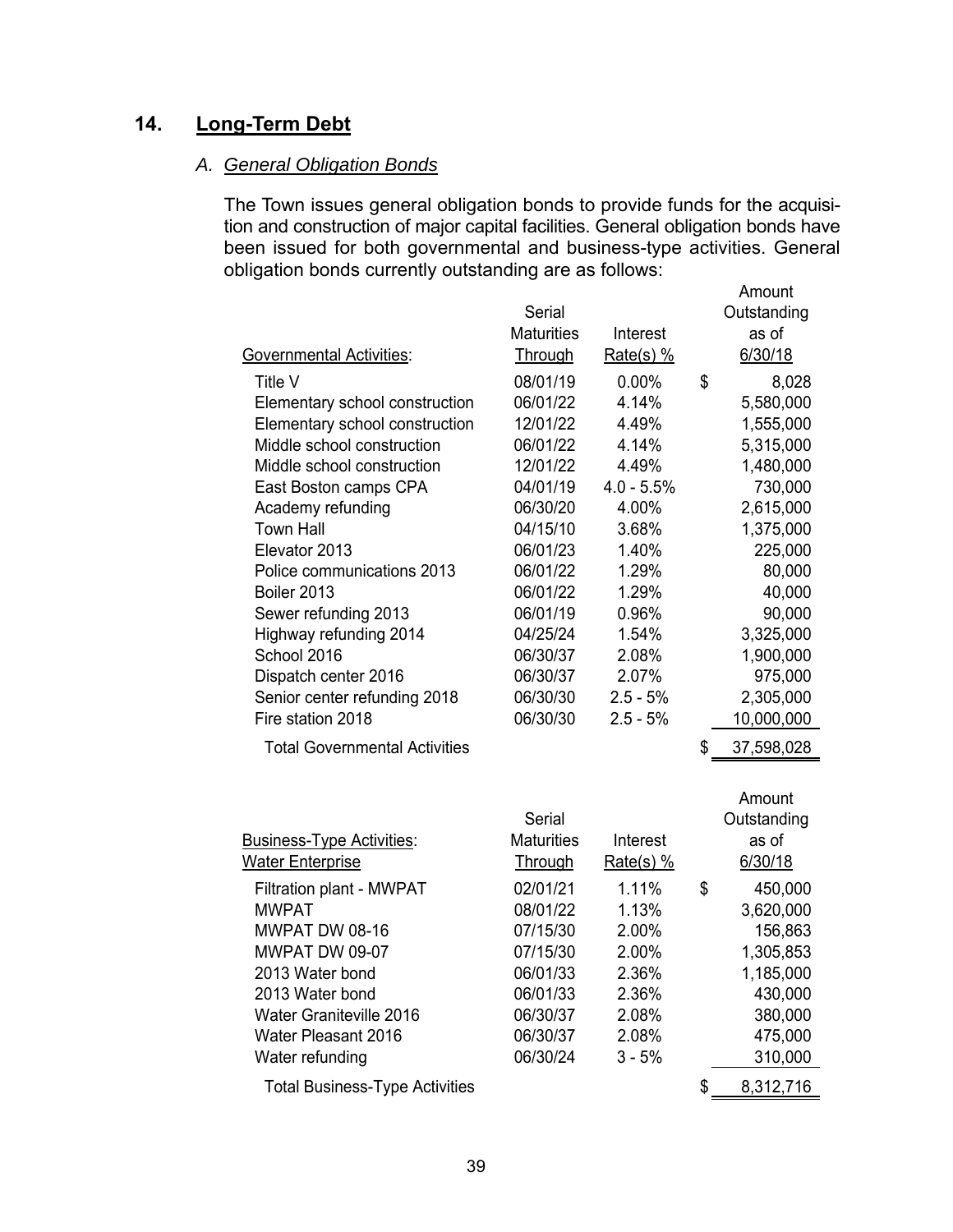# *B. Future Debt Service*

The annual payments to retire all general obligation long-term debt outstanding as of June 30, 2018 are as follows:

| <u>Governmental</u>                                                                     | <u>Principal</u>                                                                                           | Interest |                                                                                            | Total                                                                                                      |
|-----------------------------------------------------------------------------------------|------------------------------------------------------------------------------------------------------------|----------|--------------------------------------------------------------------------------------------|------------------------------------------------------------------------------------------------------------|
| 2019<br>2020<br>2021<br>2022<br>2023<br>2024 - 2028<br>2029 - 2033<br><b>Thereafter</b> | \$<br>5,999,014<br>5,424,014<br>4,145,000<br>4,360,000<br>4,325,000<br>6,525,000<br>4,970,000<br>1,850,000 | \$       | 1,385,056<br>1,129,624<br>891,036<br>727,162<br>481,512<br>1,481,588<br>641,650<br>149,401 | \$<br>7,384,070<br>6,553,638<br>5,036,036<br>5,087,162<br>4,806,512<br>8,006,588<br>5,611,650<br>1,999,401 |
| Total                                                                                   | \$<br>37,598,028                                                                                           | \$       | 6,887,029                                                                                  | \$<br>44,485,057                                                                                           |
|                                                                                         |                                                                                                            |          |                                                                                            |                                                                                                            |
| <b>Business-Type</b>                                                                    | Principal                                                                                                  |          | Interest                                                                                   | Total                                                                                                      |
| 2019<br>2020<br>2021<br>2022<br>2023<br>2024 - 2028<br>2029 - 2033<br><b>Thereafter</b> | \$<br>1,129,553<br>1,136,558<br>1,168,602<br>1,045,690<br>1,067,819<br>1,382,544<br>1,201,950<br>180,000   | \$       | 154,141<br>132,333<br>110,819<br>91,295<br>71,558<br>290,821<br>73,310<br>6,749            | \$<br>1,283,694<br>1,268,891<br>1,279,421<br>1,136,985<br>1,139,377<br>1,673,365<br>1,275,260<br>186,749   |

# *C. Changes in General Long-Term Liabilities*

During the year ended June 30, 2018, the following changes occurred in long-term liabilities (in thousands): Equals

|                                |                |                |                |                |                          |    | Lyuur     |
|--------------------------------|----------------|----------------|----------------|----------------|--------------------------|----|-----------|
|                                | Total          |                |                | Total          | Less                     |    | Long-Term |
|                                | <b>Balance</b> |                |                | <b>Balance</b> | Current                  |    | Portion   |
|                                | 7/1/17         | Additions      | Reductions     | 6/30/18        | Portion                  |    | 6/30/18   |
| <b>Governmental Activities</b> |                |                |                |                |                          |    |           |
| Bonds payable                  | \$<br>33,631   | \$<br>10,000   | \$<br>(6,033)  | \$<br>37,598   | \$<br>(5,999)            | S  | 31,599    |
| Unamortized premium            | 57             |                | (16)           | 41             | (14)                     |    | 27        |
| Subtotal                       | 33.688         | 10.000         | (6.049)        | 37.639         | (6,013)                  |    | 31,626    |
| Net pension liability          | 51.354         | $\blacksquare$ | (1, 170)       | 50,184         | $\overline{\phantom{0}}$ |    | 50,184    |
| Net OPEB liability             | 64,806         | 12.438         |                | 77.244         |                          |    | 77.244    |
| Other:                         |                |                |                |                |                          |    |           |
| Compensated absences           | 1.548          | 168            | (5)            | 1,711          | (85)                     |    | 1,626     |
| Subtotal - other               | 1.548          | 168            | (5)            | 1,711          | (85)                     |    | 1,626     |
| Totals                         | \$<br>151,396  | \$<br>22.606   | \$<br>(7, 224) | \$<br>166.778  | \$<br>(6.098)            | \$ | 160,680   |
|                                |                |                |                |                |                          |    |           |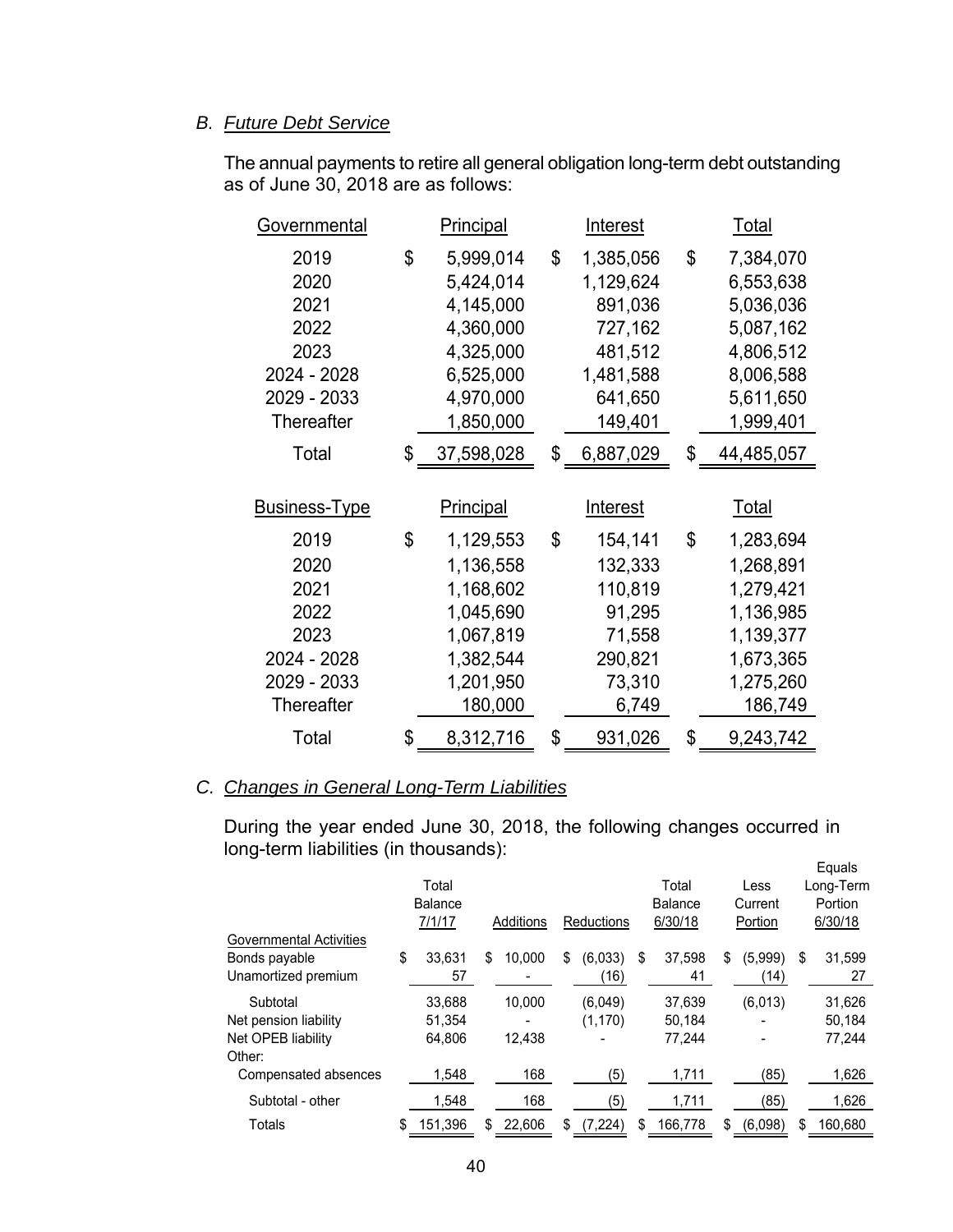|                                 |                |           |    |            |                |                | Equals       |
|---------------------------------|----------------|-----------|----|------------|----------------|----------------|--------------|
|                                 | Total          |           |    |            | Total          | Less           | Long-Term    |
|                                 | <b>Balance</b> |           |    |            | <b>Balance</b> | Current        | Portion      |
|                                 | 7/1/17         | Additions |    | Reductions | 6/30/18        | Portion        | 6/30/18      |
| <b>Business-Type Activities</b> |                |           |    |            |                |                |              |
| Bonds payable                   | \$<br>9.572    | \$        | \$ | (1,259)    | \$<br>8,313    | \$<br>(1, 130) | \$<br>7,183  |
| Net pension liability           | 1,550          |           |    | (35)       | 1,515          |                | 1,515        |
| Net OPEB liability              | 1,956          | 376       |    |            | 2,332          |                | 2,332        |
| Other:                          |                |           |    |            |                |                |              |
| Compensated absences            | 181            | 10        |    | (8)        | 183            | (9)            | 174          |
| Subtotal - other                | 181            | 10        |    | (8)        | 183            | (9)            | 174          |
| Totals                          | \$<br>13,259   | \$<br>386 | S  | (1,302)    | \$<br>12,343   | \$<br>(1, 139) | \$<br>11,204 |

# **15. Deferred Inflows of Resources**

Deferred inflows of resources are the acquisition of net position by the Town that are applicable to future reporting periods. Deferred inflows of resources have a negative effect on net position, similar to liabilities. Deferred inflows of resources related to pension and OPEB will be recognized as expense in future years and is more fully described in the corresponding pension and OPEB notes. *Unavailable revenues* are reported in the governmental funds balance sheet in connection with receivables for which revenues are not considered available to liquidate liabilities of the current year.

# **16. Governmental Funds - Balances**

Fund balances are segregated to account for resources that are either not available for expenditure in the future or are legally set aside for a specific future use.

The Town implemented *GASB Statement No. 54 (GASB 54), Fund Balance Reporting and Governmental Fund Type Definitions,* which enhances the usefulness of fund balance information by providing clearer fund balance classifications that can be more consistently applied and by clarifying existing governmental fund type definitions.

The following types of fund balances are reported at June 30, 2018:

Nonspendable - Represents amounts that cannot be spent because they are either (a) not in spendable form or (b) legally or contractually required to be maintained intact. This fund balance classification includes general fund reserves for prepaid expenditures and nonmajor governmental fund reserves for the principal portion of permanent trust funds.

Restricted - Represents amounts that are restricted to specific purposes by constraints imposed by creditors, grantors, contributors, or laws or regulations of other governments, or constraints imposed by law through constitutional provisions or enabling legislation. This fund balance classification includes general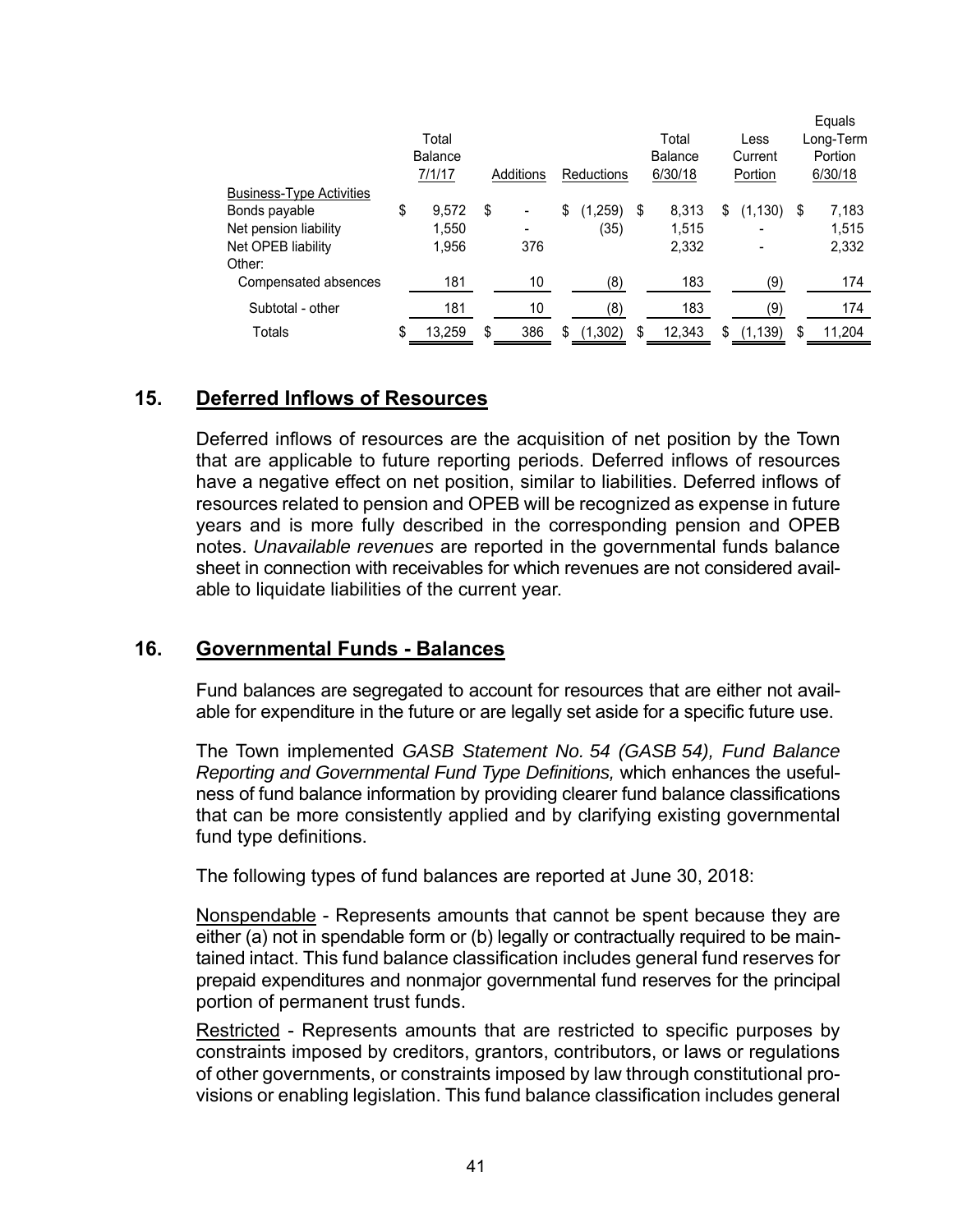fund encumbrances funded by bond issuances, various special revenue funds, and the income portion of permanent trust funds.

Committed - Represents amounts that can only be used for specific purposes pursuant to constraints imposed by formal action of the Town's highest level of decision-making authority. This fund balance classification includes general fund encumbrances for non-lapsing, special article appropriations approved at Town Meeting, stabilization funds and various special revenue funds.

Assigned - Represents amounts that are constrained by the Town's intent to use these resources for a specific purpose. This fund balance classification includes general fund encumbrances that have been established by various Town departments for the expenditure of current year budgetary financial resources upon vendor performance in the subsequent budgetary period.

Unassigned - Represents amounts that are available to be spent in future periods.

|                                                                                                                                         |    | General<br>Fund                 | Community<br>Preservation<br>Fund | Roudenbush<br>Rehabilitation<br>Fund | Nonmajor<br>Governmental<br><b>Funds</b> | Total<br>Governmental<br><b>Funds</b>                 |
|-----------------------------------------------------------------------------------------------------------------------------------------|----|---------------------------------|-----------------------------------|--------------------------------------|------------------------------------------|-------------------------------------------------------|
| Nonspendable<br>Nonexpendable permanent funds                                                                                           | \$ |                                 | \$                                | \$                                   | \$<br>703,412                            | \$<br>703,412                                         |
| <b>Total Nonspendable</b>                                                                                                               |    |                                 |                                   |                                      | 703,412                                  | 703,412                                               |
| Restricted<br>Reserve for debt service<br>Capital project funds<br>Special revenue funds<br>Expendable permanent funds                  |    | 7,629,545                       |                                   |                                      | 3,554,886<br>5,379,954<br>1,724,692      | 7,629,545<br>3,554,886<br>5,379,954<br>1,724,692      |
| <b>Total Restricted</b>                                                                                                                 |    | 7,629,545                       |                                   |                                      | 10,659,532                               | 18,289,077                                            |
| Committed<br>Reserve for continuing appropriations<br>Health stabilization<br>Capital stabilization<br>Community preservation act funds |    | 2,042,202<br>641,275<br>867,031 | 7,067,187                         |                                      |                                          | 2,042,202<br>641,275<br>867,031<br>7,067,187          |
| <b>Total Committed</b>                                                                                                                  |    | 3,550,508                       | 7,067,187                         |                                      |                                          | 10,617,695                                            |
| Assigned<br>Reserved for encumbrances<br>Reserved for petty cash<br><b>Total Assigned</b>                                               |    | 1,010,126<br>5,500<br>1,015,626 |                                   |                                      |                                          | 1,010,126<br>5,500<br>1,015,626                       |
| Unassigned<br>General fund<br>General stabilization<br>Special revenue funds<br>Capital project funds                                   |    | 5,950,729<br>5,302,998          |                                   | (2,737,171)                          | (149, 772)<br>(4, 419, 178)              | 5,950,729<br>5,302,998<br>(149, 772)<br>(7, 156, 349) |
| <b>Total Unassigned</b>                                                                                                                 |    | 11,253,727                      |                                   | (2,737,171)                          | (4,568,950)                              | 3,947,606                                             |
| <b>Total Fund Balances</b>                                                                                                              | S  | 23,449,406                      | \$<br>7,067,187                   | \$<br>(2,737,171)                    | \$<br>6,793,994                          | \$<br>34,573,416                                      |

Following is a breakdown of the Town's fund balances at June 30, 2018:

# **17. General Fund Unassigned Fund Balance**

The unassigned general fund balance reported on the balance sheet is stated in accordance with generally accepted accounting principles (GAAP), which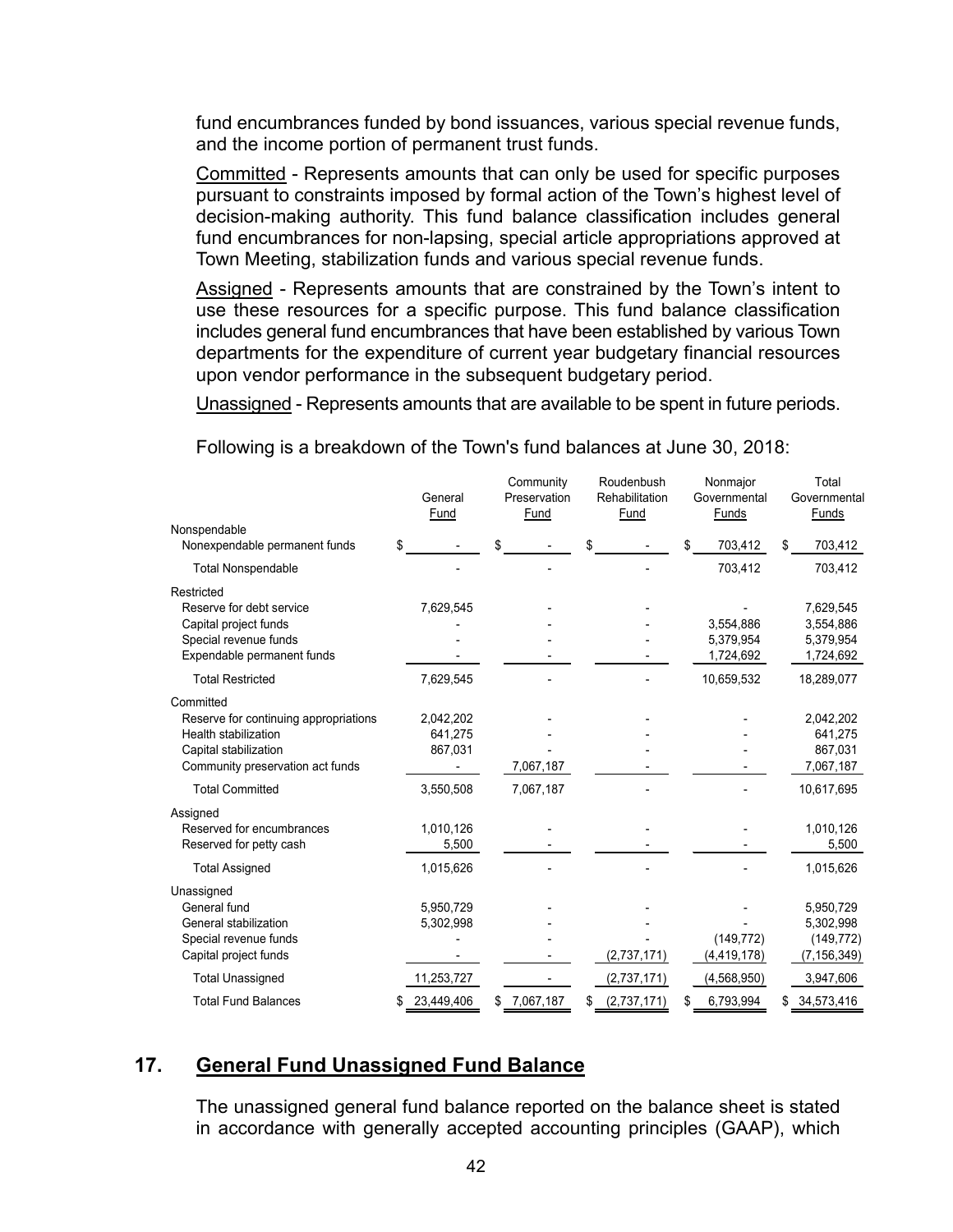differs in certain respects from the Massachusetts Uniform Municipal Accounting System (UMAS). The following paragraphs summarize the major differences.

Massachusetts general laws include provisions to allow municipalities to overexpend certain appropriations if they are incurred in an emergency situation and for the safety of the public. The most common example involves the "snow and ice" appropriation. All such overexpenditures, however, must be funded in the subsequent year's tax rate.

Massachusetts General Laws require that non-property tax revenue budget shortfalls, net of appropriation turnbacks, be funded in the subsequent year. The same treatment is also applied to the excess of actual property tax abatements and exemptions over the provision for abatements and exemptions (overlay).

The accompanying financial statements include an estimate for future potential tax refunds, which is not recognized under UMAS.

The following summarizes the specific differences between GAAP basis and budgetary basis of reporting the general fund unassigned fund balance:

| GAAP basis balance              | 11,253,727  |
|---------------------------------|-------------|
| Stabilization                   | (5,302,998) |
| Tax refund estimate             | 236,000     |
| <b>Statutory (UMAS) Balance</b> | 6,186,729   |

# **18. Retirement System – Middlesex County Retirement System**

The Town follows the provisions of GASB Statement No. 68, *Accounting and Financial Reporting for Pensions – an amendment of GASB Statement No. 27,*  with respect to the employees' retirement funds.

#### *A. Plan Description*

Substantially all employees of the Town (except teachers and administrators under contract employed by the School Department) are members of the Middlesex County Retirement System (the System), a cost-sharing, multipleemployer public employee retirement system (PERS). Eligible employees must participate in the System. The pension plan provides pension benefits, deferred allowances, and death and disability benefits. Chapter 32 of the Massachusetts General Laws establishes the authority of the System, contribution percentages and benefits paid. The System Retirement Board does not have the authority to amend benefit provisions. Additional information is disclosed in the System's annual financial reports publicly available from the System located at 25 Linnell Circle, P.O. Box 160, Billerica, Massachusetts 01865.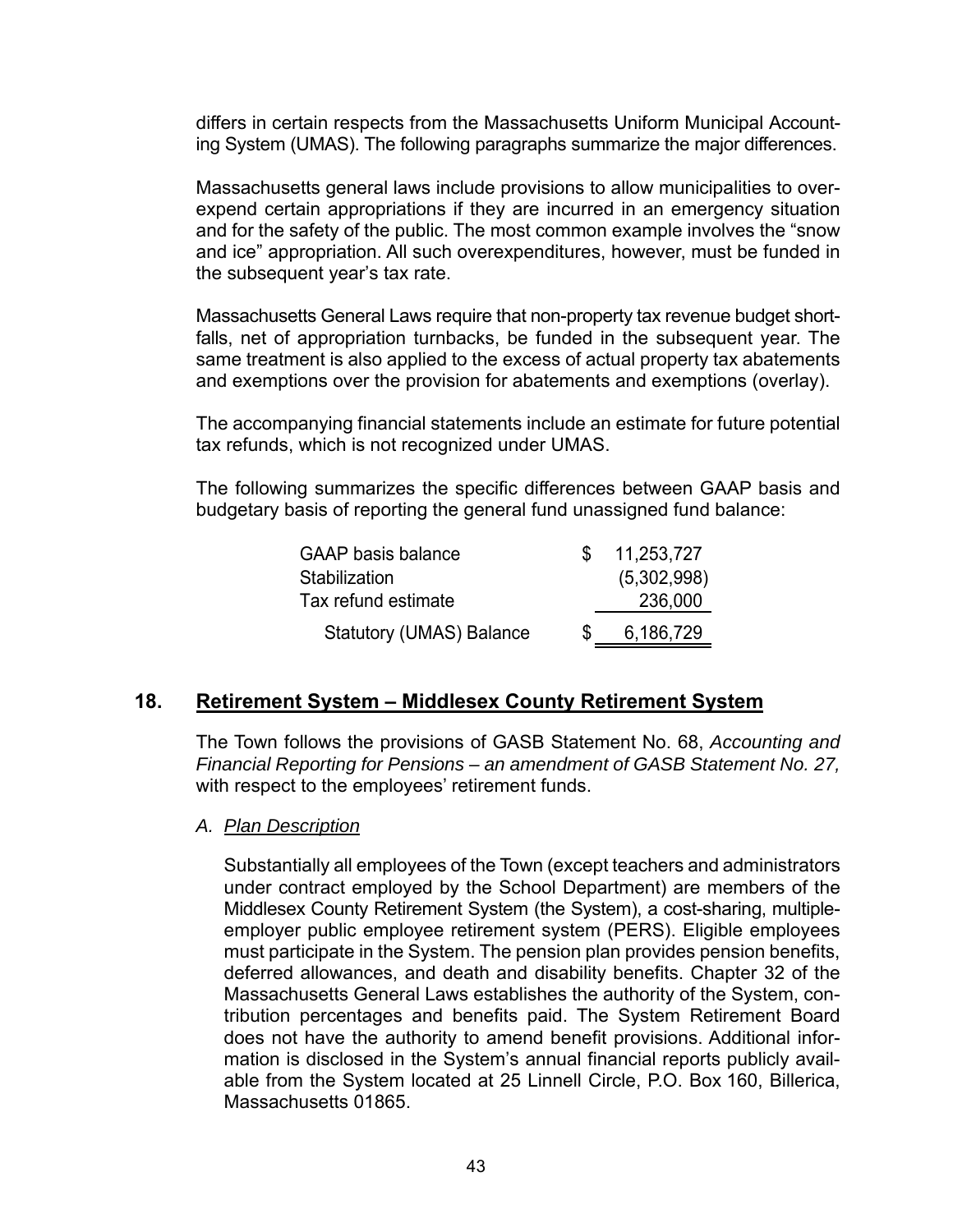### Participant Retirement Benefits

The System provides for retirement allowance benefits up to a maximum of 80% of a member's highest 3-year average annual rate of regular compensation for those hired prior to April 2, 2012 and the highest five-year average annual rate of regular compensation for those first becoming members of the Massachusetts System on or after that date. However, per Chapter 176 of the Acts of 2011, for members who retire on or after April 2, 2012, if in the 5 years of creditable service immediately preceding retirement, the difference in the annual rate of regular compensation between any 2 consecutive years exceeds 100 percent, the normal yearly amount of the retirement allowance shall be based on the average annual rate of regular compensation received by the member during the period of 5 consecutive years preceding retirement. Benefit payments are based upon a member's age, length of creditable service, level of compensation and group classification.

If a participant was a member prior to February 2012, a retirement allowance may be received at any age, upon attaining 20 years of service. The plan also provides for retirement at age 55 if the participant was a member prior to January 1, 1978, with no minimum vesting requirements. If the participant was a member on or after January 1, 1978 and a member of Groups 1 or 2, then a retirement allowance may be received if the participant (1) has at least 10 years of creditable service, (2) is age 55, (3) voluntarily left Town employment on or after that date, and (4) left accumulated annuity deductions in the fund. Members of Group 4, have no minimum vesting requirements, however, must be at least age 55. Groups 2 and 4 require that participants perform the duties of the Group position for at least 12 months immediately prior to retirement.

A participant who became a member on or after April 2, 2012 is eligible for a retirement allowance upon 10 years creditable service and reaching ages 60 or 55 for Groups 1 and 2, respectively. Participants in Group 4 must be at least age 55. Groups 2 and 4 require that participants perform the duties of the Group position for at least 12 months immediately prior to retirement.

A retirement allowance consists of two parts: an annuity and a pension. A member's accumulated total deductions and a portion of the interest they generate constitute the annuity. The difference between the total retirement allowance and the annuity is the pension. The average retirement benefit is approximately 80-85% pension and 15-20% annuity.

#### Participant Refunds

Employees who resign from service and who are not eligible to receive a retirement allowance are entitled to request a refund of their accumulated total deductions. Members voluntarily withdrawing with at least 10 years of service or involuntarily withdrawing, receive 100% of the regular interest that has accrued on those accumulated total deductions. Members voluntarily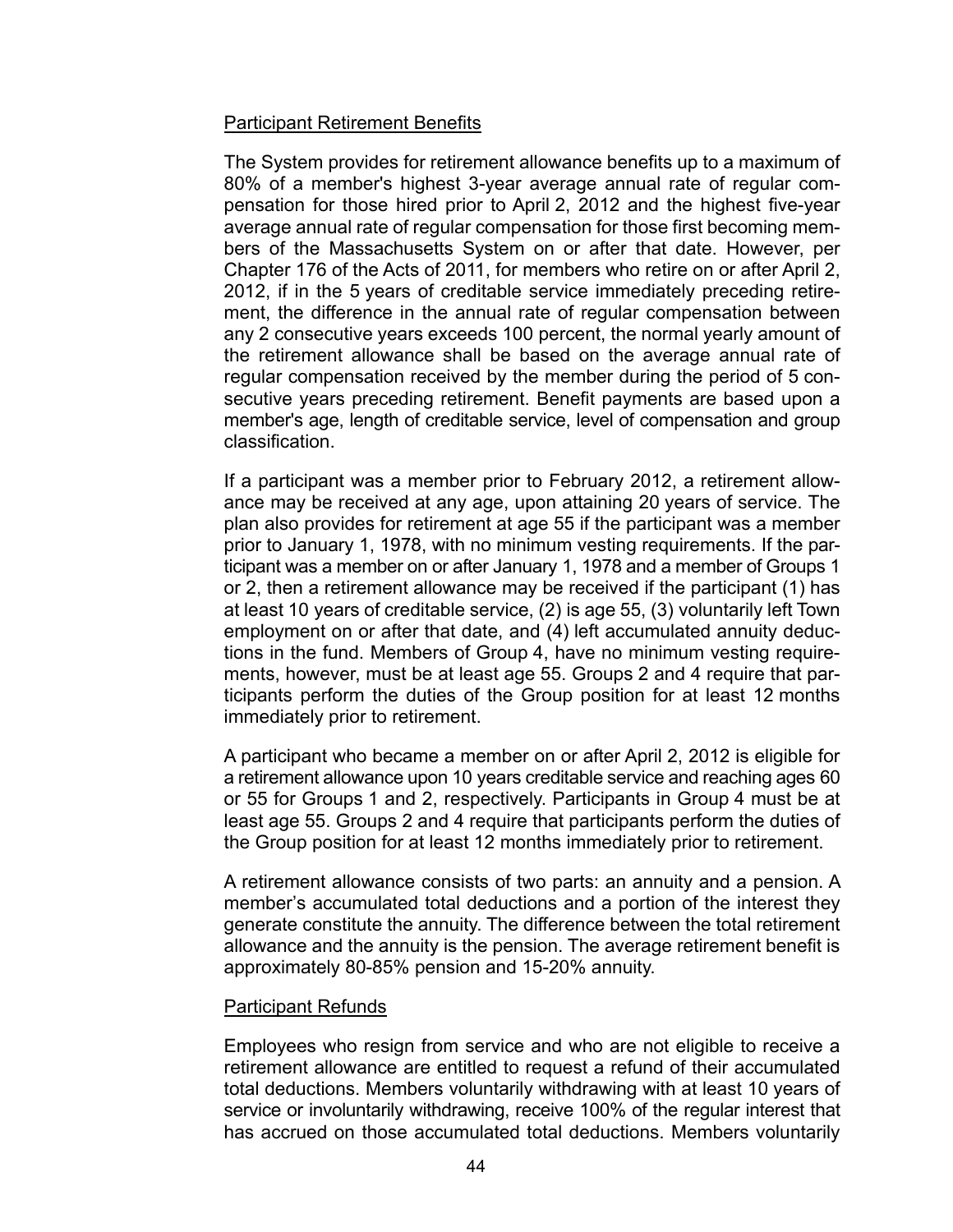withdrawing with less than 10 years of service get credited interest each year at a rate of 3%.

## Participants Contributions

Participants contribute a set percentage of their gross regular compensation annually. Employee contribution percentages are specified in Chapter 32 of the Massachusetts General Laws. The employee's individual contribution percentage is determined by their date of entry into the system. In addition, all employees hired on or after January 1, 1979 contribute an additional 2% on all gross regular compensation over the rate of \$30,000 per year. The percentages are as follows:

| Before January 1, 1975              | 5% |
|-------------------------------------|----|
| January 1, 1975 - December 31, 1983 | 7% |
| January 1, 1984 - June 30, 1996     | 8% |
| Beginning July 1, 1996              | 9% |

For those members entering a Massachusetts System on or after April 2, 2012 in Group 1, the contribution rate will be reduced to 6% when at least 30 years of creditable service has been attained.

## Employer Contributions

Employers are required to contribute at actuarially determined rates as accepted by the Public Employee Retirement Administration Commission (PERAC).

The Town's contribution to the System for the year ended June 30, 2018 was \$4,619,903, which was equal to its annual required contribution.

# *B. Summary of Significant Accounting Policies*

For purposes of measuring the net pension liability, deferred outflows of resources and deferred inflows of resources related to pensions, and pension expense, information about the fiduciary net position of the System and additions to/deductions from System's fiduciary net position have been determined on the same basis as they are reported by System. For this purpose, benefit payments (including refunds of employee contributions) are recognized when due and payable in accordance with benefit terms. Investments are reported at fair value.

## *C. Pension Liabilities, Pension Expense, and Deferred Outflows of Resources and Deferred Inflows of Resources Related to Pensions*

At June 30, 2018, the Town reported a liability of \$51,698,881 for its proportionate share of the net pension liability. The net pension liability was measured as of December 31, 2017 and the total pension liability used to calculate the net pension liability was determined by an actuarial valuation as of January 1, 2018. The Town's proportion of the net pension liability was based on a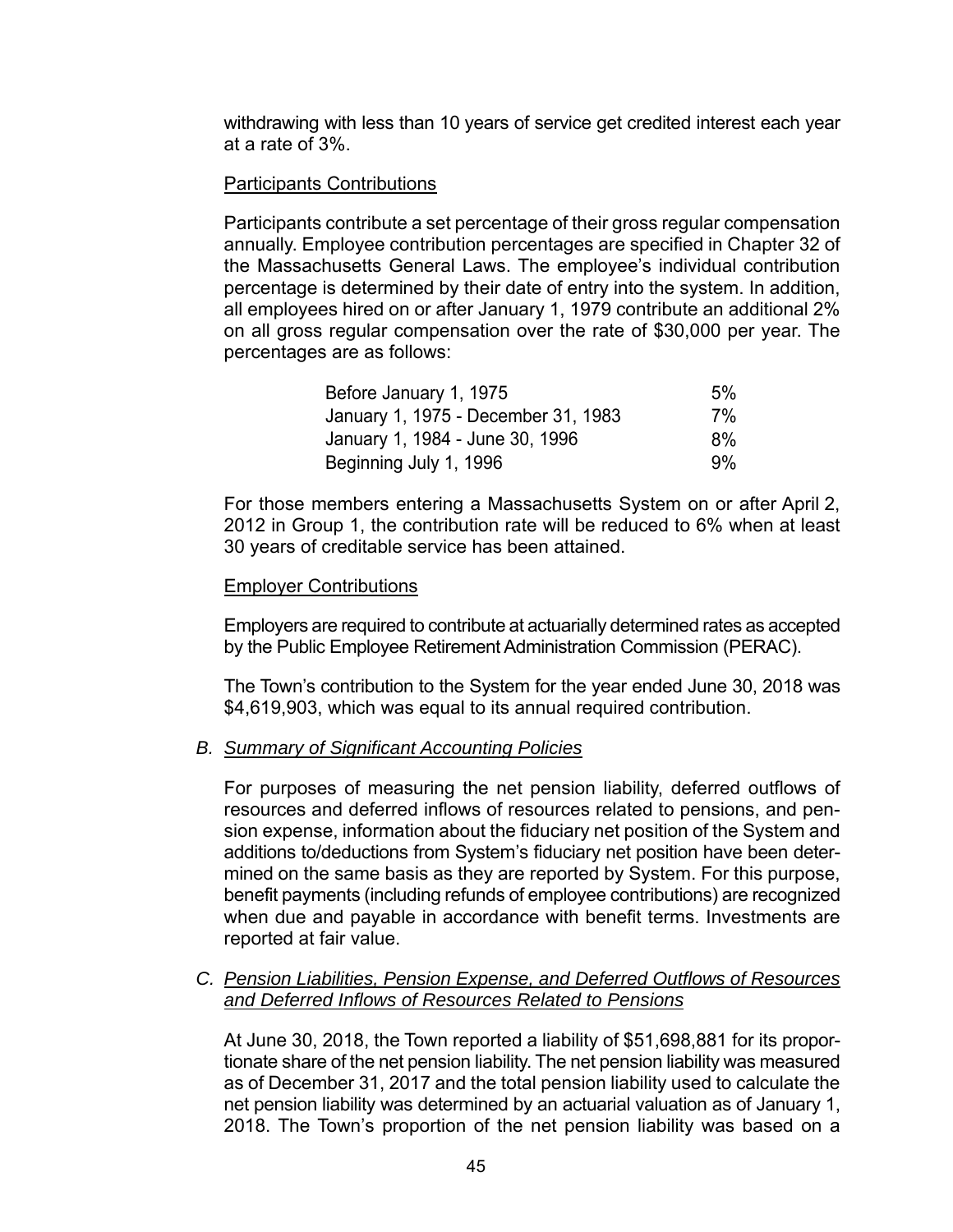projection of the Town's long-term share of contributions to the pension plan relative to the projected contributions of all participating employers, actuarially determined. At December 31, 2017, the Town's proportion was 3.642858%.

For the year ended June 30, 2018, the Town recognized pension expense of \$6,362,256. In addition, the Town reported deferred outflows of resources of resources related to pensions from the following sources:

|                                                                                     | Deferred<br>Outflows of<br>Resources |           | Deferred<br>Inflows of<br>Resources |
|-------------------------------------------------------------------------------------|--------------------------------------|-----------|-------------------------------------|
| Differences between expected and actual<br>experience                               | \$                                   | 174,342   | \$<br>264,017                       |
| Changes of assumptions                                                              |                                      | 4,941,796 |                                     |
| Net difference between projected and actual<br>earnings on pension plan investments |                                      |           | 1,404,238                           |
| Changes in proportion and differences<br>between contributions and proportionate    |                                      |           |                                     |
| share of contributions                                                              |                                      | 1,531,752 | 928,117                             |
| Total                                                                               |                                      | 6,647,890 | 2,596,372                           |

Amounts reported as deferred outflows of resources related to pensions will be recognized in pension expense as follows:

| Year ended June 30: |       |   |            |
|---------------------|-------|---|------------|
| 2019                |       | S | 1,733,966  |
| 2020                |       |   | 1,697,019  |
| 2021                |       |   | 837,421    |
| 2022                |       |   | (216, 888) |
|                     | Total |   | 4,051,518  |
|                     |       |   |            |

#### *D. Actuarial Assumptions*

The total pension liability was determined by an actuarial valuation as of January 1, 2018, using the following actuarial assumptions, applied to all periods included in the measurement that was updated to December 31, 2017:

| COLA                      | 3.0% of the first \$14,000 of retirement<br>income                                                                  |
|---------------------------|---------------------------------------------------------------------------------------------------------------------|
| Salary increases          | Varies by length of service with ultimate<br>rates of 4.00% for Group 1, 4.25% for<br>Group 2 and 4.50% for Group 4 |
| Investment rate of return | 7.50%, net of pension plan investment<br>expense, including inflation. Previously<br>7 75%                          |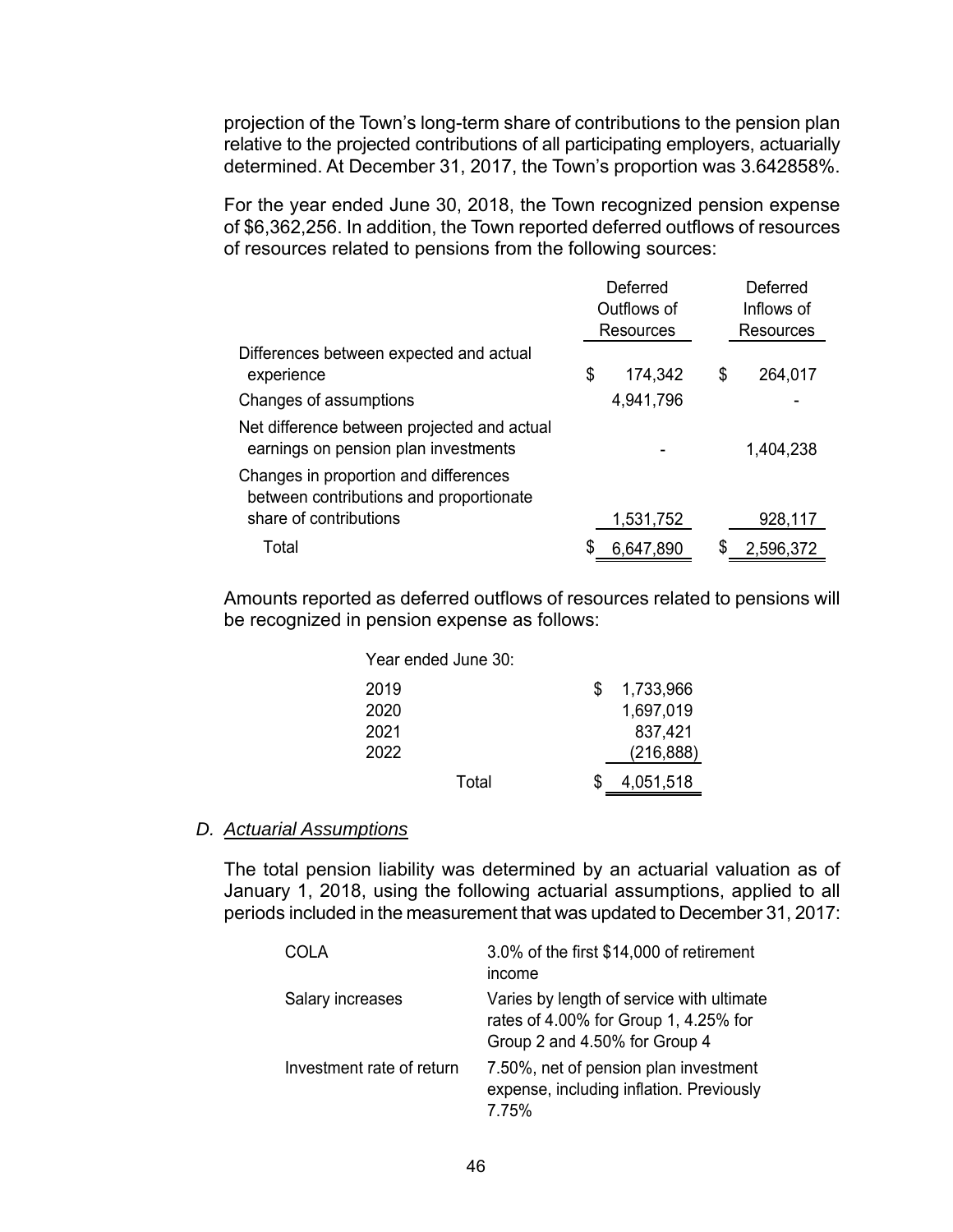Mortality rates for pre-retirement were based on the RP-2014 Blue Collar Employee Mortality Table projected generationally with Scale MP-2017. Mortality rates for retiree were based on the RP-2014 Blue Collar Healthy Annuitant Mortality Table projected generationally with Scale MP-2017. Mortality rates for disabled were based on the RP-2014 Blue Collar Healthy Annuitant Mortality Table set forward one year and projected generationally with Scale MP-2017

The long-term expected rate of return on pension plan investments was selected from a best estimate range determined using the building block approach. Under this method, an expected future real return range (expected returns, net of pension plan investment expense and inflation) is calculated separately for each asset class. These ranges are combined to produce the long-term expected rate of return by weighting the expected future real rates of return net of investment expenses by the target asset allocation percentage and by adding expected inflation. The target allocation and best estimates of arithmetic real rates of return for each major class are summarized in the following table:

| <b>Asset Class</b>                     | Target<br>Asset<br>Allocation | Long-term<br>Expected<br><b>Real Rate</b><br>of Return |
|----------------------------------------|-------------------------------|--------------------------------------------------------|
| Domestic Equity                        | 17.5%                         | 6.15%                                                  |
| International developed markets equity | 15.5%                         | 7.11%                                                  |
| International merging markets equity   | 6.0%                          | 9.41%                                                  |
| Core fixed income                      | 12.0%                         | 1.68%                                                  |
| High-yield fixed income                | 10.0%                         | 4.13%                                                  |
| Real estate                            | 10.0%                         | 4.90%                                                  |
| Commodities                            | 4.0%                          | 4.71%                                                  |
| Hedge funds, GTAA, Risk parity         | 13.0%                         | 3.94%                                                  |
| Private equity                         | 12.0%                         | 10.28%                                                 |
| Total                                  | 100.0%                        |                                                        |

#### *E. Discount Rate*

The discount rate used to measure the total pension liability was 7.50%. The projection of cash flows used to determine the discount rate assumed that the plan member contributions will be made at the current contribution rate and that employer contributions will be made at contractually required rates, actuarially determined. Based on those assumptions, the pension plan's fiduciary net position was projected to be available to make all projected future benefit payments to current active and inactive plan members. Therefore, the long-term expected rate of return on pension plan investments was applied to all periods of projected benefit payments to determine the total pension liability.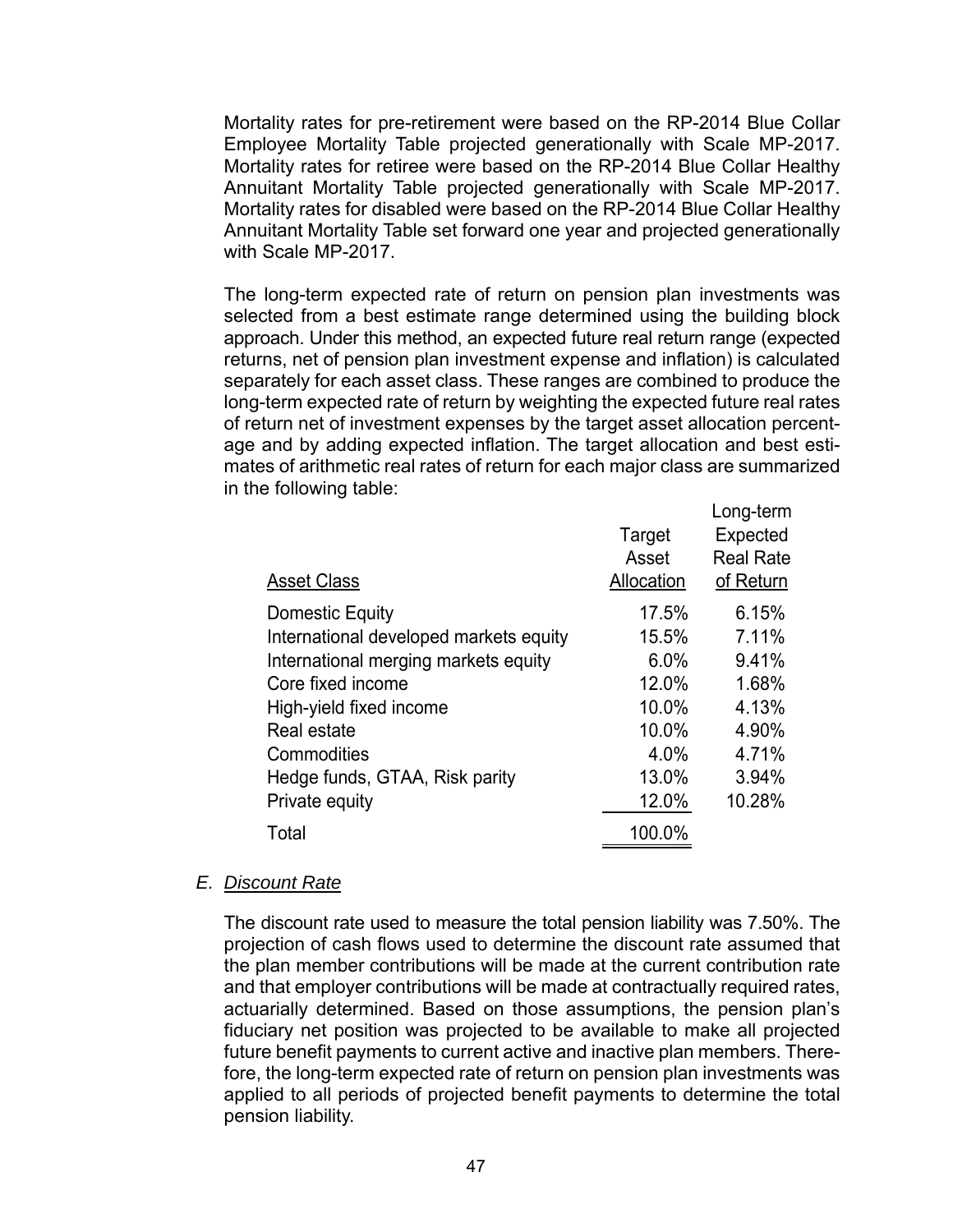## *F. Sensitivity of the Proportionate Share of the Net Pension Liability to Changes in the Discount Rate*

The following presents the Town's proportionate share of the net pension liability calculated using the discount rate of 7.50 percent, as well as what the Town's proportionate share of the net pension liability would be if it were calculated using a discount rate that is 1 percentage-point lower (6.50%) or 1 percentage-point higher (8.50%) than the current rate:

|            | Current    |            |
|------------|------------|------------|
| $1\%$      | Discount   | $1\%$      |
| Decrease   | Rate       | Increase   |
| $(6.50\%)$ | $(7.50\%)$ | $(8.50\%)$ |
| 63.451.747 | 51,698,881 | 41.789.658 |

### *G. Pension Plan Fiduciary Net Position*

Detailed information about the pension plan's fiduciary net position is available in the separately issued System financial report.

# **19. Massachusetts Teachers' Retirement System (MTRS)**

### *A. Plan Description*

The Massachusetts Teachers' Retirement System (MTRS) is a public employee retirement system (PERS) that administers a cost-sharing, multi-employer defined benefit plan, as defined in *Governmental Accounting Standards Board (GASB) Statement No. 67, Financial Reporting for Pension Plans.* MTRS is managed by the Commonwealth on behalf of municipal teachers and municipal teacher retirees. The Commonwealth is a nonemployer contributor and is responsible for all contributions and future benefit requirements of the MTRS. The MTRS covers certified teachers in cities (except Boston), towns, regional school districts, charter schools, educational collaboratives, and Quincy College. The MTRS is part of the Commonwealth's reporting entity and does not issue a stand-alone audited financial report.

Management of MTRS is vested in the Massachusetts Teachers' Retirement Board (MTRB), which consists of seven members—two elected by the MTRS members, one who is chosen by the six other MTRB members, the State Treasurer (or their designee), the State Auditor (or their designee), a member appointed by the Governor, and the Commissioner of Education (or their designee), who serves ex-officio as the Chairman of the MTRB.

### *B. Benefits Provided*

MTRS provides retirement, disability, survivor, and death benefits to members and their beneficiaries. Massachusetts General Laws (MGL) establishes uniform benefit and contribution requirements for all contributory PERS. These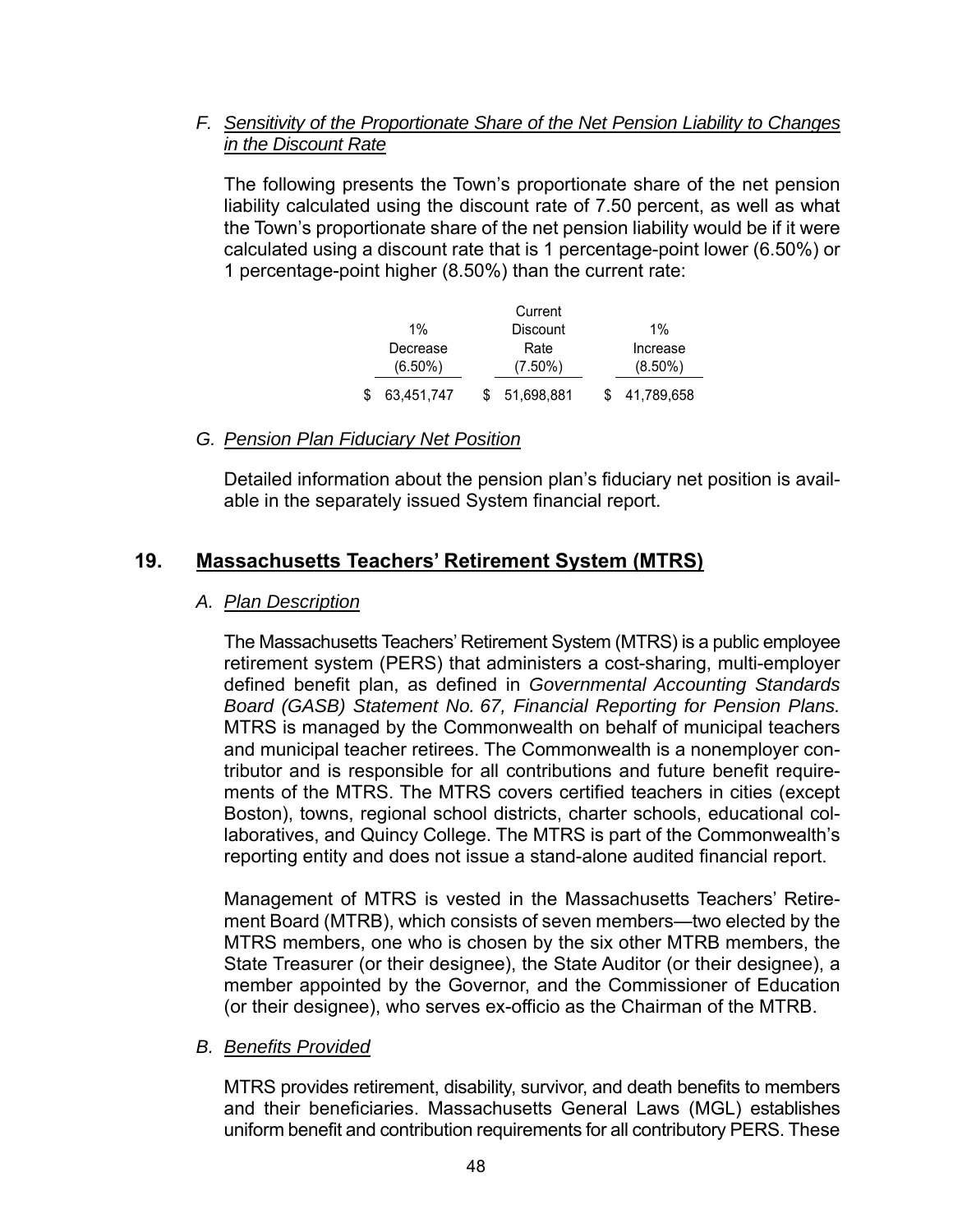requirements provide for superannuation retirement allowance benefits up to a maximum of 80% of a member's highest three-year average annual rate of regular compensation. For employees hired after April 1, 2012, retirement allowances are calculated on the basis of the last five years or any five consecutive years, whichever is greater in terms of compensation. Benefit payments are based upon a member's age, length of creditable service, and group creditable service, and group classification. The authority for amending these provisions rests with the Legislature.

Members become vested after ten years of creditable service. A superannuation retirement allowance may be received upon the completion of twenty years of creditable service or upon reaching the age of 55 with ten years of service. Normal retirement for most employees occurs at age 65. Most employees who joined the system after April 1, 2012 cannot retire prior to age 60.

The MTRS' funding policies have been established by Chapter 32 of the MGL. The Legislature has the authority to amend these policies. The annuity portion of the MTRS retirement allowance is funded by employees, who contribute a percentage of their regular compensation. Costs of administering the plan are funded out of plan assets.

#### *C. Contributions*

Member contributions for MTRS vary depending on the most recent date of membership:

| % of Compensation                                                                          |
|--------------------------------------------------------------------------------------------|
| 5% of regular compensation<br>7% of regular compensation                                   |
| 8% of regular compensation                                                                 |
| 9% of regular compensation                                                                 |
| 11% of regular compensation (for teachers<br>hired after 7/1/01 and those accepting provi- |
| sions of Chapter 114 of the Acts of 2000)                                                  |
| An additional 2% of regular compensation in<br>excess of \$30,000                          |
|                                                                                            |

#### *D. Actuarial Assumptions*

The total pension liability for the June 30, 2017 measurement date was determined by an actuarial valuation as of January 1, 2017 rolled forward to June 30, 2017. This valuation used the following assumptions:

 (a) 7.50% investment rate of return, (b) 3.50% interest rate credited to the annuity savings fund and (c) 3.00% cost of living increase on the first \$13,000 per year.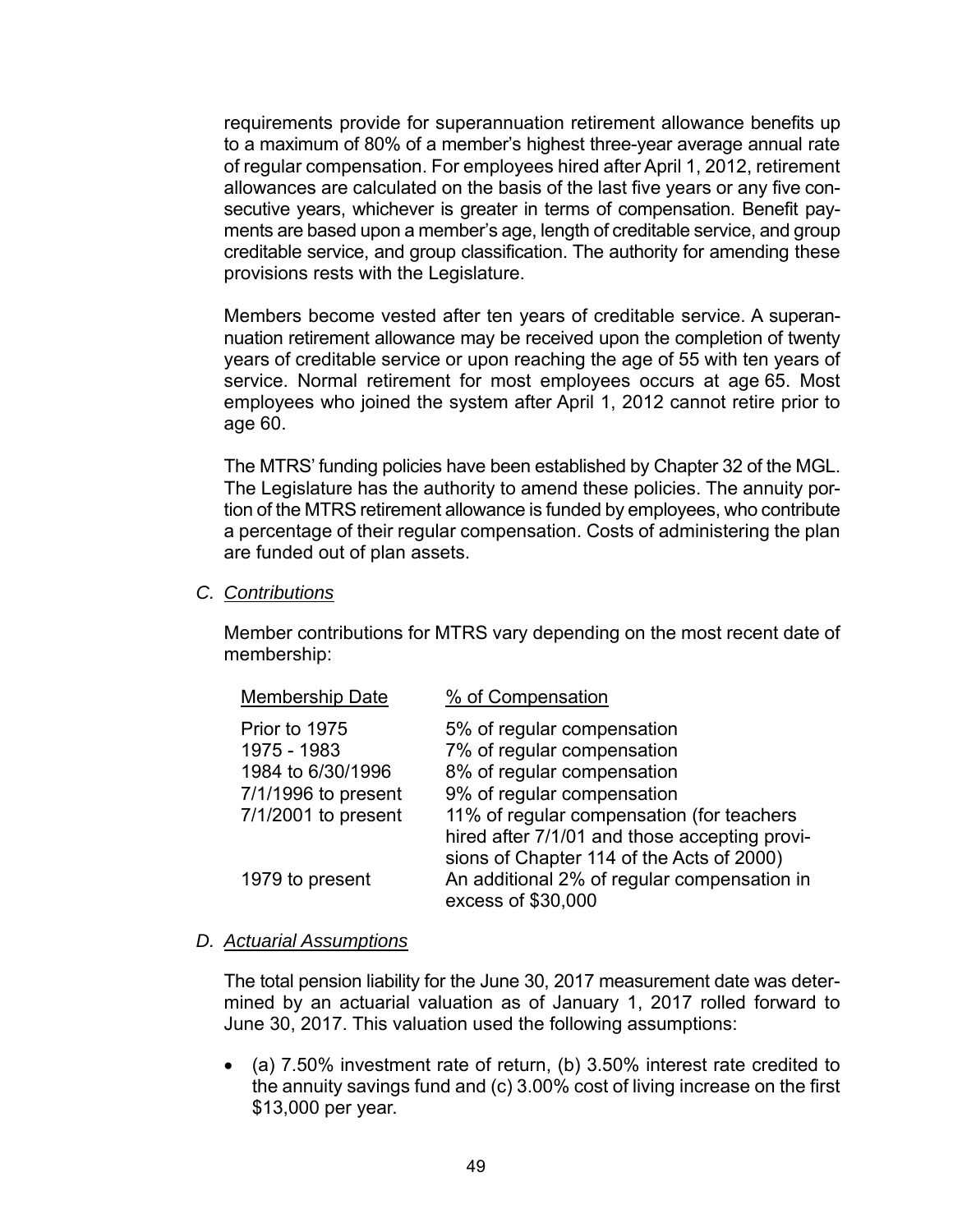- Salary increases are based on analyses of past experience but range from 4.00% to 7.50% depending on length of service.
- Experience study is dated July 21, 2014 and encompasses the period January 1, 2006 to December 31, 2011.
- Mortality rates were as follows:
	- $-$  Pre-retirement reflects RP-2014 White Collar Employee table projected generationally with Scale MP-2016 (gender district).
	- Post-retirement reflects RP-2014 White Collar Healthy Annuitant table projected generationally with Scale MP-2016 (gender distinct).
	- $-$  Disability assumed to be in accordance with the RP-2014 Healthy Annuitant Table projected generationally with Scale BB and a base year of 2014 set forward 4 years.

Investment assets of the MTRS are with the Pension Reserves Investment Trust (PRIT) Fund. The long-term expected rate of return on pension plan investments was determined using a building-block method in which bestestimate ranges of expected future rates of return are developed for each major asset class. These ranges are combined to produce the long-term expected rate of return by weighting the expected future rates of return by the target asset allocation percentage. Best estimates of geometric rates of return for each major asset class included in the PRIT Fund's target asset allocation as of June 30, 2017 are summarized in the following table:

| <b>Asset Class</b>              | Target<br>Allocation | Long-Term Expected<br><b>Real Rate of Return</b> |
|---------------------------------|----------------------|--------------------------------------------------|
| Global equity                   | 40.0%                | 5.0%                                             |
| Portfolio completion strategies | 13.0%                | 3.6%                                             |
| Core fixed income               | 12.0%                | 1.1%                                             |
| Private equity                  | 11.0%                | 6.6%                                             |
| Value added fixed income        | 10.0%                | 3.8%                                             |
| Real estate                     | 10.0%                | 3.6%                                             |
| Timber/natural resources        | 4.0%                 | 3.2%                                             |
| <b>Hedge Funds</b>              | 0.0%                 | 3.6%                                             |
| Total                           | 100.0%               |                                                  |

### *E. Discount Rate*

The discount rate used to measure the total pension liability was 7.50%. The projection of cash flows used to determine the discount rate assumed that plan member contributions will be made at the current contribution rates and the Commonwealth's contributions will be made at rates equal to the difference between actuarially determined contribution rates and the member rates. Based on those assumptions, the net position was projected to be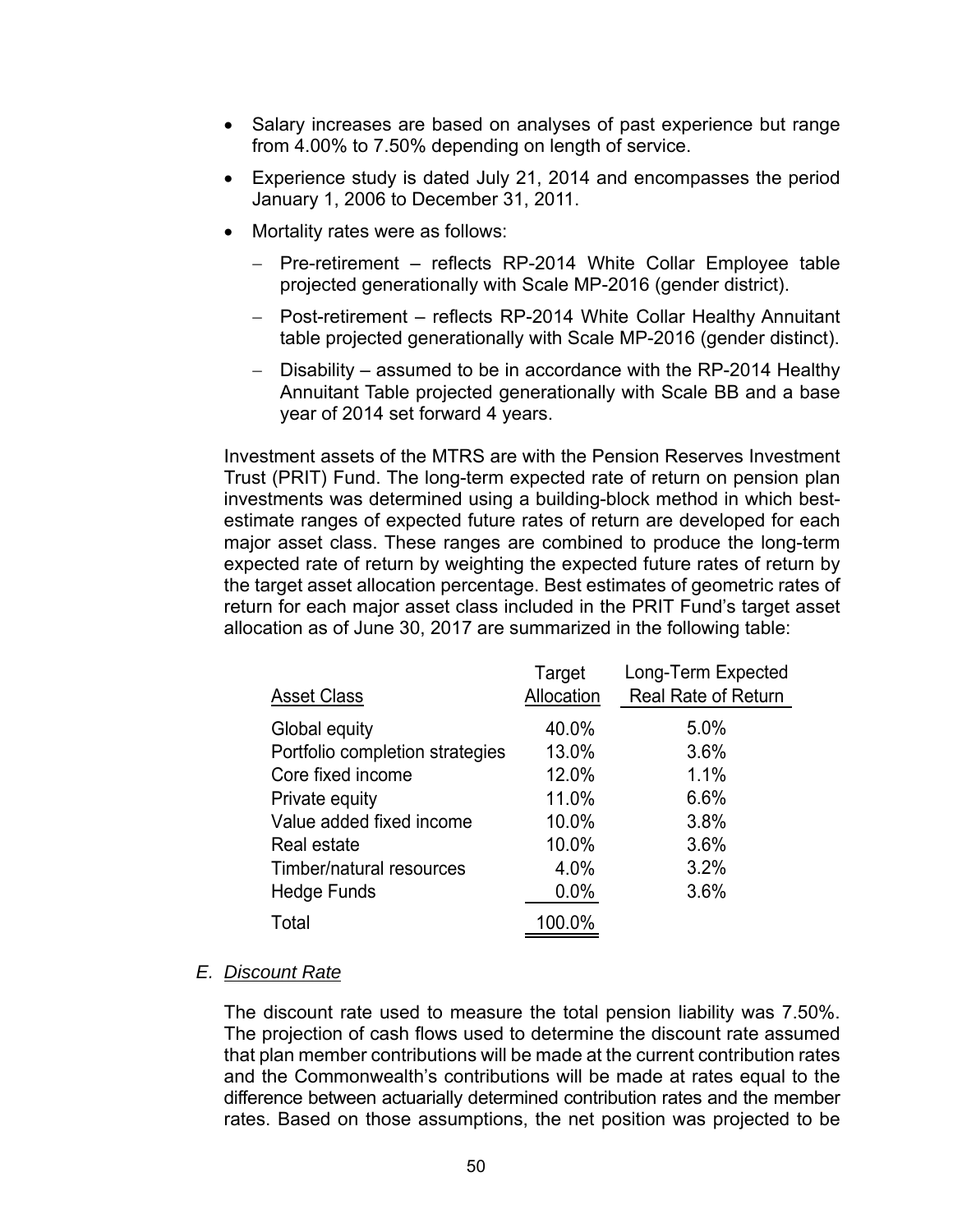available to make all projected future benefit payments of current plan members. Therefore, the long-term expected rate of return on pension plan investments was applied to all periods of projected benefit payments to determine the total pension liability.

## *F. Sensitivity Analysis*

The following illustrates the sensitivity of the collective net pension liability to changes in the discount rate. In particular, the table presents the MTRS collective net pension liability assuming it was calculated using a single discount rate that is one-percentage-point lower or one-percentage-point higher than the current discount rate (amounts in thousands):

| 1% Decrease  | <b>Current Discount</b> | 1% Increase  |
|--------------|-------------------------|--------------|
| to $6.50\%$  | Rate 7.50%              | to 8.50%     |
| \$28,424,300 | \$22,885,391            | \$18,193,400 |

# *G. Special Funding Situation*

The Commonwealth is a nonemployer contributor and is required by statute to make all actuarial determined employer contributions on behalf of the member employers. Therefore, these employers are considered to be in a special funding situation as defined by *GASB Statement No. 68, Accounting and Financial Reporting for Pensions* (GASB 68) and the Commonwealth is a nonemployer contributing entity in MTRS. Since the employers do not contribute directly to MTRS, there is no net pension liability to recognize for each employer.

# *H. Town Proportions*

In fiscal year 2017 (the most recent measurement period), the Commonwealth's proportionate share of the MTRS' collective net pension liability and pension expense that is associated with the Town was \$124,383,239 and \$12,982,241 respectively, based on a proportionate share of 0.543505%. As required by GASB 68, the Town has recognized its portion of the collective pension expense as both a revenue and expenditure in the general fund.

# **20. Other Post-Employment Benefits (GASB 75)**

*GASB Statement No. 75, Accounting and Financial Reporting for Postemployment Benefits Other Than Pensions*, replaces the requirements of *Statement No. 45, Accounting and Financial Reporting by Employers for Postemployment Benefits Other Than Pensions*. The Statement establishes standards for recognizing and measuring liabilities, deferred outflows of resources, deferred inflows of resources, and expense/expenditures. This Statement identifies the methods and assumptions that are required to be used to project benefit payments, discounted projected benefit payments to their actuarial present value, and attribute that present value to periods of employee service.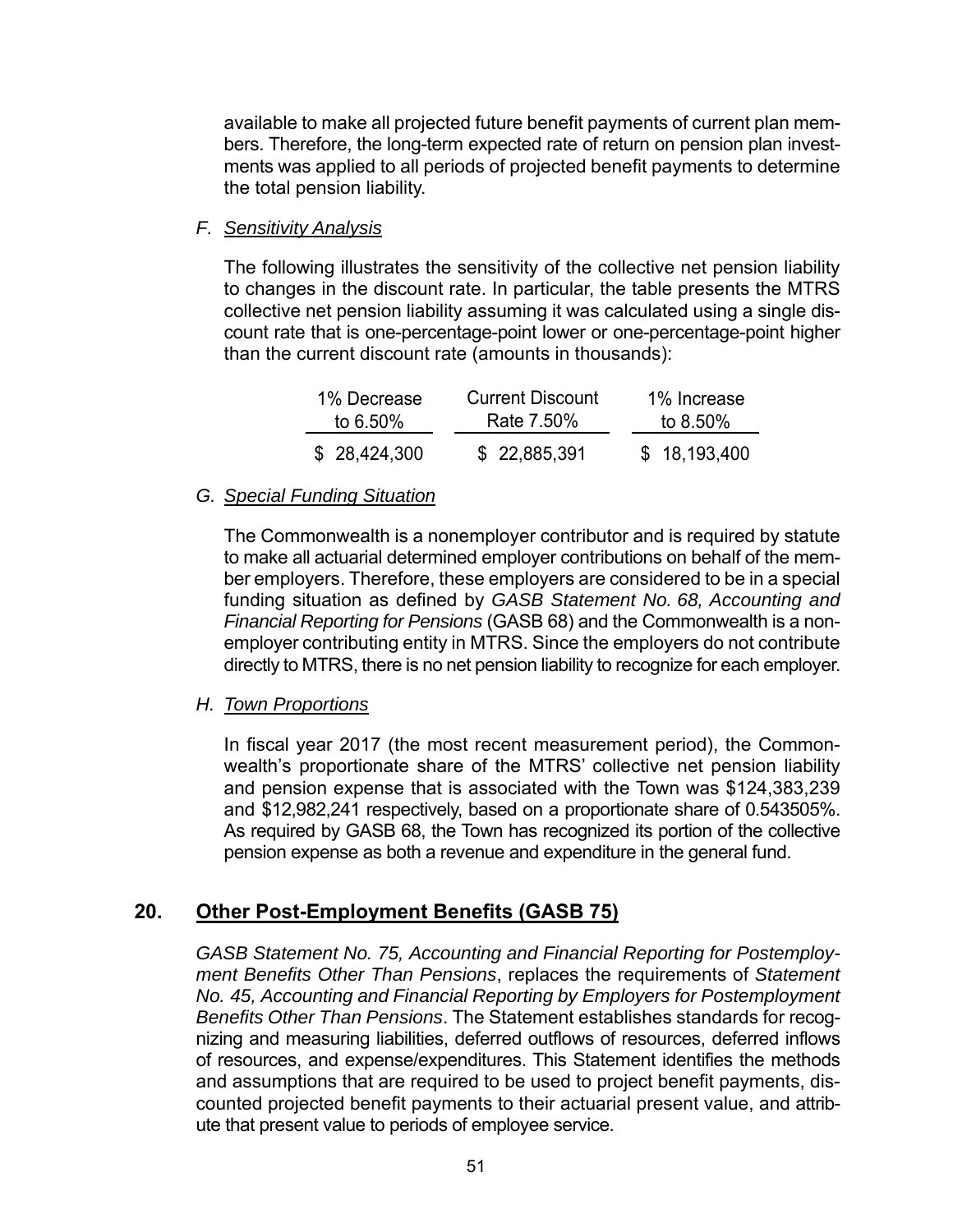All the following OPEB disclosures are based on a measurement date of July 1, 2017.

#### *A. General Information about the OPEB Plan*

### Plan Description

The Town provides post-employment healthcare benefits for retired employees through the Town's plan. The Town provides health insurance coverage through Blue Cross Blue Shield of New England. The benefits, benefit levels, employee contributions, and employer contributions are governed by Chapter 32 of the Massachusetts General Laws

#### Benefits Provided

The Town provides medical and prescription drug insurance to retirees and their covered dependents. All active employees who retire from the Town and meet the eligibility criteria will receive these benefits.

#### Plan Membership

At July 1, 2017, the following employees were covered by the benefit terms:

| Inactive employees or beneficiaries  |       |
|--------------------------------------|-------|
| currently receiving benefit payments | 502   |
| Active employees                     | 1.028 |
| Total                                | 1,530 |

### *B. Actuarial Assumptions and Other Inputs*

The net OPEB liability was determined by an actuarial valuation as of July 1, 2017, using the following actuarial assumptions, applied to all periods included in the measurement, unless otherwise specified:

| Inflation                                | 2.75%                                |
|------------------------------------------|--------------------------------------|
| Salary increases                         | 3.00%                                |
| Investment rate of return                | 5.16%, net of OPEB plan investment   |
|                                          | expense                              |
| Municipal bond rate                      | 3.13%                                |
| Discount rate                            | 4.75%                                |
| Healthcare cost trend rates              | 5% for 2017                          |
| Retirees' share of benefit-related costs | 40% of premiums for the PPO &        |
|                                          | Medicare Integrated Plans and 35%    |
|                                          | for other as well as 50% of premiums |
|                                          | for life insurance. Participants pay |
|                                          | 100% of premiums for dental          |
|                                          | insurance.                           |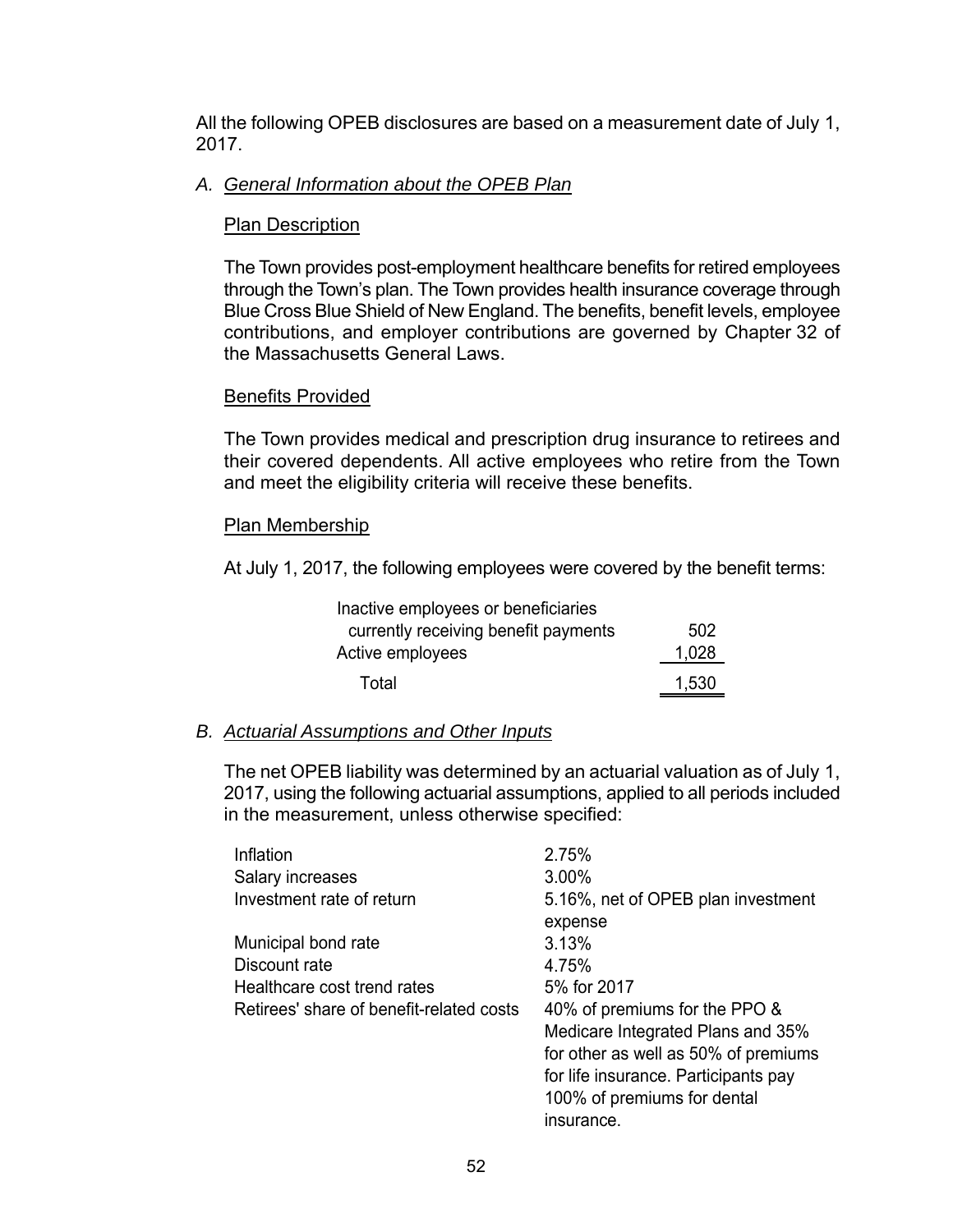Mortality rates for pre-retirement were based on RP-2000 Employees Mortality Table projected generationally with scale BB and a base year of 2009 for males and females. Mortality rates for post-retirement were based on RP-2000 Healthy Annuitant Mortality Table projected generationally with scale BB and a base year 2009 for males and females. Mortality rates for disabled were based on RP-2000 Healthy Annuitant Table projected generationally with scale BB and a base year 2012 for males and females.

The actuarial assumptions used in the valuation were based on the results of an actuarial experience study as of July 1, 2015.

The long-term expected rate of return on OPEB plan investments was determined using a building-block method in which best-estimate ranges of expected future real rates of return (expected returns, net of investment expense and inflation) are developed for each major asset class. These ranges are combined to produce the long-term expected rate of return by weighting the expected future real rates of return by the target asset allocation percentage and by adding expected inflation. Best estimates of arithmetic real rates of return for each major asset class included in the target asset allocation as of July 1, 2017 are summarized in the following table.

|                                         | Target<br>Asset | Long-term<br><b>Expected Real</b> |
|-----------------------------------------|-----------------|-----------------------------------|
| <b>Asset Class</b>                      | Allocation      | Rate of Return                    |
| Domestic Equity - Large Cap             | 48.50%          | 4.00%                             |
| Domestic Equity - Small/Mid Cap         | $0.00\%$        | 6.00%                             |
| International Equity - Developed Market | 2.50%           | 4.50%                             |
| International Equity - Emerging Market  | $0.00\%$        | 7.00%                             |
| Domestic Fixed Income                   | 22.50%          | 2.00%                             |
| International Fixed Income              | 5.25%           | $3.00\%$                          |
| Alternatives                            | $0.00\%$        | 6.50%                             |
| <b>Real Estate</b>                      | $0.00\%$        | 6.25%                             |
| Cash                                    | 21.25%          | $0.00\%$                          |
| Total                                   | 100.00%         |                                   |

#### *C. Discount Rate*

The discount rate used to measure the net OPEB liability was 4.75%. The projection of cash flows used to determine the discount rate assumed that contributions from plan members will be made at the current contribution rate.

Based on those assumptions, the OPEB plan fiduciary net position was not projected to be available to make all projected future benefit payments of current plan members. As a result, a blended discount rate was used based on a combination of the investment rate of return of 5.16% and municipal bond rate of 3.13% (based on index provided by S&P on 20-year municipal bond rate as of June 30, 2017).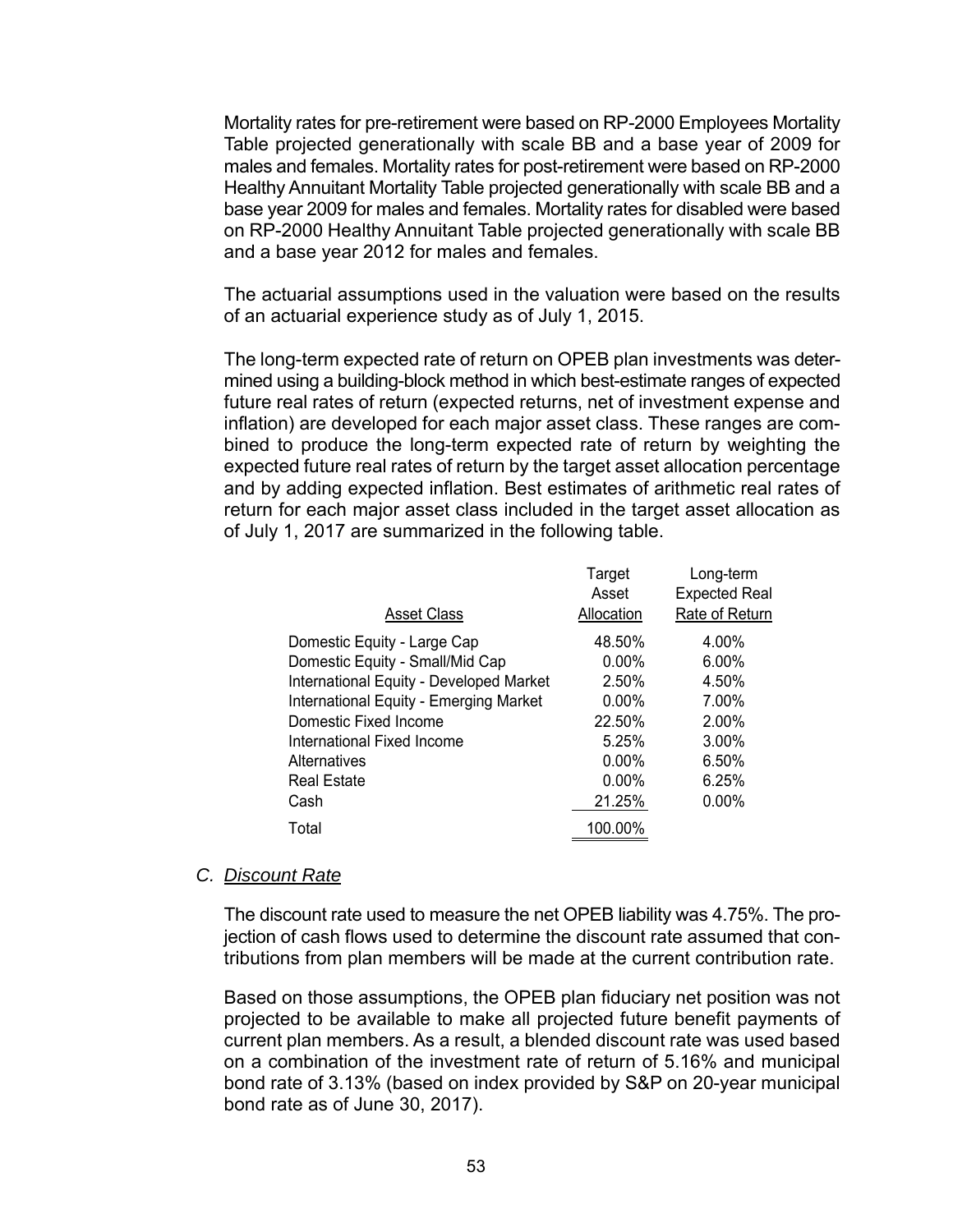#### *D. Net OPEB Liability*

The components of the net OPEB liability, measured as of July 1, 2017, were as follows:

| <b>Total OPEB liability</b> | \$83,134,715 |
|-----------------------------|--------------|
| Plan fiduciary net position | 3,559,027    |
| Net OPEB liability          | \$79,575,688 |

#### *E. Changes in the Net OPEB Liability*

|                                                                                                                                                                 | Increase (Decrease)                          |    |                                                        |    |                                                                     |
|-----------------------------------------------------------------------------------------------------------------------------------------------------------------|----------------------------------------------|----|--------------------------------------------------------|----|---------------------------------------------------------------------|
|                                                                                                                                                                 | <b>Total OPEB</b><br>Liability<br><u>(a)</u> |    | Plan<br>Fiduciary<br><b>Net Position</b><br><u>(b)</u> |    | Net OPEB<br>Liability<br>$(a) - (b)$                                |
| Balances, beginning of year                                                                                                                                     | \$<br>69,048,192                             | \$ | 2,286,510                                              | \$ | 66,761,682                                                          |
| Changes for the year:<br>Service cost<br>Interest<br>Contributions - employer<br>Net investment income<br>Differences between expected<br>and actual experience | 2,623,099<br>3,356,445<br>10,149,238         |    | 3,162,513<br>152,263                                   |    | 2,623,099<br>3,356,445<br>(3, 162, 513)<br>(152, 263)<br>10,149,238 |
| Benefit payments                                                                                                                                                | (2,042,259)                                  |    | (2,042,259)                                            |    |                                                                     |
| Net Changes                                                                                                                                                     | 14,086,523                                   |    | 1,272,517                                              |    | 12,814,006                                                          |
| Balances, end of year                                                                                                                                           | \$<br>83,134,715                             | \$ | 3,559,027                                              | \$ | 79,575,688                                                          |

Changes of assumptions and other inputs reflect a change in the discount rate from 6.00% in 2016 to 4.75% in 2017.

#### *F. Sensitivity of the Net OPEB Liability to Changes in the Discount Rate*

The following presents the net OPEB liability, as well as what the net OPEB liability would be if it were calculated using a discount rate that is one percentage-point lower or one percentage-point higher than the current discount rate:

|                                               | Current         |          |
|-----------------------------------------------|-----------------|----------|
| $1\%$                                         | <b>Discount</b> | $1\%$    |
| Decrease                                      | Rate            | Increase |
| \$<br>106,409,785 \$ 79,575,688 \$ 58,777,215 |                 |          |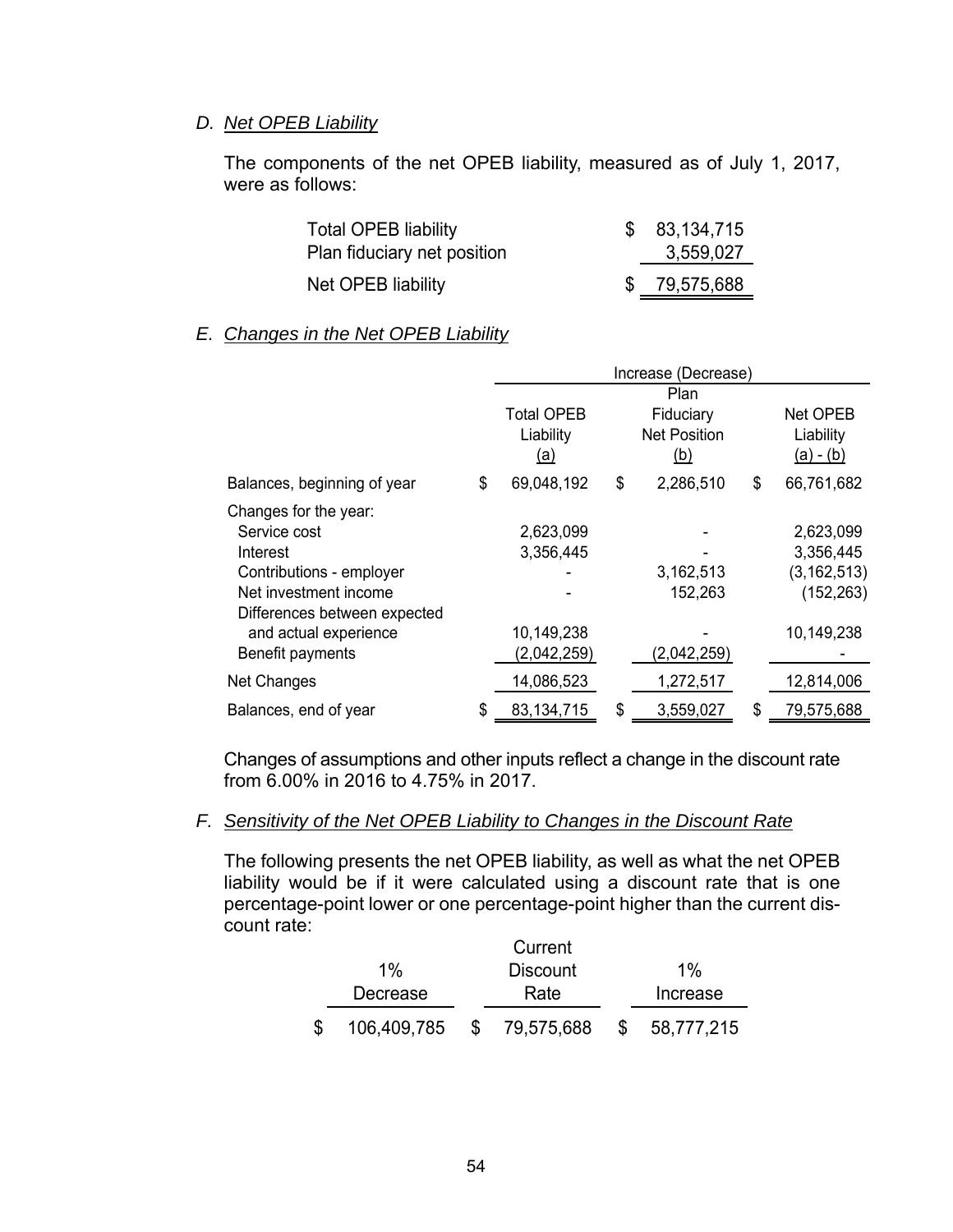## *G. Sensitivity of the Net OPEB Liability to Changes in the Healthcare Cost Trend Rates*

The following presents the net OPEB liability, as well as what the net OPEB liability would be if it were calculated using healthcare cost trend rates that are one percentage-point lower or one percentage-point higher than the current healthcare cost trend rates:

|    |          | Current                  |                  |
|----|----------|--------------------------|------------------|
|    |          | Healthcare               |                  |
|    | $1\%$    | Cost Trend               | $1\%$            |
|    | Decrease | Rates                    | Increase         |
| ß. |          | 68,139,152 \$ 79,575,688 | \$<br>93,958,271 |

#### *H. OPEB Expense and Deferred Outflows of Resources and Deferred Inflows of Resources Related to OPEB*

For the year ended June 30, 2018, the Town recognized an OPEB expense of \$4,159,703. At June 30, 2018, the Town reported deferred outflows and inflows of resources related to OPEB from the following sources:

|                                                                         |   | Deferred<br>Outflows of | Deferred<br>Inflows of |
|-------------------------------------------------------------------------|---|-------------------------|------------------------|
|                                                                         |   | Resources               | Resources              |
| Contributions subsequent to the<br>measurement date                     | S | 1,017,750               | \$                     |
| Difference between expected and actual<br>experience                    |   | 8,658,895               |                        |
| Net difference between projected and<br>actual OPEB investment earnings |   |                         | 4,592                  |
| Total                                                                   |   | 9,676,645               | 4,592                  |

The \$1,017,750 reported as deferred outflows of resources related to OPEB resulting from contributions subsequent to the measurement date and before the end of the fiscal year will be included as a reduction of the net OPEB liability in the year ended June 30, 2019.

Other amounts reported as deferred outflows and inflows of resources related to OPEB will be recognized in OPEB expense as follows:

| Year Ended June 30: |   |           |
|---------------------|---|-----------|
| 2019                | S | 1,489,195 |
| 2020                |   | 1,489,195 |
| 2021                |   | 1,489,195 |
| 2022                |   | 1,489,195 |
| 2023                |   | 1,490,343 |
| Thereafter          |   | 1,207,180 |
| Total               |   | 8,654,303 |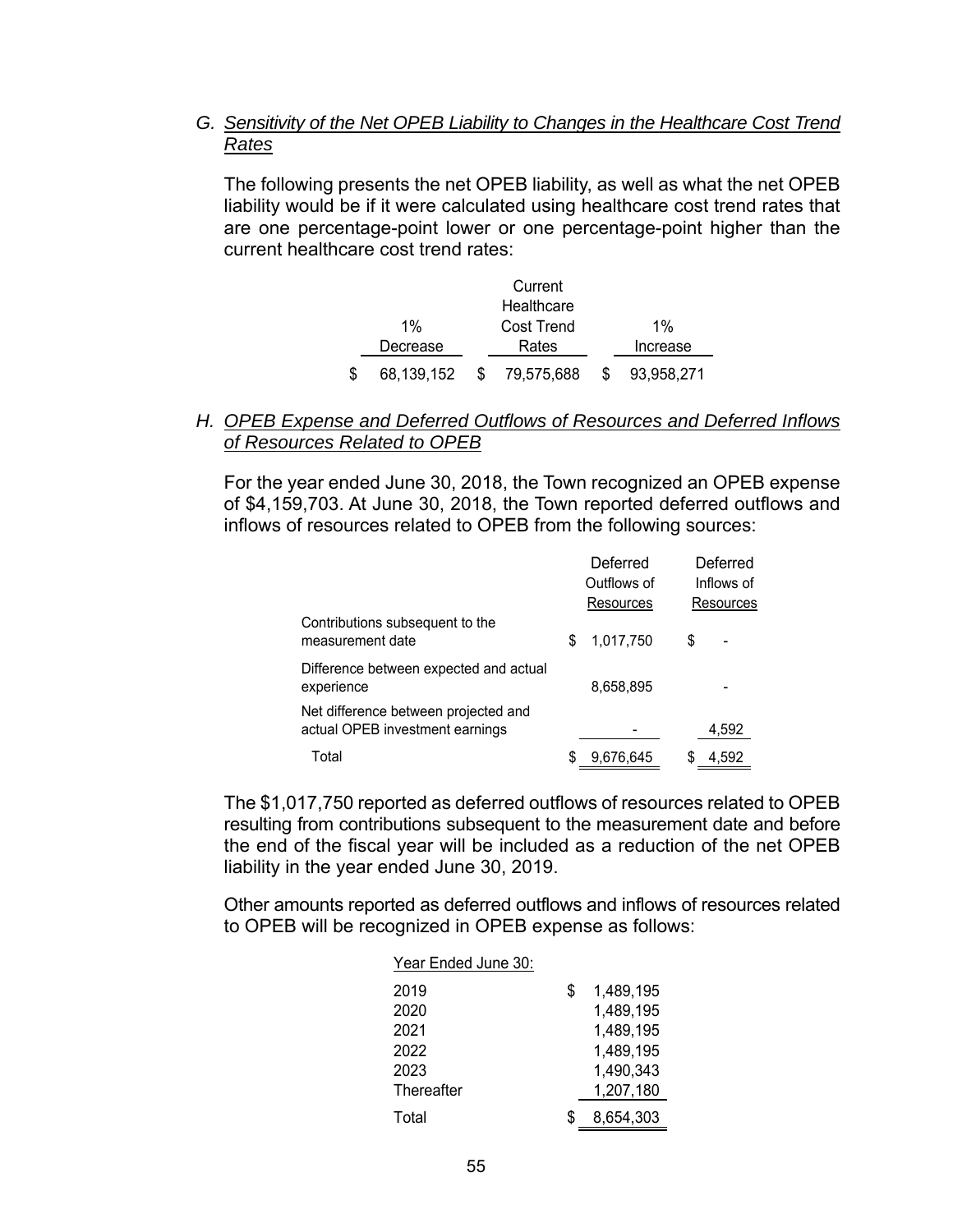# **21. Other Post-Employment Benefits (GASB 74)**

*GASB Statement No. 74, Financial Reporting for Postemployment Benefit Plans Other Than Pension Plans (OPEB)*, replaces the requirements of *Statement No. 43, Financial Reporting for Postemployment Benefit Plans Other Than Pension Plans*. This applies if a trust fund has been established to fund future OPEB costs. In fiscal year 2012, the Town established an OPEB Trust Fund to provide funding for future employee health care costs.

All the following OPEB disclosures are based on a measurement date of June 30, 2018.

#### *A. Investments*

The OPEB trust fund assets consist of corporate bonds, corporate equities, mutual funds, and federal agency securities.

*Rate of return.* For the year ended June 30, 2018, the annual money-weighted rate of return on investments, net of investment expense, was (0.12)%. The money-weighted rate of return expresses investment performance, net of investment expense, adjusted for the changing amounts actually invested.

#### *B. Actuarial Assumptions and Other Inputs*

The total OPEB liability was determined by an actuarial valuation as of July 1, 2017, using the following actuarial assumptions, applied to all periods included in the measurement, unless otherwise specified:

| Inflation                                | 2.75%                                            |
|------------------------------------------|--------------------------------------------------|
| Salary increases                         | 3.00%                                            |
| Investment rate of return                | 6.44%, net of OPEB plan investment expense       |
| Municipal bond rate                      | 3.45%                                            |
| Discount rate                            | 5.75%                                            |
| Healthcare cost trend rates              | 5% for 2018                                      |
| Retirees' share of benefit-related costs | 40% of premiums for the PPO & Medicare           |
|                                          | Integrated Plans and 35% for other as well as    |
|                                          | 50% of premiums for life insurance. Participants |
|                                          | pay 100% of premiums for dental insurance.       |

Mortality rates for pre-retirement were based on RP-2000 Employees Mortality Table projected generationally with scale BB and a base year 2009 for males and females. Mortality rates for post-retirement were based on RP-2000 Healthy Annuitant Mortality Table projected generationally with scale BB and a base year 2009 for males and females. Mortality rates for disabled were based on RP-2000 Healthy Annuitant Table projected generationally with scale BB and a base year 2012 for males and females.

The actuarial assumptions used in the valuation were based on the results of an actuarial experience study as of July 1, 2015.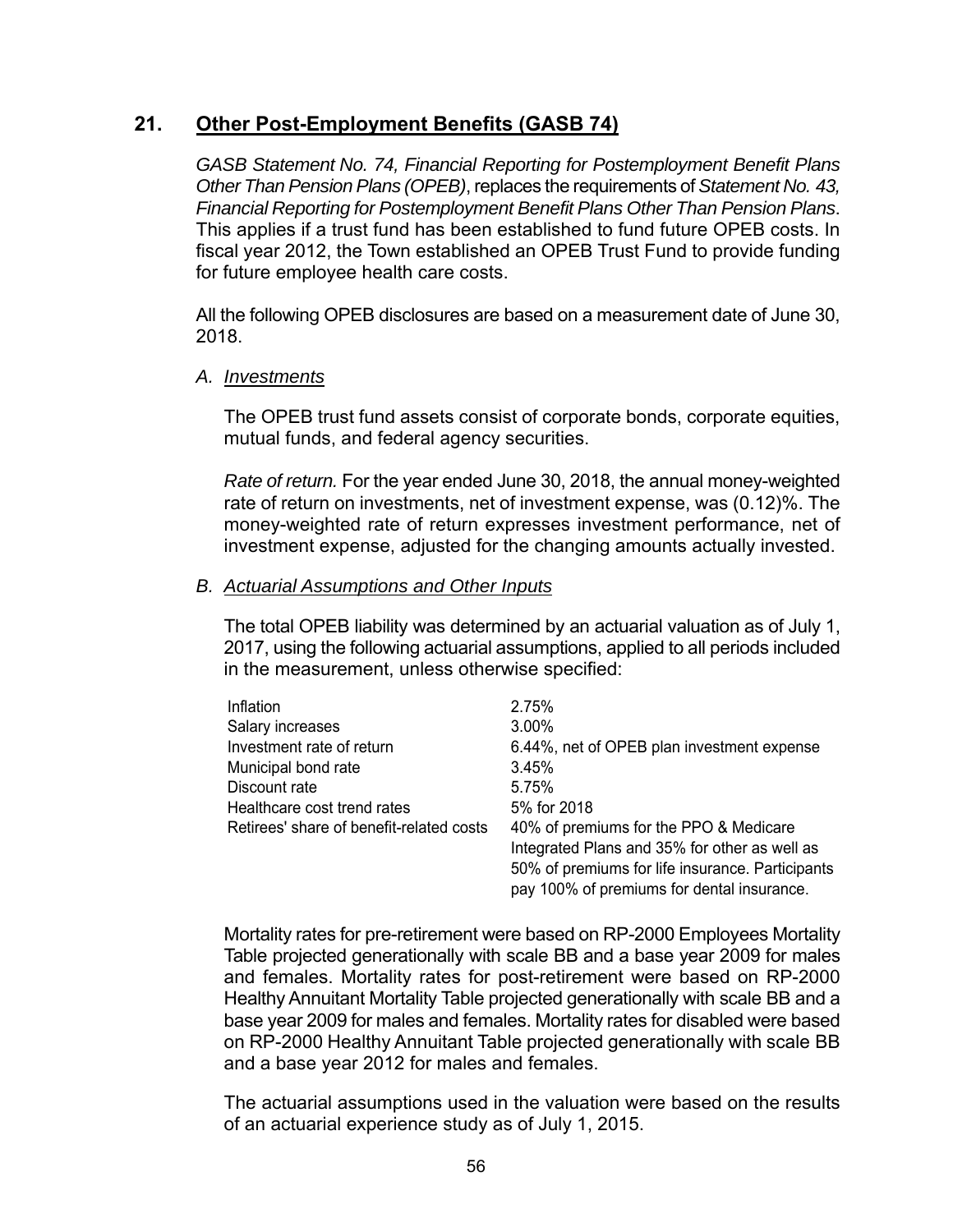The long-term expected rate of return on OPEB plan investments was determined using a building-block method in which best-estimate ranges of expected future real rates of return (expected returns, net of investment expense and inflation) are developed for each major asset class. These ranges are combined to produce the long-term expected rate of return by weighting the expected future real rates of return by the target asset allocation percentage and by adding expected inflation. Best estimates of arithmetic real rates of return for each major asset class included in the target asset allocation as of June 30, 2018 are summarized in the following table.

|                                         | Target<br>Asset | Long-term<br><b>Expected Real</b> |
|-----------------------------------------|-----------------|-----------------------------------|
| Asset Class                             | Allocation      | Rate of Return                    |
| Domestic Equity - Large Cap             | 30.75%          | 4.00%                             |
| Domestic Equity - Small/Mid Cap         | 16.25%          | 6.00%                             |
| International Equity - Developed Market | 6.50%           | 4.50%                             |
| International Equity - Emerging Market  | 3.25%           | 7.00%                             |
| Domestic Fixed Income                   | 20.00%          | 2.00%                             |
| International Fixed Income              | 10.00%          | 3.00%                             |
| Alternatives                            | $0.00\%$        | 6.50%                             |
| <b>Real Estate</b>                      | 8.25%           | 6.25%                             |
| Cash                                    | 5.00%           | $0.00\%$                          |
| Total                                   | 100.00%         |                                   |
|                                         |                 |                                   |

#### *C. Discount Rate*

The discount rate used to measure the total OPEB liability was 5.75%. The projection of cash flows used to determine the discount rate assumed that contributions from plan members will be made at the current contribution rate.

Based on those assumptions, the OPEB plan fiduciary net position was not projected to be available to make all projected future benefit payments of current plan members. As a result, a blended discount rate was used based on a combination of the investment rate of return of 6.44% and municipal bond rate of 3.45% (based on index provided by S&P on 20-year municipal bond rate as of June 30, 2018).

#### *D. Net OPEB Liability*

The components of the net OPEB liability, measured as of June 30, 2018, were as follows:

| <b>Total OPEB liability</b>            | 76,391,404 |
|----------------------------------------|------------|
| Plan fiduciary net position            | 4,554,552  |
| Net OPEB liability                     | 71,836,852 |
| Plan fiduciary net position as a       |            |
| percentage of the total OPEB liability | 5.96%      |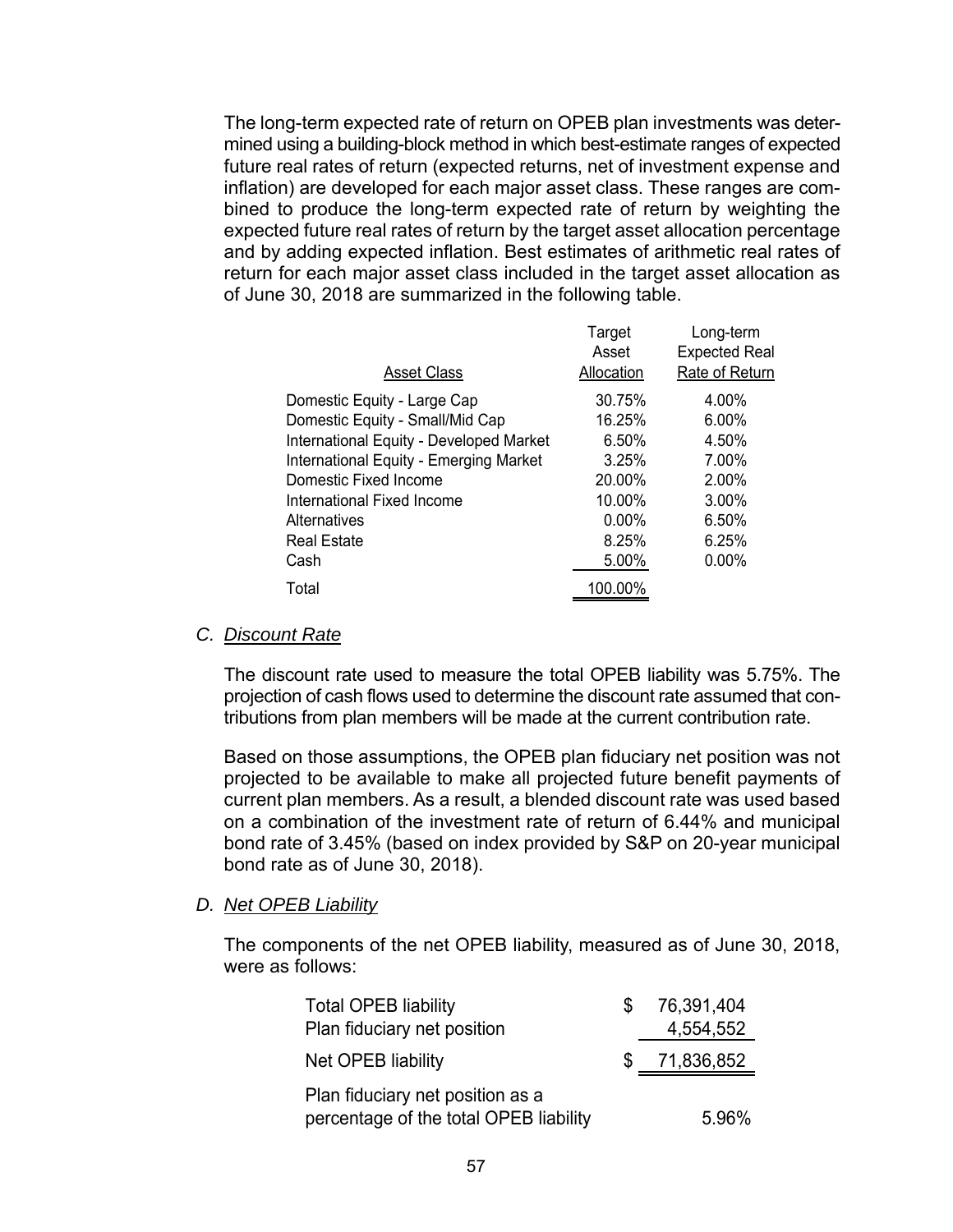*E. Sensitivity of the Net OPEB Liability to Changes in the Discount Rate* 

The following presents the net OPEB liability, as well as what the net OPEB liability would be if it were calculated using a discount rate that is one percentage-point lower or one percentage-point higher than the current discount rate:

|          | Current                                |  |          |
|----------|----------------------------------------|--|----------|
| $1\%$    | <b>Discount</b>                        |  | $1\%$    |
| Decrease | Rate                                   |  | Increase |
|          | 94,434,121 \$ 71,836,852 \$ 54,058,510 |  |          |

*F. Sensitivity of the Net OPEB Liability to Changes in the Healthcare Cost Trend Rates* 

The following presents the net OPEB liability, as well as what the net OPEB liability would be if it were calculated using healthcare cost trend rates that are one percentage-point lower or one percentage-point higher than the current healthcare cost trend rates:

|    |          | Current                                |          |
|----|----------|----------------------------------------|----------|
|    |          | Healthcare                             |          |
|    | $1\%$    | <b>Cost Trend</b>                      | $1\%$    |
|    | Decrease | Rates                                  | Increase |
| ß. |          | 62,086,307 \$ 71,836,852 \$ 83,902,187 |          |

# **22. Subsequent Events**

Subsequent to June 30, 2018, the Town has incurred the following additional debt:

|                                    |    | Amount     | Interest<br>Rate | Issue<br>Date | Maturity<br>Date |
|------------------------------------|----|------------|------------------|---------------|------------------|
| School windows                     | \$ | 1,165,000  | 3.00%            | 10/03/18      | 08/15/19         |
| Prospect Hill water tank           |    | 2,000,000  | 3.00%            | 10/03/18      | 08/15/19         |
| Road bonds                         |    | 575,000    | 3.00%            | 10/03/18      | 08/15/19         |
| Vine Brook water system            |    | 500,000    | $3.00\%$         | 10/03/18      | 08/15/19         |
| Roudenbush Building renovations    |    | 3,000,000  | $3.50\%$         | 10/03/18      | 08/15/19         |
| Subtotal - bond anticipation notes |    | 7,240,000  |                  |               |                  |
| General obligation bond            |    | 4,580,000  | $3.00 - 5.00\%$  | 10/03/18      | 02/01/30         |
| Subtotal - bonds                   |    | 4,580,000  |                  |               |                  |
| Totals                             | S  | 11,820,000 |                  |               |                  |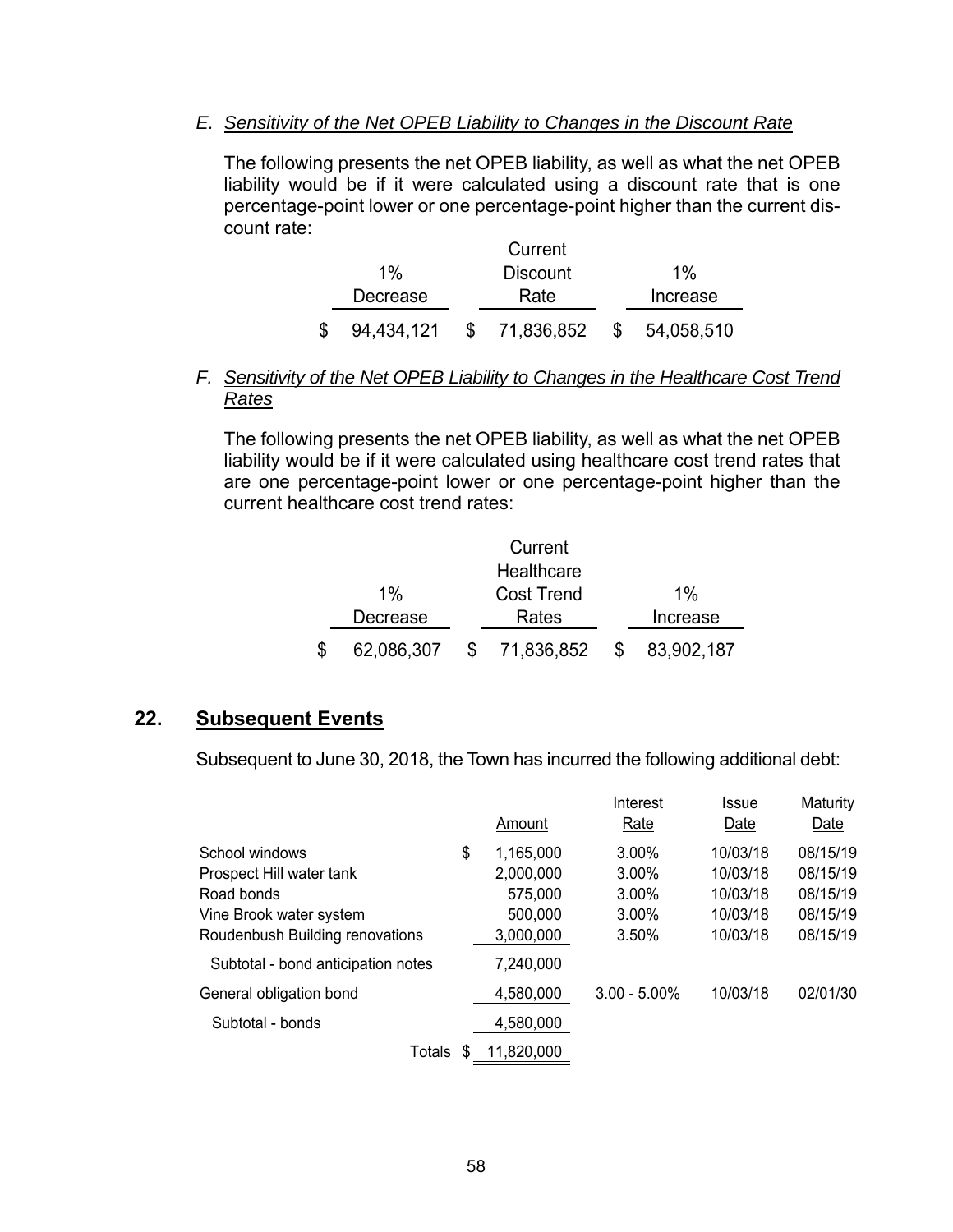# **23. Commitments and Contingencies**

Outstanding Legal Issues - On an ongoing basis, there are typically pending legal issues in which the Town is involved. The Town's management is of the opinion that the potential future settlement of these issues would not materially affect its financial statements taken as a whole.

Grants - Amounts received or receivable from grantor agencies are subject to audit and adjustment by grantor agencies, principally the federal government. Any disallowed claims, including amounts already collected, may constitute a liability of the applicable funds. The amount of expenditures which may be disallowed by the grantor cannot be determined at this time, although the Town expects such amounts, if any, to be immaterial.

# **24. Beginning Net Position Restatement**

The beginning (July 1, 2017) net position of the Town was restated as follows:

Government-Wide Financial Statements:

|                                                          |                            |                                  | <b>Business-Type Activities</b> |                                        |                             |  |  |
|----------------------------------------------------------|----------------------------|----------------------------------|---------------------------------|----------------------------------------|-----------------------------|--|--|
|                                                          | Governmental<br>Activities |                                  | Water<br><b>Fund</b>            | Nonmajor<br>Enterprise<br><b>Funds</b> | <u>Total</u>                |  |  |
| As previously reported<br>Implementation of GASB 75 OPEB |                            | 141,231,794 \$<br>(23, 731, 119) | 36,110,141 \$<br>(910, 024)     | 1,190,361 \$<br>(235, 433)             | 37,300,502<br>(1, 145, 457) |  |  |
| As restated                                              |                            | 117,500,675 \$                   | 35,200,117 \$                   | 954,928<br>-S                          | 36,155,045                  |  |  |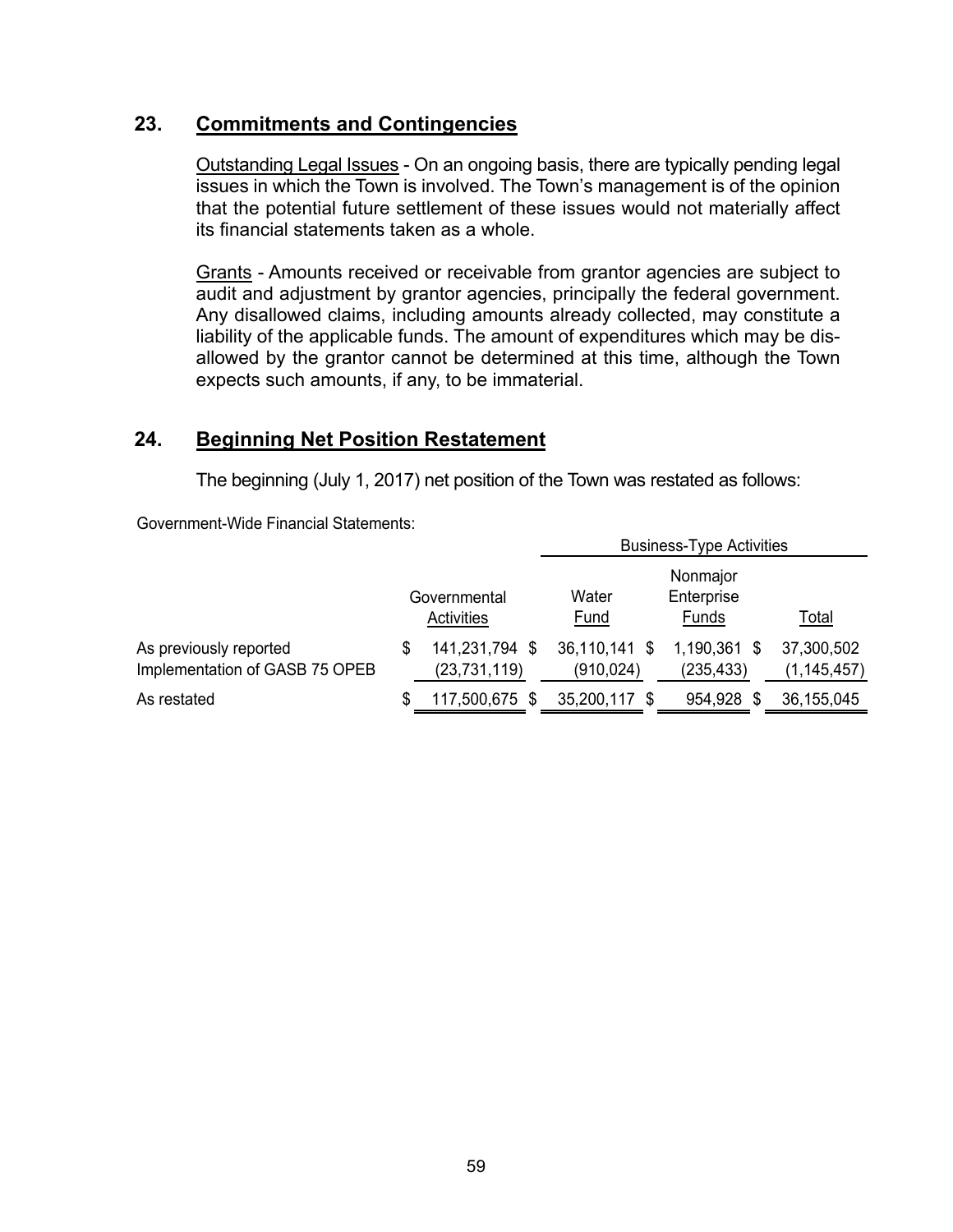#### **SCHEDULE OF PROPORTIONATE SHARE OF THE NET PENSION LIABILITY (GASB 68)**

**JUNE 30, 2018 (Unaudited)**

| Middlesex Regional Retirement System |                     |                          |                               |     |                 |                                                             |                                              |  |  |  |
|--------------------------------------|---------------------|--------------------------|-------------------------------|-----|-----------------|-------------------------------------------------------------|----------------------------------------------|--|--|--|
|                                      |                     | Proportion<br>of the     | Proportionate<br>Share of the |     |                 | Proportionate Share of the                                  | Plan Fiduciary Net Position                  |  |  |  |
| Fiscal                               | Measurement<br>Date | Net Pension<br>Liability | Net Pension<br>Liability      |     | Covered Payroll | Net Pension Liability as a<br>Percentage of Covered Payroll | Percentage of the Total<br>Pension Liability |  |  |  |
| <u>Year</u>                          |                     |                          |                               |     |                 |                                                             |                                              |  |  |  |
| June 30, 2018                        | December 31, 2017   | 3.642858%                | \$51.698.881                  |     | 24.255.608      | 213.14%                                                     | 49.27%                                       |  |  |  |
| June 30, 2017                        | December 31, 2016   | 3.733888%                | \$52,904.581                  |     | 24.100.833      | 219.51%                                                     | 45.49%                                       |  |  |  |
| June 30, 2016                        | December 31, 2015   | 3.671119%                | \$47.358.134                  | SS. | 22.663.136      | 208.97%                                                     | 46.13%                                       |  |  |  |
| June 30, 2015                        | December 31, 2015   | 3.579206%                | \$42,997,563                  |     | 21.791.477      | 197.31%                                                     | 47.65%                                       |  |  |  |

#### Massachusetts Teachers' Retirement System

| Fiscal        | Measurement   | Proportion<br>of the<br>Net Pension | Proportionate<br>Share of the<br>Net Pension | Commonwealth of<br>Massachusetts' Total<br><b>Proportionate Share</b><br>of the Net Pension<br>Liability Associated | Total Net<br>Pension<br>Liability<br>Associated<br>with the |              | Proportionate<br>Share of the<br>Net Pension<br>Liability as a<br>Percentage of | Plan Fiduciary<br>Net Position<br>Percentage of<br>the Total |
|---------------|---------------|-------------------------------------|----------------------------------------------|---------------------------------------------------------------------------------------------------------------------|-------------------------------------------------------------|--------------|---------------------------------------------------------------------------------|--------------------------------------------------------------|
| Year          | Date          | Liability                           | Liability                                    | with the Town                                                                                                       | Town                                                        |              | Covered Payroll Covered Payroll                                                 | Pension Liability                                            |
| June 30, 2018 | June 30, 2017 | 0.543505%                           |                                              | \$124.383.239                                                                                                       | \$124,383,239                                               | 36.906.533   |                                                                                 | 54.25%                                                       |
| June 30, 2017 | June 30, 2016 | 0.545467%                           | $\overline{\phantom{a}}$                     | \$121,955,066                                                                                                       | \$121,955,066                                               | \$35,878,937 | $\overline{\phantom{a}}$                                                        | 52.73%                                                       |
| June 30, 2016 | June 30, 2015 | 0.544034%                           | S<br>$\overline{\phantom{a}}$                | \$111.470.624                                                                                                       | \$111.470.624                                               | \$34,485,706 | $\overline{\phantom{a}}$                                                        | 55.38%                                                       |
| June 30, 2015 | June 30, 2014 | 0.530452%                           |                                              | 84.322.583                                                                                                          | 84.322.583                                                  | \$32,524,633 |                                                                                 | 61.64%                                                       |

*Schedules are intended to show information for 10 years. Additional years will be displayed as they become available.*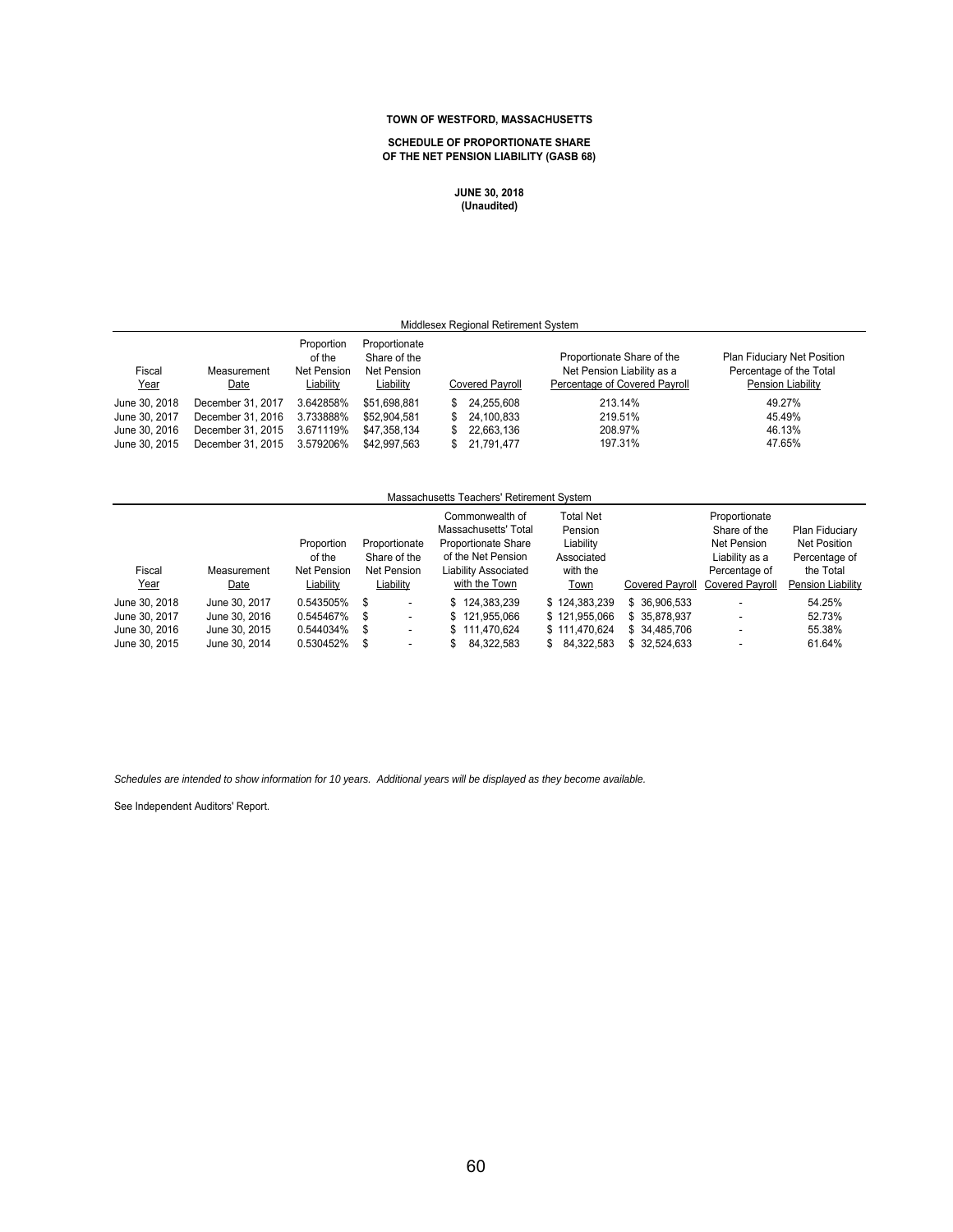#### **SCHEDULE OF PENSION CONTRIBUTIONS (GASB 68)**

#### **JUNE 30, 2018 (Unaudited)**

#### Middlesex Regional Retirement System

| Fiscal<br>Year | Measurement<br>Date | Contractually<br>Required<br>Contribution | Contributions in<br>Relation to the<br>Contractually<br>Required<br>Contribution | Contribution<br>Deficiency<br>(Excess) | Covered<br>Payroll | Contributions as<br>a Percentage of<br><b>Covered Payroll</b> |
|----------------|---------------------|-------------------------------------------|----------------------------------------------------------------------------------|----------------------------------------|--------------------|---------------------------------------------------------------|
| June 30, 2018  | December 31, 2017   | \$4,619,903                               | 4,619,903<br>S.                                                                  | \$<br>٠                                | \$24,255,608       | 19.05%                                                        |
| June 30, 2017  | December 31, 2016   | \$4,238,879                               | 4,238,879<br>S.                                                                  | \$<br>۰                                | \$24,100,833       | 17.59%                                                        |
| June 30, 2016  | December 31, 2015   | \$3,993,806                               | 3,993,806<br>SS.                                                                 | \$<br>٠                                | \$22,663,136       | 17.62%                                                        |
| June 30, 2015  | December 31, 2015   | \$3,808,963                               | 3,808,963<br>S.                                                                  | S<br>٠                                 | \$21,791,477       | 17.48%                                                        |

| Massachusetts Teachers' Retirement System |               |                                                          |                                                                  |                            |               |                                     |  |  |
|-------------------------------------------|---------------|----------------------------------------------------------|------------------------------------------------------------------|----------------------------|---------------|-------------------------------------|--|--|
| Fiscal                                    | Measurement   | Contractually<br>Required<br>Contribution<br>Provided by | Contributions in<br>Relation to the<br>Contractually<br>Required | Contribution<br>Deficiency | Covered       | Contributions as<br>a Percentage of |  |  |
| Year                                      | Date          | Commonwealth                                             | Contribution                                                     | (Excess)                   | Payroll       | <b>Covered Payroll</b>              |  |  |
| June 30, 2018                             | June 30, 2017 | \$ 6.715.086                                             | 6.715.086<br>\$.                                                 | S                          | \$ 36,906,533 | 18.19%                              |  |  |
| June 30, 2017                             | June 30, 2016 | \$6,134,226                                              | 6.134.226<br>S.                                                  | S<br>۰                     | \$35,878,937  | 17.10%                              |  |  |
| June 30, 2016                             | June 30, 2015 | \$5,559,647                                              | 5.559.647<br>S.                                                  | S<br>۰                     | \$ 34,485,706 | 16.12%                              |  |  |
| June 30, 2015                             | June 30, 2014 | \$4,972,350                                              | 4,972,350<br>S                                                   | S<br>۰                     | \$32,524,633  | 15.29%                              |  |  |

*Schedules are intended to show information for 10 years. Additional years will be displayed as they become available.*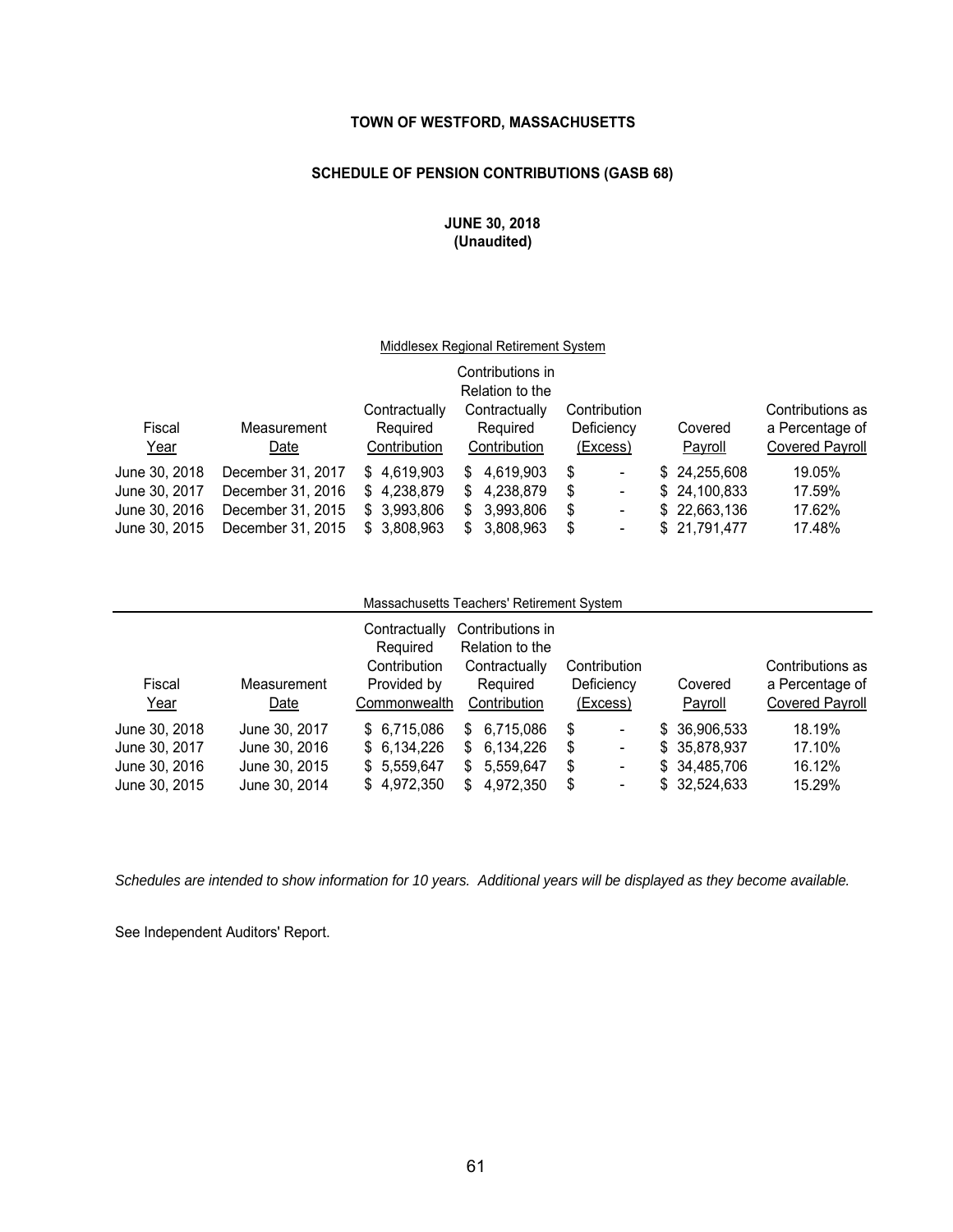#### **TOWN OF WESTFORD, MASSACHUSETTS OTHER POST-EMPLOYMENT BENEFITS (OPEB)**

#### **Schedule of Changes in the Net OPEB Liability (GASB 74 and 75)**

(Unaudited)

|                                                             | 2018            | 2017             |
|-------------------------------------------------------------|-----------------|------------------|
| <b>Total OPEB liability</b>                                 |                 |                  |
| Service cost                                                | \$<br>2,695,924 | \$<br>3,379,477  |
| Interest on unfunded liability - time value of $$$          | 4,871,606       | 3,932,112        |
| Differences between expected and actual experience          |                 | (2,545,735)      |
| Changes of assumptions                                      | (12,065,335)    |                  |
| Benefit payments, including refunds of member contributions | (2, 245, 506)   | (2,042,259)      |
| Net change in total OPEB liability                          | (6,743,311)     | 2,723,595        |
| Total OPEB liability - beginning                            | 83,134,715      | 80,411,120       |
| Total OPEB liability - ending (a)                           | 76,391,404      | 83,134,715       |
| Plan fiduciary net position                                 |                 |                  |
| Contributions - employer                                    | 3,245,991       | 3,162,513        |
| Net investment income                                       | (4,960)         | 152,263          |
| Benefit payments, including refunds of member contributions | (2, 245, 506)   | (2,042,259)      |
| Net change in plan fiduciary net position                   | 995,525         | 1,272,517        |
| Plan fiduciary net position - beginning                     | 3,559,027       | 2,286,510        |
| Plan fiduciary net position - ending (b)                    | 4,554,552       | 3,559,027        |
| Net OPEB liability (asset) - ending (a-b)                   | 71,836,852      | \$<br>79,575,688 |

*Schedule is intended to show information for 10 years. Additional years will be displayed as they become available.*

See notes to the Town's financial statements for summary of significant actuarial methods and assumptions.